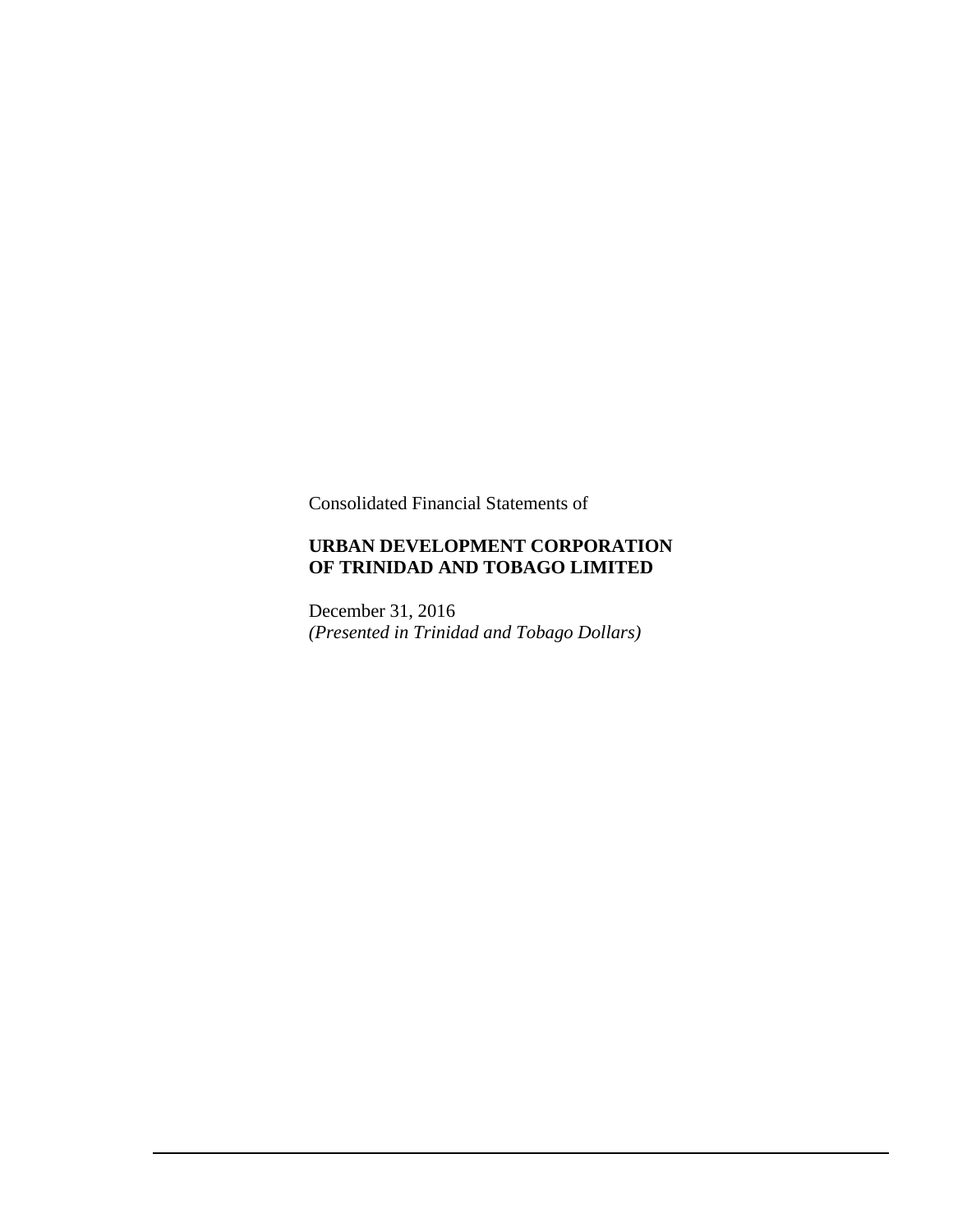Table of Contents

For the year ended December 31, 2016

| <b>Contents</b>                                                         | Page      |
|-------------------------------------------------------------------------|-----------|
| Statement of Management's Responsibilities                              | 1         |
| <b>Independent Auditors' Reports</b>                                    | $2 - 7$   |
| <b>Consolidated Statement of Financial Position</b>                     | 8         |
| Consolidated Statement of Profit or Loss and Other Comprehensive Income | 9         |
| <b>Consolidated Statement of Changes in Equity</b>                      | 10        |
| <b>Consolidated Statement of Cash Flows</b>                             | $11 - 12$ |
| Notes to the Financial Statements                                       | $13 - 68$ |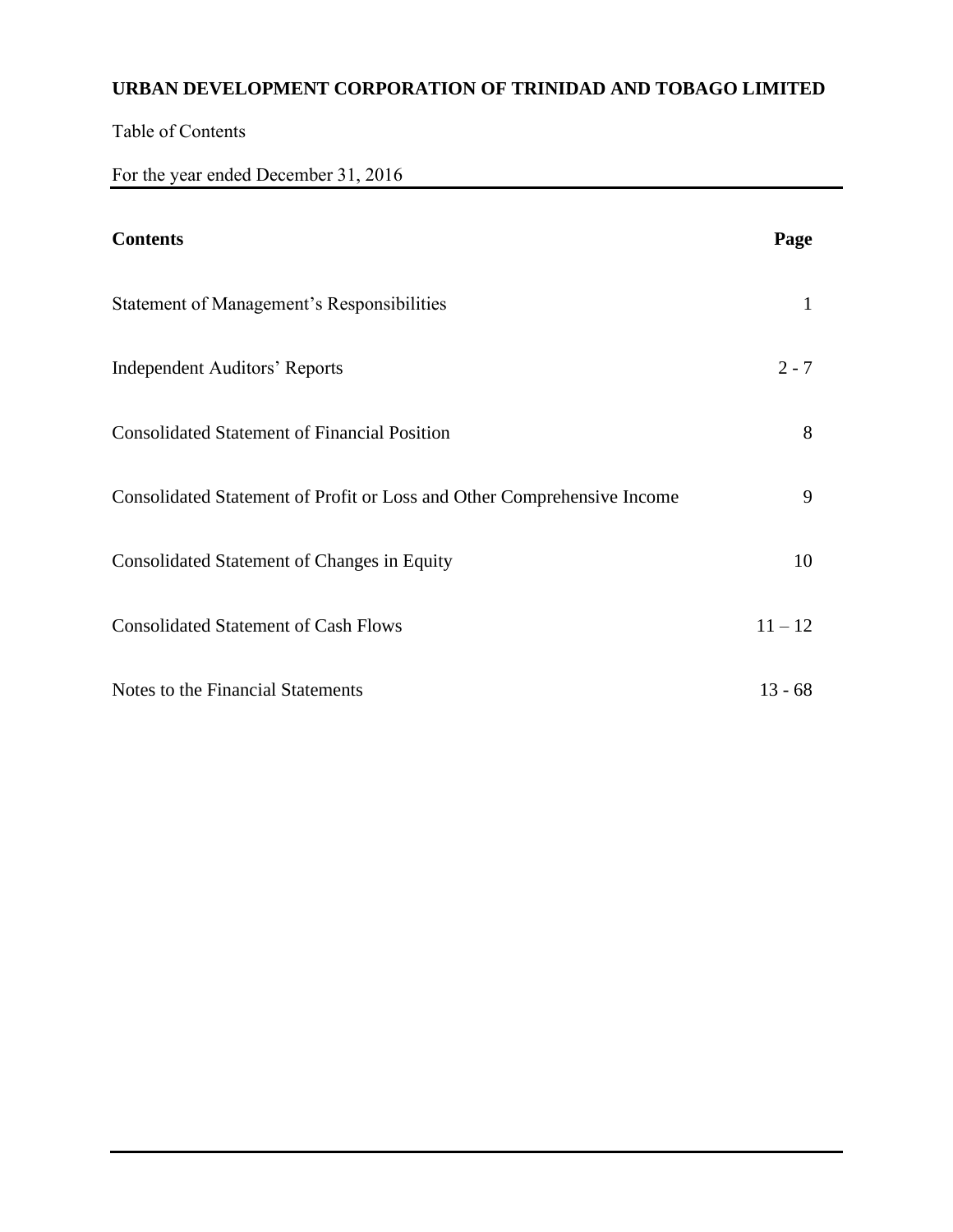# **Statement of Management's Responsibilities Urban Development Corporation of Trinidad and Tobago Limited**

Management is responsible for the following:

- Preparing and fairly presenting the accompanying financial statements of Urban Development Corporation of Trinidad and Tobago Limited (the "Corporation" or "UDeCOTT"), which comprise the statement of financial position as at December 31, 2016, the statements of profit or loss and comprehensive income, changes in equity and cash flows for the year then ended, and notes, comprising significant accounting policies and other explanatory information;
- Ensuring that the Corporation keeps proper accounting records;
- Selecting appropriate accounting policies and applying them in a consistent manner;
- Implementing, monitoring and evaluating the system of internal control that assures security of the Corporation's assets, detection/prevention of fraud and the achievement of the Corporation's operational efficiencies;
- Ensuring that the system of internal control operated effectively during the reporting period;
- Producing reliable financial reporting that complies with laws and regulations, including the Companies Act; and
- Using reasonable and prudent judgement in the determination of estimates.

In preparing these financial statements, management utilised the International Financial Reporting Standards, as issued by the International Accounting Standards Board and adopted by the Institute of Chartered Accountants of Trinidad and Tobago. Where International Financial Reporting Standards presented alternative accounting treatments, management chose those considered most appropriate in the circumstances.

Nothing has come to the attention of management to indicate that the Company will not remain a going concern for the next twelve months from the reporting date, or up to the date the accompanying financial statements have been authorised for issue, if later. Management affirms that it has carried out its responsibilities as outlined above.

Tamiea Charles-Phillips

**Burton Andre Hinkson** Chief Executive Officer Divisional Manager Finance

Date: March 4, 2022 Date: March 4, 2022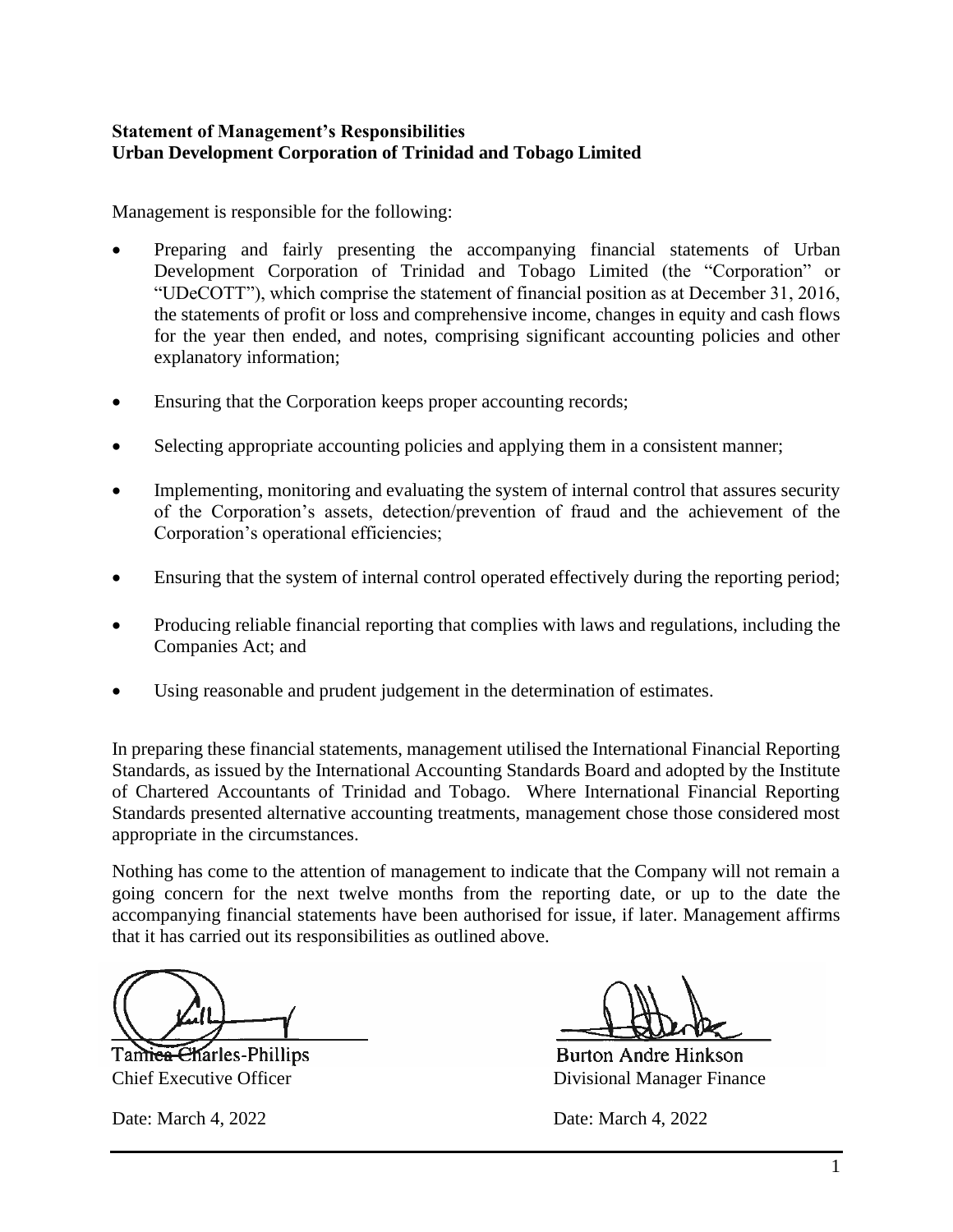

KPMG Chartered Accountants Savannah East 11 Queen's Park East P.O. Box 1328 Port of Spain Trinidad and Tobago, W.I.

Tel: (868) 612-KPMG Email: kpmg@kpmg.co.tt Web: https://home.kpmg/tt

#### **Independent Auditors' Report To the shareholder of Urban Development Corporation of Trinidad and Tobago Limited**

#### **Disclaimer of Opinion**

We were engaged to audit the accompanying consolidated financial statements Urban Development Corporation of Trinidad and Tobago Limited (the "Corporation" , "UDeCOTT" or "Group"), which comprise the consolidated statement of financial position as at December 31, 2016, the consolidated statements of comprehensive income, changes in equity and cash flows for the year then ended, and notes, comprising a summary of significant accounting policies and other explanatory information.

We do not express an opinion on the accompanying consolidated financial statements of the Corporation. Because of the significance of the matter described in the *Basis for Disclaimer of Opinion* section of our report, we have not been able to obtain sufficient appropriate audit evidence to provide a basis for an audit opinion on these financial statements.

#### **Basis for Disclaimer of Opinion**

The qualification arose from two entities with the group, namely Urban Development Corporation of Trinidad and Tobago Limited and Port of Spain Waterfront Development Limited. These have impacted the group report as the issues relate to a lack of sufficient and appropriate audit evidence and are considered material and pervasive to the Group.

Over the time between the period being audited and our engagement for the audit, there has been turnover of key accounting and management personnel. There were also changes in the Corporation's system of internal controls that have not been adequately documented. Accordingly, we were unable to obtain a complete understanding of the Cash and Bank, Construction Management and Purchases and Payables processes that existed during the period being audited. This has limited our ability to conduct the audit in accordance with International Standards on Auditing ("ISA").

KPMG, a Trinidad and Tobago partnership and a member firm of the KPMG global organization of independent member firms affiliated with KPMG International Limited, a private English company limited by guarantee.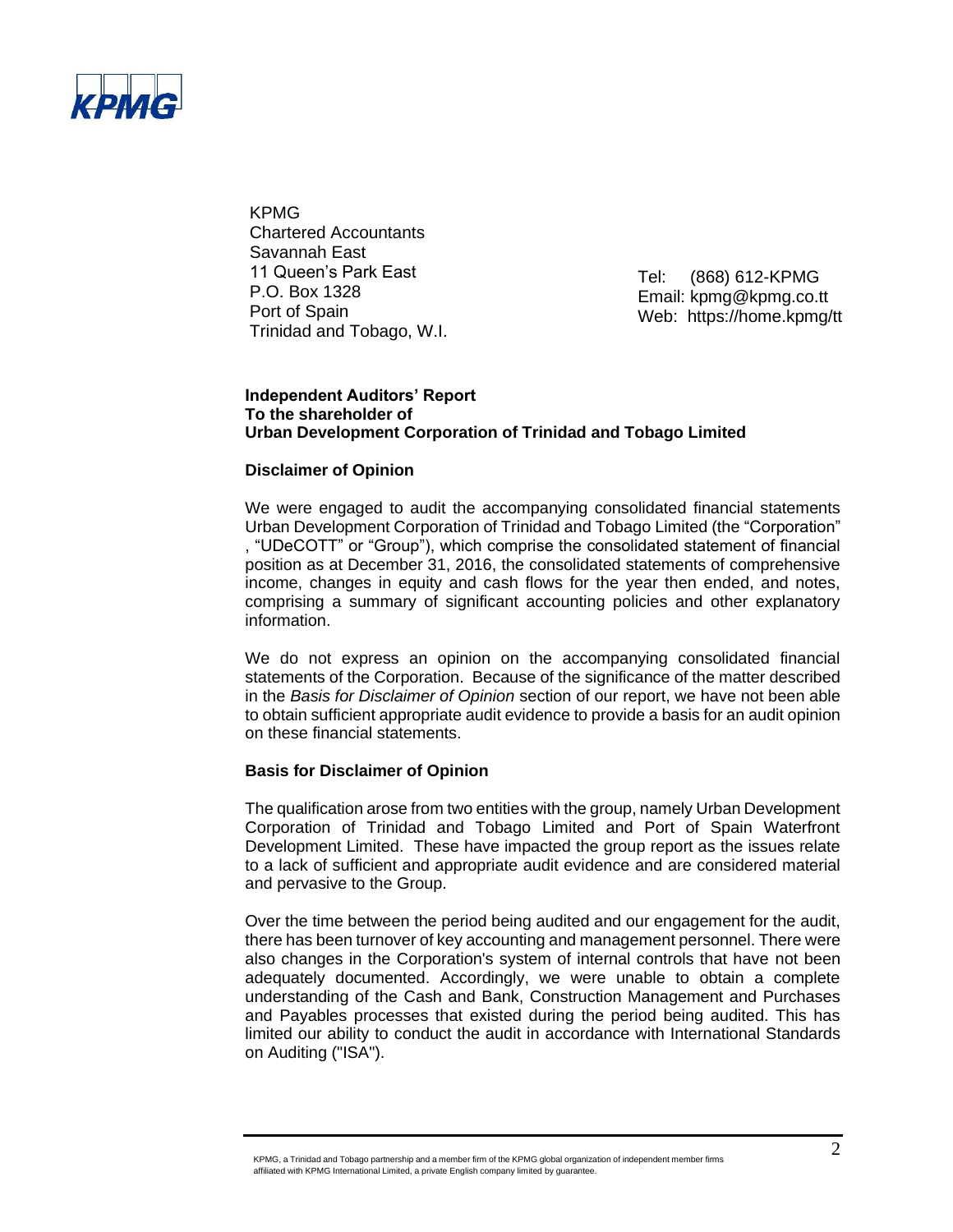

Documentation to support the completeness, existence, accuracy and valuation of the balances noted below could not be provided due to the inability of management to locate the supporting evidence. As a result, we were unable to obtain sufficient appropriate audit evidence over the relevant account balances noted below for the year ended 31 December 2016 and we were unable to determine whether any adjustments might have been found necessary in respect of recorded or unrecorded elements comprising the consolidated statement of financial position, separate statements of profit or loss and other comprehensive income and changes in equity and cash flows and disclosures in the notes to the financial statements as follows:

#### **Investment property**

- (a) Management did not provide information to support the valuation of the opening balance of investment properties. In addition, no supporting documentation was provided to support the valuation of \$6,156,019,148 of investment properties at 31 December 2016.
- (b) An amount of \$1,478,678,972 was transferred to investment property from construction in progress which relates to the cost of 5 incomplete projects. We were not provided with sufficient and appropriate audit evidence to determine the accuracy and validity of these costs.
- (c) Management has not provided \$880,793,425 of completion certificates for projects transferred to investment property from construction in progress. We were not provided with sufficient and appropriate audit evidence to determine the existence and accuracy of these projects that were transferred.

#### **Impairment**

We were unable to obtain sufficient and appropriate evidence to determine if the following balances were impaired and the magnitude of any potential impact:

- (1) Project receivables which is stated in the consolidated statement of financial position as \$514,006,020.
- (2) Construction in progress which is stated in the consolidated statement of financial position as \$1,344,649,901.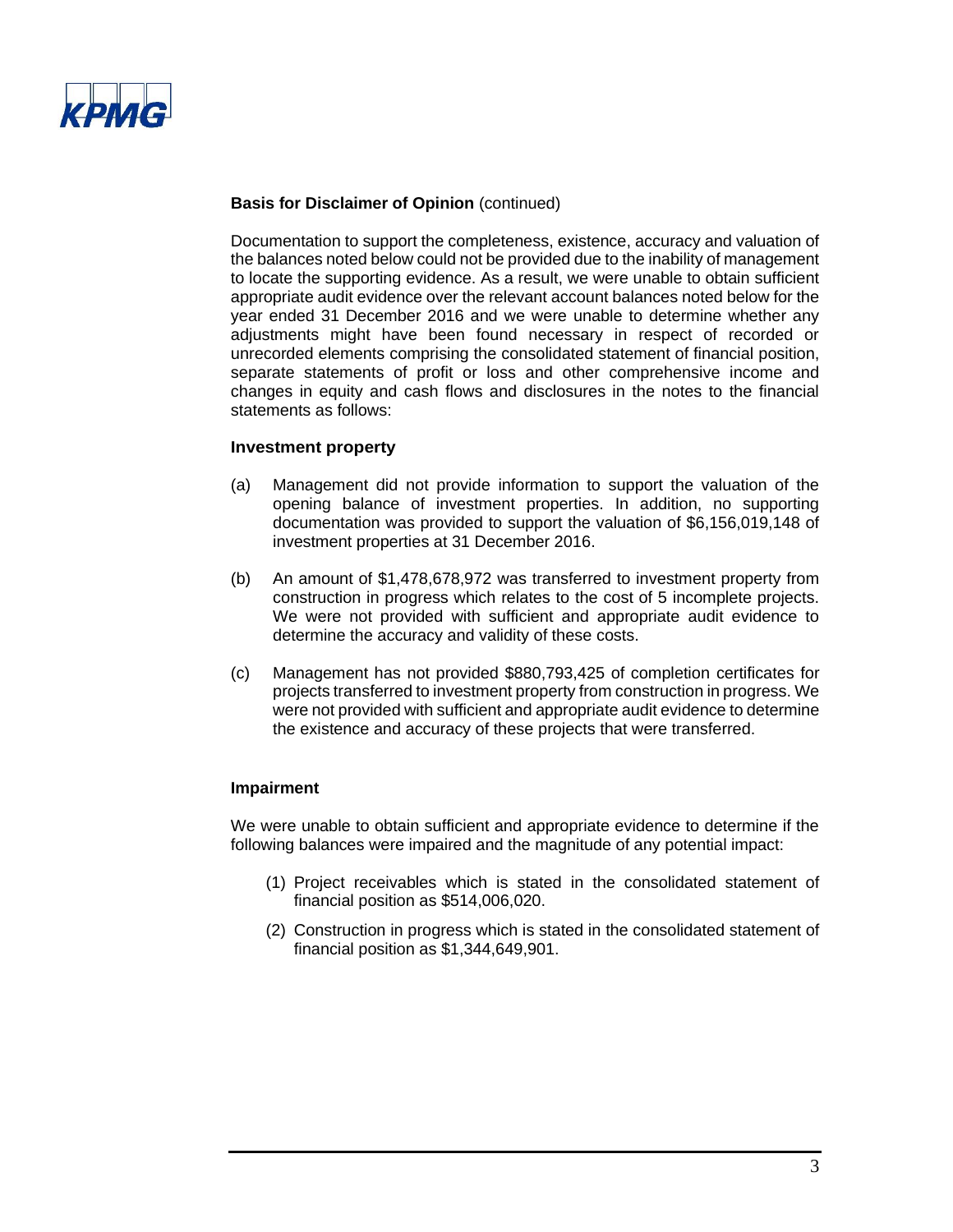

#### **Other Property Plant and Equipment**

(d) IAS 16.43 *Property, Plant and Equipment* requires that each part of an item of property, plant and equipment with a cost that is significant in relation to the total cost of the item shall be depreciated separately. The Corporation has not identified major components of the hotel to be depreciated separately given the likely different useful life for each component. We were therefore unable to assess the impact on these consolidated financial statements.

#### **Value Added Tax (VAT)**

(e) The Value Added Tax (VAT) Act Section 21 provides that a company that makes or which intends to make commercial supplies in excess of \$500,000 over a twelve month period or less is required to register for VAT. The Group's subsidiary meets these requirements and has not registered for VAT. This represents non-compliance with the VAT Act. The Act stipulates a fine of \$15,000 and interest and penalties for outstanding taxes due and payable. We were unable to obtain sufficient appropriate audit evidence to quantify the impact of this non-compliance.

#### **Other**

- (f) We have not been able to obtain sufficient and appropriate audit evidence that the following balances are complete, exist, they are accurate and are appropriately measured:
	- (1) Contributed Capital recorded on the Consolidated Statement of Financial Position at \$3,584,475,029;
	- (2) Cash and Cash Equivalents of \$205,494,856 recorded within the line item on the Consolidated Statement of Financial Position at \$ 567,380,862;
	- (3) Advanced payments of \$128,455,232, Receivable from Hyatt of \$27,657,040 and Interest Receivable Projects \$550,860,101 recorded within accounts receivables and prepayments stated in the Consolidated Statement of Financial Position as \$1,043,094,078;
	- (4) Trade payables of \$13,157,771, Retention payable of \$54,827,330 and Due to Government of Trinidad and Tobago of \$482,032,878 recorded in Accounts Payable and Accruals stated in the Consolidated Statement of Financial Position as \$988,287,291;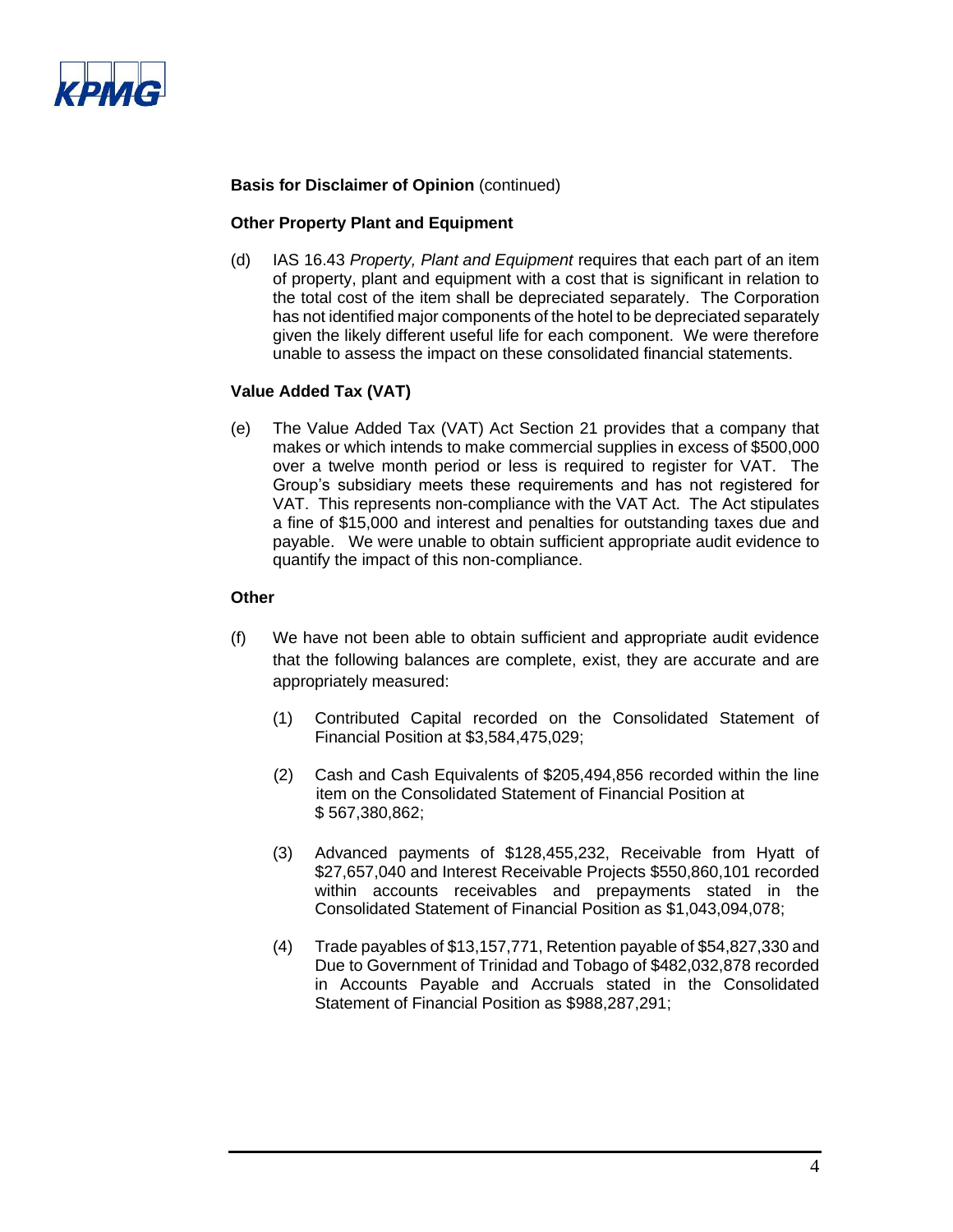

**Other** (continued)

- (5) Construction in progress \$1,297,231,455 recorded within on the Consolidated Statement of Financial Position \$1,344,649,145;
- (6) Project receivables representing contract works billed to GORTT (Government of the Republic of Trinidad and Tobago) of \$423,002,412 (2015 \$510,008,462) reported on the Consolidated Statement of Financial Position as \$514,006,020;
- (7) The borrowings fair value disclosed in the note to the note to the financial statement 4(a)(ii) of \$8,208,711,850;
- (g) Management was unable to provide a Consolidated Statement of Cash Flow that complies with the requirements of IAS 7 *Statement of Cash Flows*. Specifically, the cash flow statement presented does not:
	- i. appropriately exclude non-cash transactions such as borrowings paid on behalf of UDeCOTT and transfers.
	- ii. appropriately adjust for capital contributions;
	- iii. consider accrued interest in deriving the interest paid; and
- (i) Management was unable to disclose specific inputs into the valuation models, sensitivity of inputs of Investment Securities, Short Term Investments and Investment Property in accordance with IFRS 13 *Fair Value Measurement.*
- (j) Management has not appropriately disclosed judgments applied with respect to accounting for transactions with GORTT. Specifically:
	- i. how it distinguishes payments made in the capacity as a shareholder vs a government grant; and
	- ii. how it accounts for the extinguishment of debt by a parent
- (k) Management has not disclosed an IAS 18 *Revenue* accounting policy on the recognition and measurement of project management and development fees.
- (l) Management was unable to provide appropriate and sufficient evidence that the GORTT will continue to support the entity in the foreseeable future. The entity was also not able to provide appropriate and sufficient evidence to support its ability to continue in the foreseeable future. This situation indicates that a material uncertainty may exists that may cast significant doubt on the Company's ability to continue as a going concern. The financial statements do not adequately disclose this matter.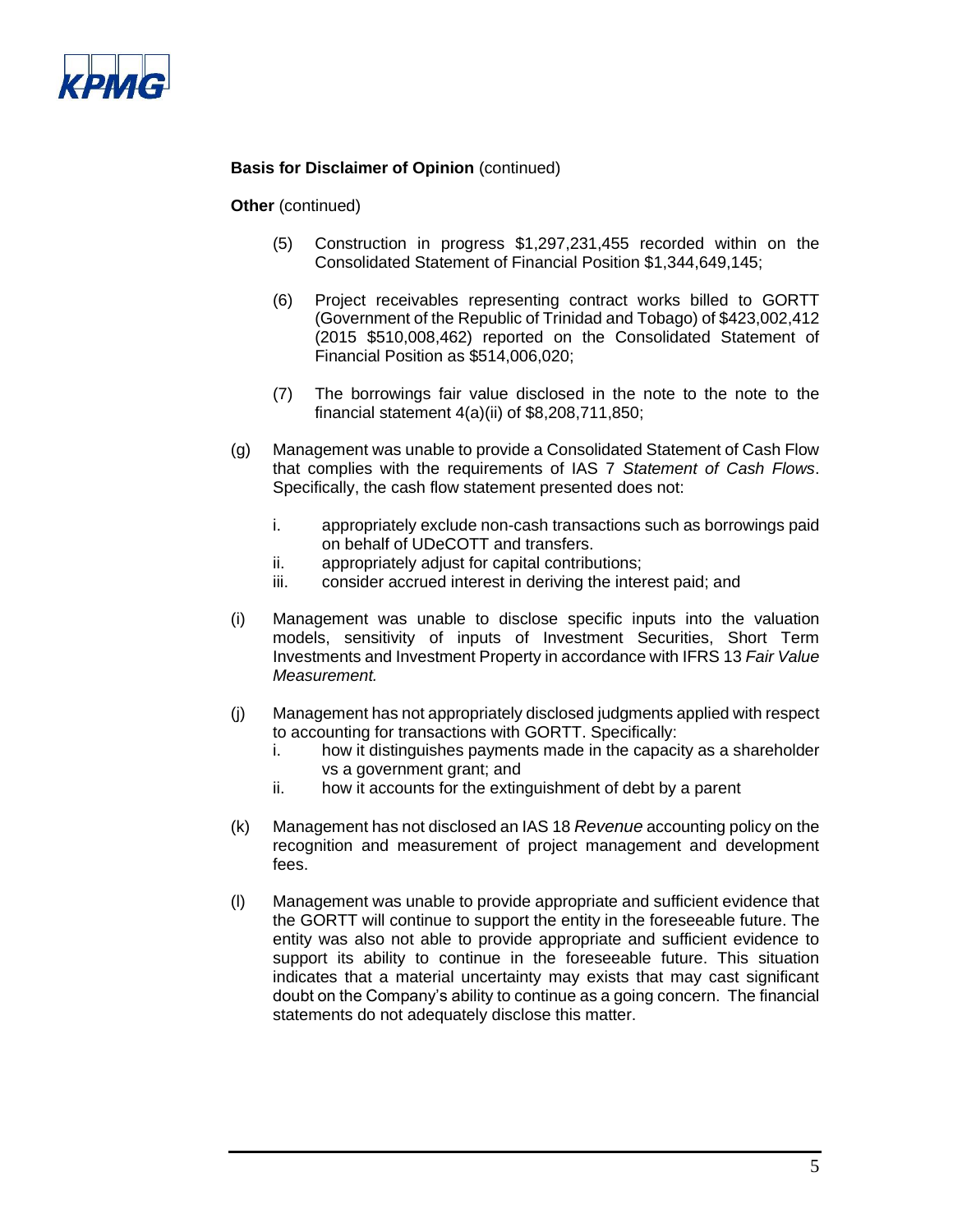

- (m) We were unable to obtain updated legal confirmations as at the date of the opinion for eight out of the 14 external lawyers. As such, we were unable to determine the completeness and existence of any potential liabilities that may arise from legal claims.
- (n) Management was unable to provide the terms of the sublease between GORTT and UDeCoTT for the land, hotel and buildings. Accordingly, we are unable to conclude on the appropriate accounting treatment for the lease in accordance with IAS 17, *Leases*, as to whether or not the lease arrangement is a finance or an operating lease.
- (o) The operations of the Hyatt Regency Trinidad included in these IFRS financial statements are prepared in accordance with the Uniform System of Accounting for the Lodging Industry (USALI). We have not received an analysis from management that concludes that the accounting policies applied in preparing the USALI statements are consistent with those required by IFRS, and that accordingly it is appropriate to include the USALI amounts in these financial statements.

As a result of these matters, we were unable to determine whether any adjustments might have been found necessary in respect, to the elements making up the consolidated statements of profit or loss and other comprehensive income, changes in equity and cash flows.

# **Responsibilities of Management and Those Charged with Governance for the Financial Statements**

Management is responsible for the preparation and fair presentation of the financial statements in accordance with IFRS and for such internal control as management determines is necessary to enable the preparation of financial statements that are free from material misstatement, whether due to fraud or error.

In preparing the financial statements, management is responsible for assessing the Corporation's ability to continue as a going concern, disclosing, as applicable, matters related to going concern and using the going concern basis of accounting unless management either intends to liquidate Corporation or to cease operations, or has no realistic alternative but to do so.

Those charged with governance are responsible for overseeing Corporation's financial reporting process.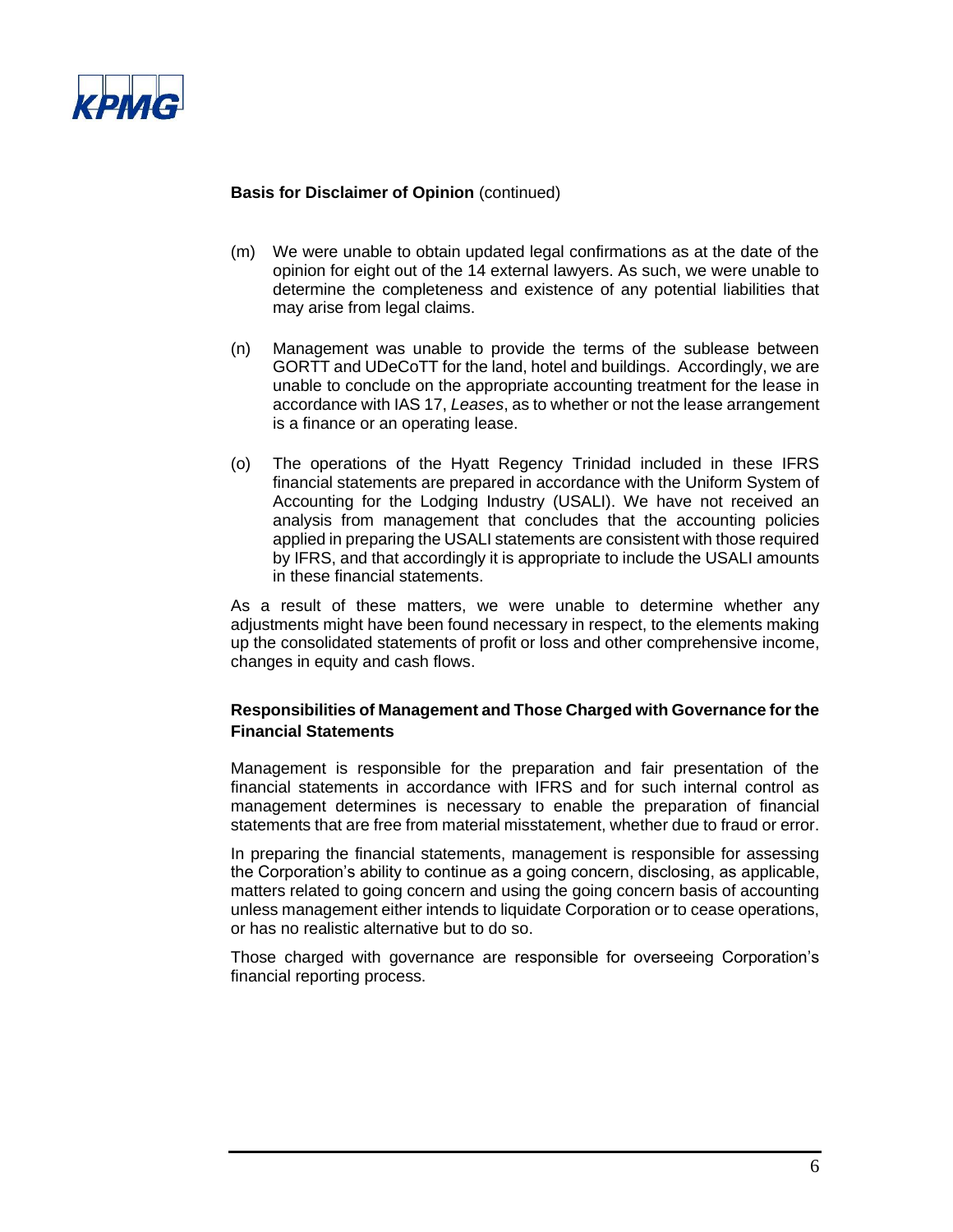

#### **Auditors' Responsibilities for the Audit of the Financial Statements**

Our responsibility is to conduct an audit of the Corporation's consolidated financial statements in accordance with International Standards on Auditing and to issue an auditors' report. However, because of the matters described in the *Basis for Disclaimer of Opinion* section of our report, we were not able to obtain sufficient appropriate audit evidence to provide a basis for an audit opinion on these consolidated financial statements.

We are independent of the Corporation in accordance with the ethical requirements that are relevant to our audit of the financial statements in the Republic of Trinidad and Tobago, including, the International Ethics Standards Board for Accountants' Code of Ethics of Professional Accountants (IESBA Code) and we have fulfilled our other ethical responsibilities in accordance with these requirements.

pMG

Chartered Accountants

Port of Spain Trinidad and Tobago March 4, 2022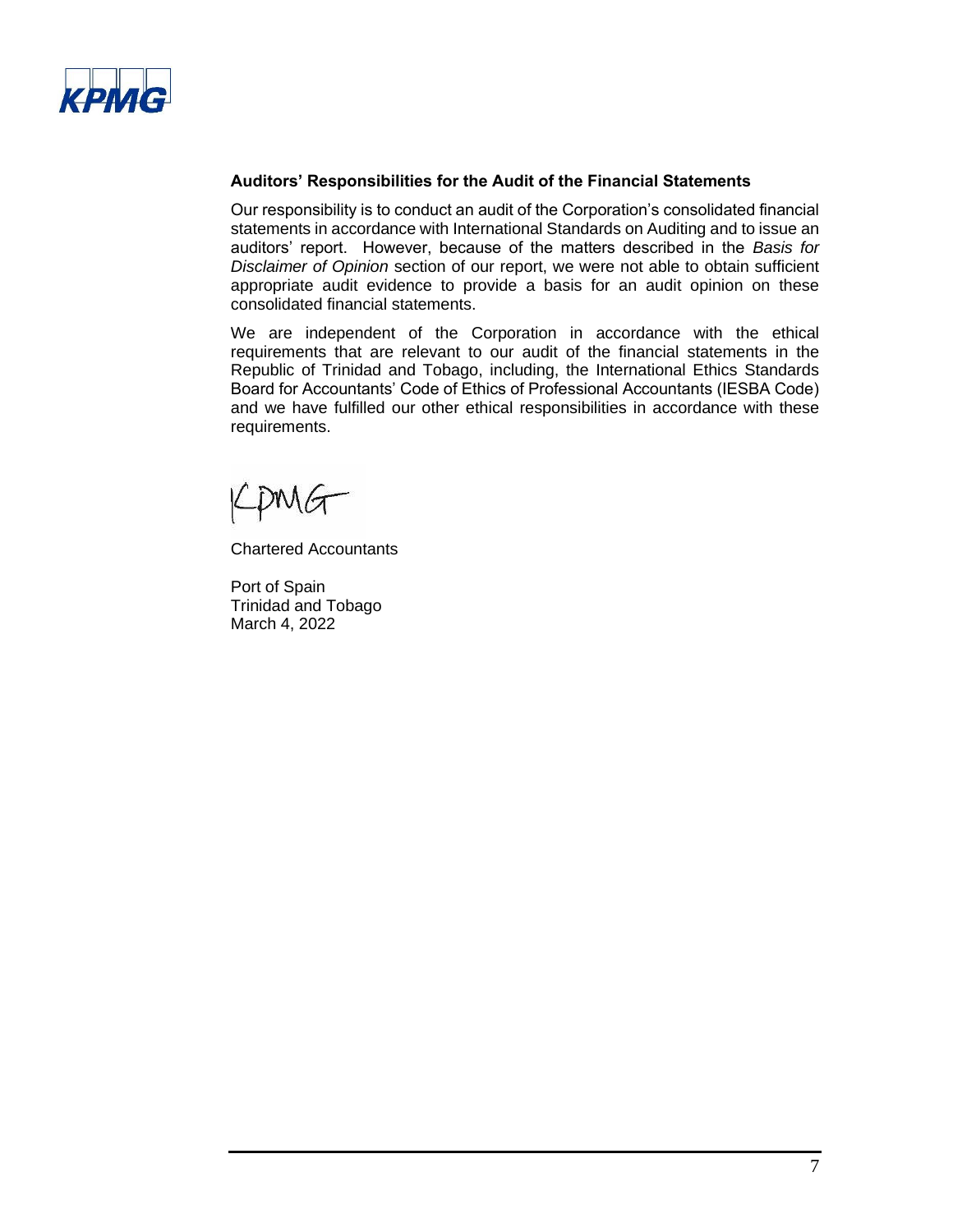### Consolidated Statement of Financial Position

December 31, 2016

|                                                              | <b>Notes</b> | 2016            | *Restated<br>2015 | *Restated<br>2014 |
|--------------------------------------------------------------|--------------|-----------------|-------------------|-------------------|
| <b>ASSETS</b>                                                |              | \$              | \$                | \$                |
|                                                              |              |                 |                   |                   |
| <b>Non-current assets</b>                                    |              |                 |                   |                   |
| Investment properties                                        | 6            | 6,476,706,788   | 1,273,656,419     | 1,271,180,825     |
| Construction in progress                                     | 7            | 1,344,837,901   | 5,994,177,653     | 5,408,018,014     |
| Property, plant and equipment                                | 8            | 1,577,223,591   | 1,597,777,316     | 1,719,635,118     |
| Value added tax recoverable                                  | 9            | 602,295,204     | 543,874,468       | 470,380,548       |
| Investment securities                                        | 24           | 71,059,008      | 76,863,580        | 82,309,580        |
| Restricted cash                                              | 10           | 13,402,287      | 41,987,359        | 47,150,240        |
|                                                              |              | 10,085,524,779  | 9,528,336,795     | 8.998.674.325     |
| <b>Current assets</b>                                        |              |                 |                   |                   |
| Projects receivables                                         | 11           | 514,006,020     | 510,008,462       | 83,391,326        |
| Accounts receivable and prepayments                          | 12           | 1,043,094,078   | 1,188,527,376     | 701,579,357       |
| Short term investment                                        | 24           | 205,446,000     | 5,446,000         | 5,446,000         |
| Cash and cash equivalents                                    | 13           | 567,380,862     | 1,172,948,464     | 1,697,792,903     |
|                                                              |              | 2,329,926,960   | 2,876,930,302     | 2,488,209,586     |
| <b>Total assets</b>                                          |              | 12,415,451,739  | 12,405,267,097    | 11,486,883,911    |
| <b>EQUITY AND LIABILITIES</b><br><b>Capital and reserves</b> |              |                 |                   |                   |
| Share capital                                                | 15           | 999,602         | 999,602           | 999,602           |
| Accumulated deficit                                          |              | (504, 899, 086) | (235, 112, 285)   | (582, 844, 740)   |
| Contributed capital                                          | 16           | 3,584,475,029   | 2,937,851,017     | 2,261,364,665     |
|                                                              |              |                 |                   |                   |
|                                                              |              | 3,080,575,545   | 2,703,738,334     | 1,679,519,527     |
| <b>Non-current liabilities</b>                               |              |                 |                   |                   |
| <b>Borrowings</b>                                            | 17           | 7,512,368,328   | 8,033,760,423     | 8,761,032,256     |
| Deferred liability                                           | 18           | 10,350,000      | 10,350,000        | 10,350,000        |
| Tax liability                                                | 19           | 73,070,893      | 39,141,097        | 44,320,637        |
| Deferred revenue                                             | 20           | 10,546,819      | 8,122,710         | 8,111,106         |
|                                                              |              | 7,606,336,040   | 8,091,374,230     | 8,823,813,999     |
| <b>Current liabilities</b>                                   |              |                 |                   |                   |
| Accounts payable and accruals                                | 21           | 988,287,291     | 929,346,935       | 315,410,818       |
| <b>Borrowings</b>                                            | 17           | 696, 343, 522   | 653,336,324       | 547,991,530       |
| Reserve development fund                                     | 22           | 36,617,032      | 20,184,115        | 113,656,711       |
| Deposit on account                                           | 23           | 1,316,353       | 1,311,203         | 1,301,863         |
| Tax payable                                                  |              | 5,975,956       | 5,975,956         | 5,189,463         |
|                                                              |              | 1,728,540,154   | 1,610,154,533     | 983,550,385       |
| <b>Total equity and liabilities</b>                          |              | 12,415,451,739  | 12,405,267,097    | 11,486,883,911    |

\*The comparative information is restated on account of correction of error. See Note 40.

*The accompanying notes are an integral part of these consolidated financial statements.*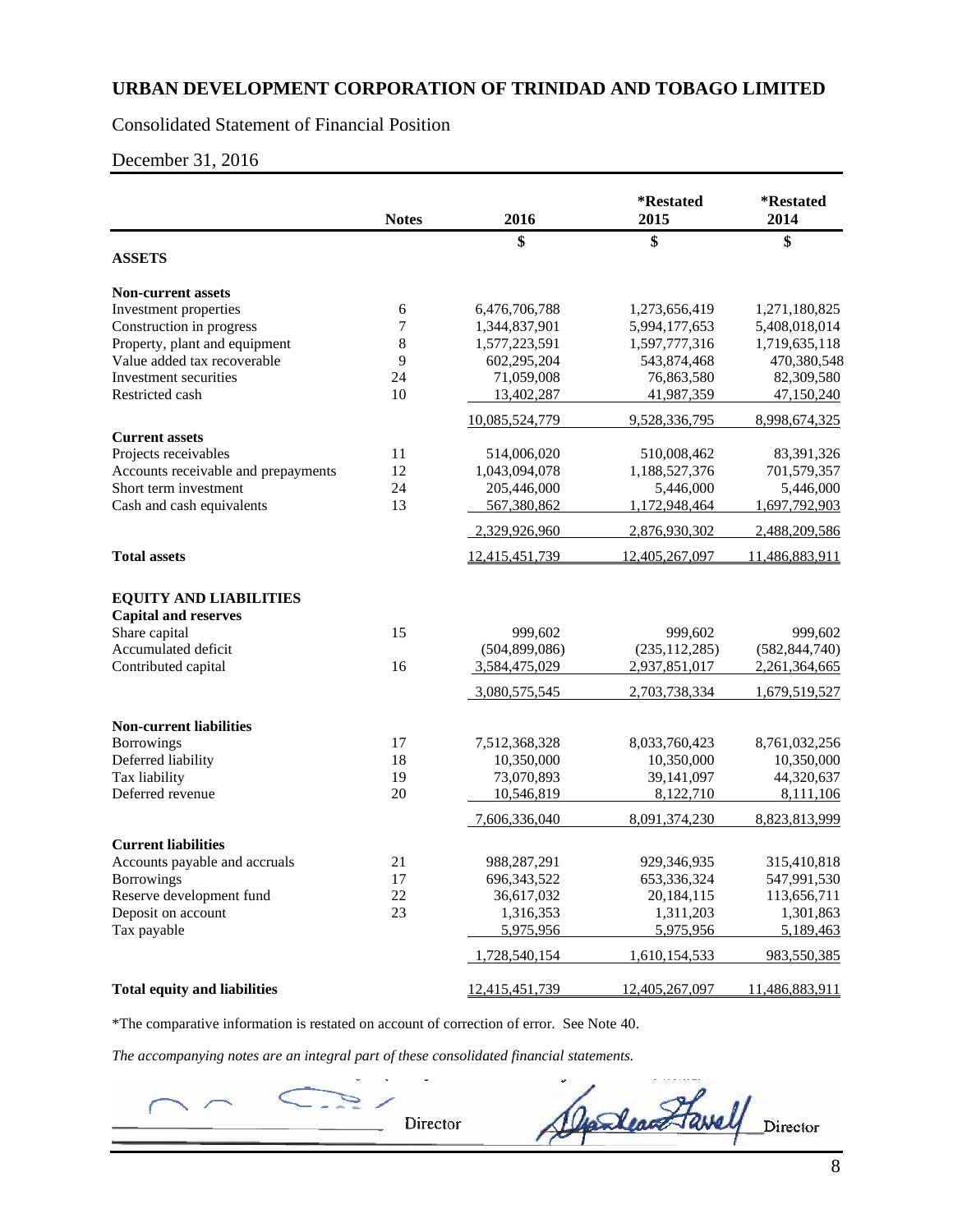Consolidated Statement of Comprehensive Income

Year ended December 31, 2016

|                                                                             |              |                 | <i><b>*Restated</b></i> |
|-----------------------------------------------------------------------------|--------------|-----------------|-------------------------|
|                                                                             | <b>Notes</b> | 2016            | 2015                    |
|                                                                             |              | \$              | \$                      |
| Income – hotel operations                                                   | 25           | 240,049,238     | 274,367,084             |
| Rental income                                                               | 26           | 280,062,451     | 269, 281, 777           |
| Project management fees                                                     |              | 19,962,881      | 64,615,486              |
| Development fees                                                            |              | 21,009,049      |                         |
| Other income                                                                | 28           | 25,853,974      | 18,105,441              |
|                                                                             |              | 586,937,593     | 626,369,788             |
| Revaluation reserve on investment property                                  |              | 26,979,699      |                         |
| Provision for bad debt                                                      |              | (265, 336, 999) | 281,791,998             |
| Hyatt operating expenses                                                    |              | (168, 245, 531) | (188, 729, 483)         |
| Other administrative expenses                                               |              | (212, 471, 879) | (225, 146, 741)         |
| Total administrative expenses                                               | 29           | (619, 074, 710) | (132,084,226)           |
| <b>Operating (loss)/profit</b>                                              |              | (32, 137, 117)  | 494,285,562             |
| Government grant                                                            | 31           | 95,912,904      | 62,707,727              |
| Finance income                                                              | 31           | 3,628,009       | 2,704,413               |
| Finance costs                                                               | 32           | (296, 566, 093) | (209, 429, 567)         |
| Finance costs - net                                                         |              | (197, 025, 180) | (144, 017, 427)         |
| (Loss)/profit before taxation                                               |              | (229, 162, 297) | 350,268,135             |
| Taxation                                                                    | 33           | (40,624,504)    | (2,535,681)             |
| Profit (loss) for the year being total<br>comprehensive income for the year |              | (269, 786, 801) | 347,732,454             |

\*The comparative information is restated on account of correction of error. See Note 40.

*The accompanying notes are an integral part of these consolidated financial statements.*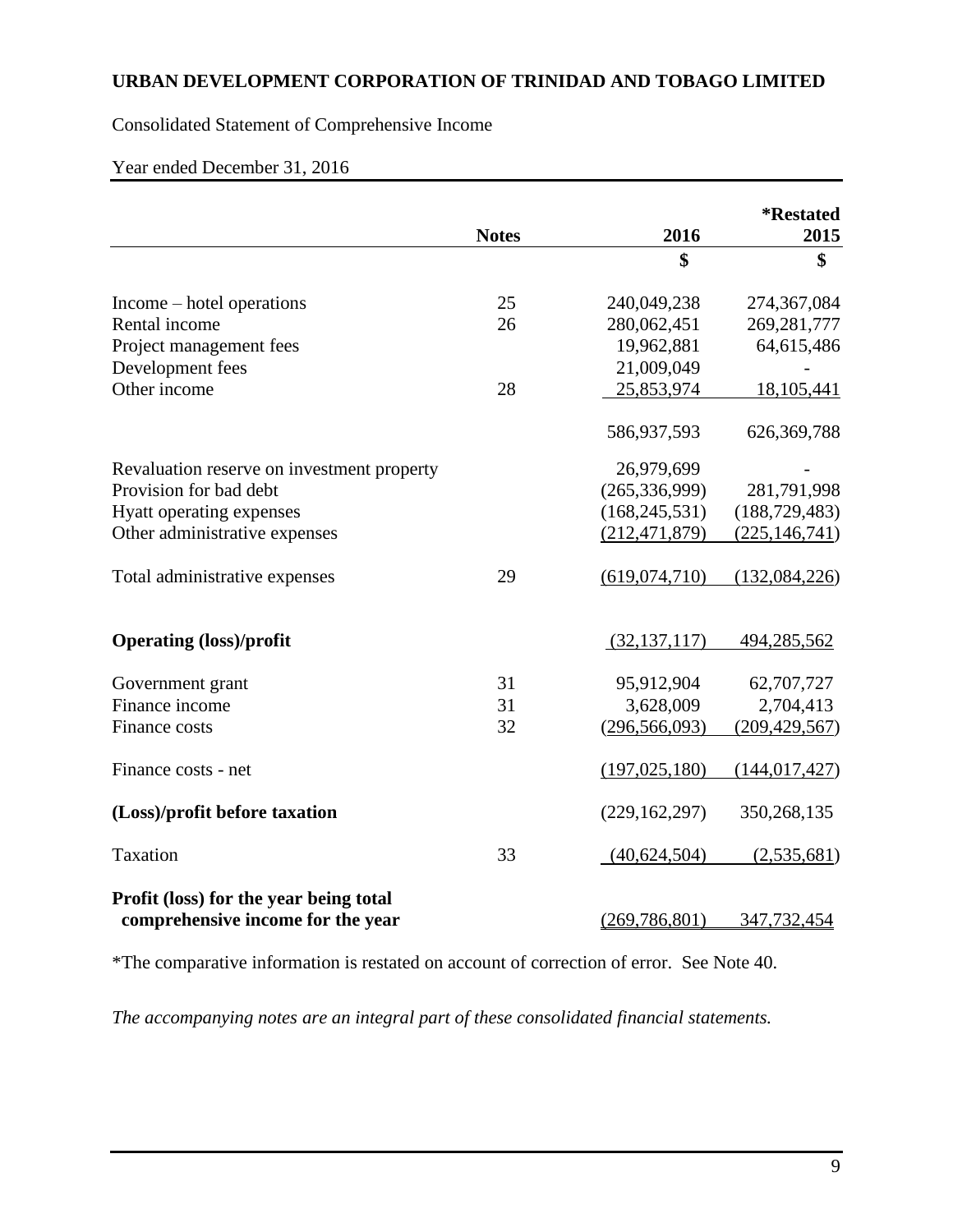# Consolidated Statement of Changes in Equity

# Year ended December 31, 2016

|                                                       | <b>Note</b> | <b>Share</b><br>Capital | <b>Accumulated</b><br><b>Deficit</b> | <b>Contributed</b><br><b>Capital</b> | <b>Revaluation</b><br><b>Reserve</b> | <b>Total</b><br><b>Equity</b> |
|-------------------------------------------------------|-------------|-------------------------|--------------------------------------|--------------------------------------|--------------------------------------|-------------------------------|
|                                                       |             |                         | \$                                   | \$                                   | \$                                   | \$                            |
| Year ended December 31, 2015                          |             |                         |                                      |                                      |                                      |                               |
| Balance at January 1, 2015, as<br>previously reported |             | 999,602                 | (588, 708, 828)                      | 2,261,364,665                        | 16,019,241                           | 1,689,674,680                 |
| Impact of correction of errors                        | 40          |                         | 5,864,089                            |                                      | (16,019,241)                         | (10, 155, 152)                |
| Restated balance at<br>January 1, 2015                |             | 999,602                 | (582, 844, 739)                      | 2,261,364,665                        |                                      | 1,679,519,528                 |
| Profit for the year                                   |             |                         | 347,732,454                          |                                      |                                      | 347,732,454                   |
| Contributed capital for the year                      |             |                         |                                      | 676,486,352                          |                                      | 676,486,352                   |
| <b>Restated balance at</b><br>December 31, 2015       |             | 999,602                 | (235, 112, 285)                      | 2,937,851,017                        |                                      | 2,703,738,334                 |
| Year ended December 31, 2016                          |             |                         |                                      |                                      |                                      |                               |
| Balance at January 1, 2016                            |             | 999,602                 | (235, 112, 285)                      | 2,937,851,017                        |                                      | 2,703,738,334                 |
| Profit for the year                                   |             |                         | (269, 786, 801)                      |                                      |                                      | (269, 786, 801)               |
| Contributed capital for the year                      |             |                         |                                      | 646,624,012                          |                                      | 646,624,012                   |
| <b>Balance at December 31, 2016</b>                   |             | 999,602                 | (504,899,086)                        | 3,584,475,029                        |                                      | 3,080,575,545                 |

*The accompanying notes are an integral part of these consolidated financial statements.*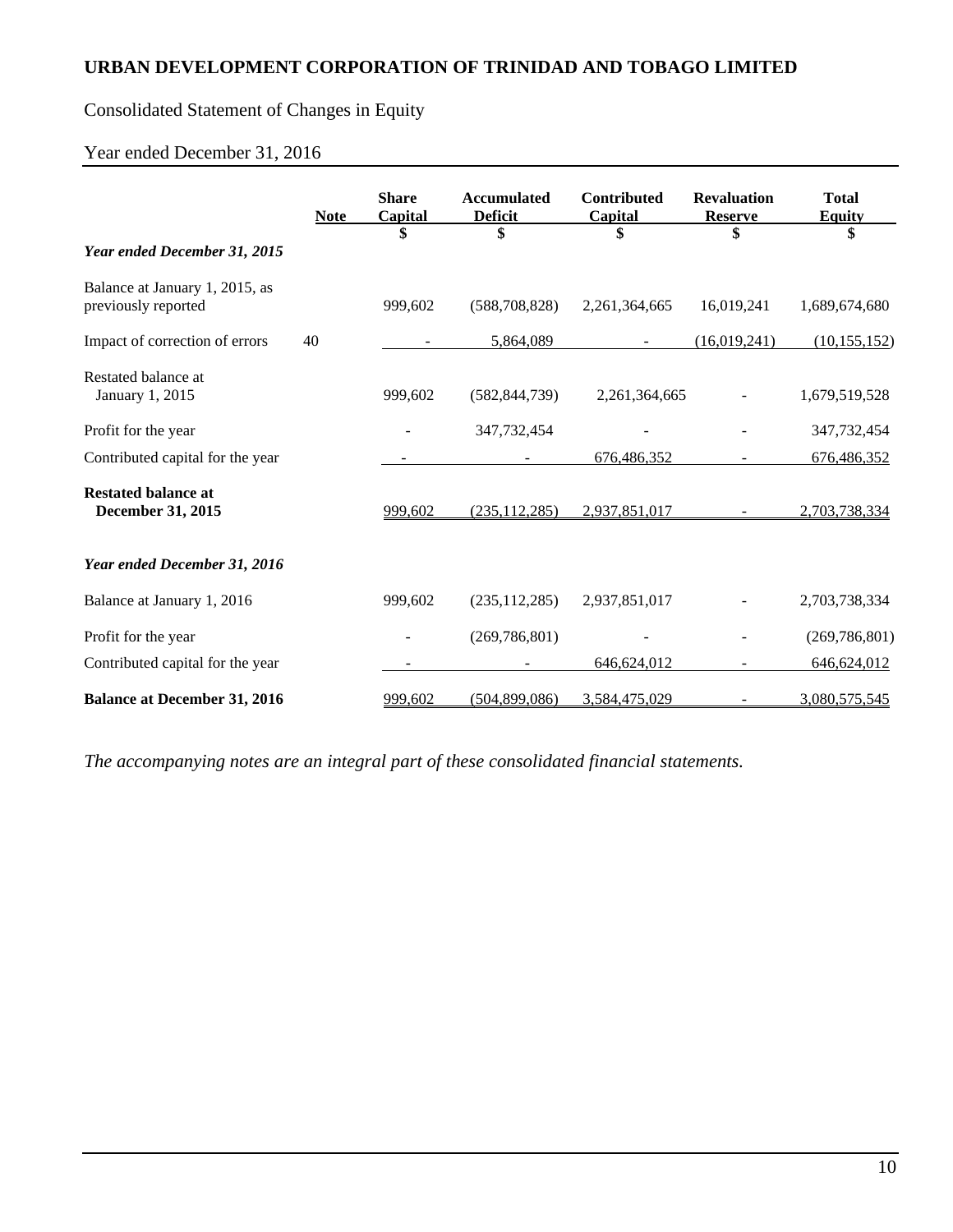Consolidated Statement of Cash Flows

Year ended December 31, 2016

|                                                         | 2016            | <b>Restated</b><br>2015 |
|---------------------------------------------------------|-----------------|-------------------------|
|                                                         | \$              | \$                      |
| CASH FLOWS FROM OPERATING ACTIVITIES                    |                 |                         |
| Profit (loss) before taxation                           | (229, 162, 298) | 350,268,135             |
| Adjustments to reconcile profit (loss) to net cash from |                 |                         |
| operating activities:                                   |                 |                         |
| Depreciation and amortisation                           | 122,897,701     | 123,373,084             |
| Interest on CIP                                         | 1,609,314,474   | 14,874,122              |
| Increase in Capital Contribution                        | 646,624,012     | 676,486,352             |
| <b>Transfer from Investment Properties</b>              | (5,203,050,369) | (2,475,594)             |
| Interest expenses                                       | 194,140,942     | 194,625,233             |
| Interest income                                         | (95, 911, 622)  | (65, 410, 993)          |
| Foreign exchange (gain) loss                            | 70,139,662      | (2,273)                 |
|                                                         | (2,885,007,498) | 1,291,738,066           |
| <b>Changes in operating assets and liabilities:</b>     |                 |                         |
| Accounts receivable and prepayments                     | 111,521,158     | (526, 272, 630)         |
| Accounts payable and accruals                           | 89,304,710      | 637,768,440             |
| Reserve development fund                                | 16,438,067      | (93, 472, 596)          |
| Increase in value added tax recoverable                 | (58, 420, 737)  | (58,001,632)            |
| Project receivables                                     | (3,997,558)     | (426, 617, 136)         |
| Deposit on Account                                      |                 | 9,340                   |
| Deferred revenue                                        | 2,424,109       | 11,605                  |
| Tax paid                                                | (718, 752)      | (6,926,454)             |
| Interest paid                                           | (194, 140, 942) | (194, 625, 233)         |
| Taxation paid                                           |                 |                         |
| Net cash (used in) from operating activities            | (2,922,597,443) | 623, 611, 770           |
| <b>CASH FLOWS FROM INVESTING ACTIVITIES</b>             |                 |                         |
| Purchase of investment property                         | (100, 335, 394) |                         |
| Decrease in Hyatt Replacement Reserve Fund              | 28,585,072      | 5,162,881               |
| <b>Purchase of Investments</b>                          | (200,000,000)   |                         |
| Purchase of property, plant and equipment               | (2,197,338)     | (1,515,283)             |
| Increase in construction in progress                    | 3,040,214,034   | (601, 033, 761)         |
| Investment received                                     | 5,804,572       | 5,446,000               |
| Interest received                                       | 95,911,622      | 65,410,993              |
| Net cash from (used in) investing activities            | 2,867,982,568   | (526, 529, 170)         |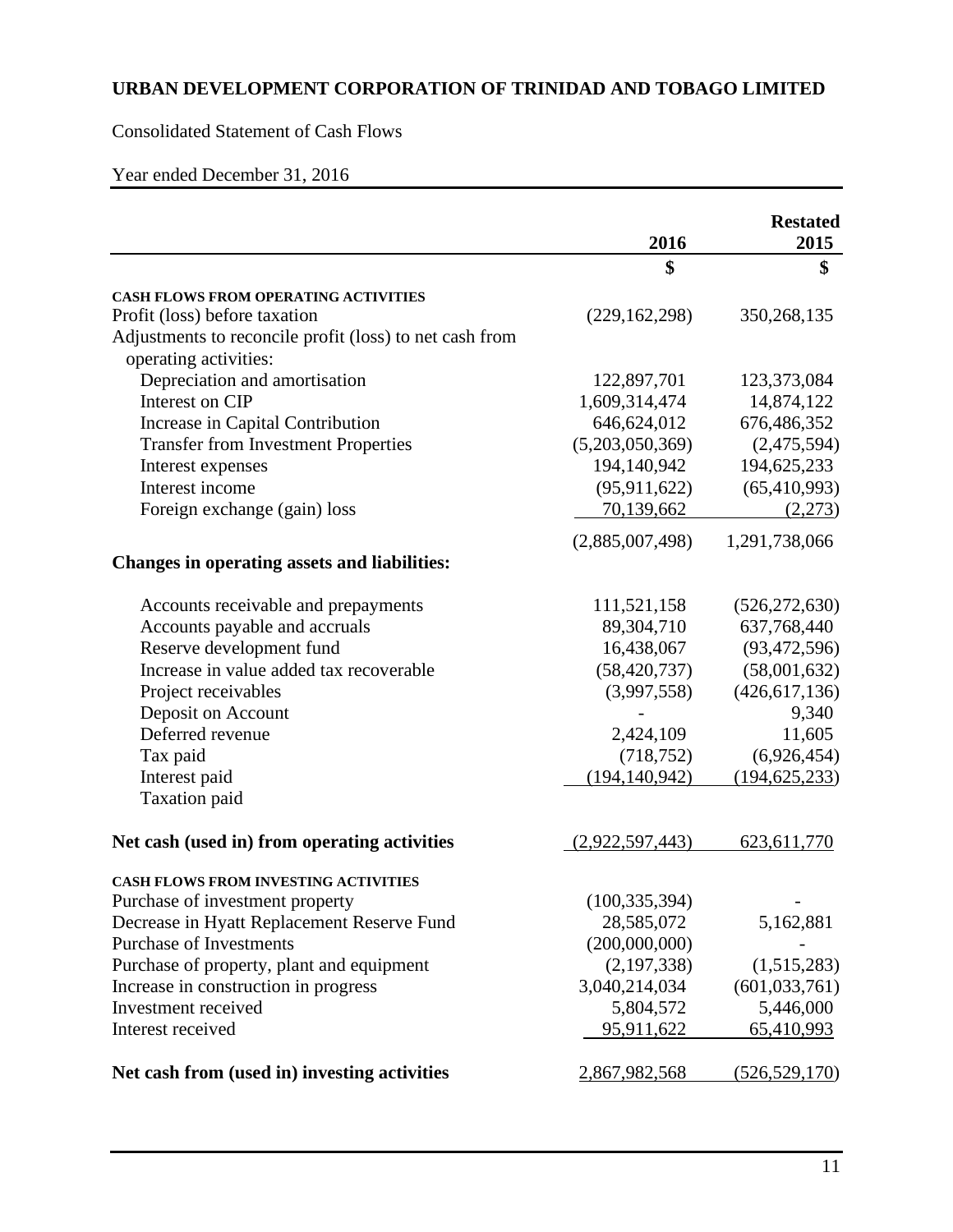Consolidated Statement of Cash Flows (continued)

# Year ended December 31, 2016

|                                                | 2016            | <b>Restated</b><br>2015 |
|------------------------------------------------|-----------------|-------------------------|
|                                                | \$              | \$                      |
| <b>CASH FLOWS FROM FINANCING ACTIVITIES</b>    |                 |                         |
| Foreign Exchange                               | (93,353,121)    | 13,058,306              |
| Net Proceeds from borrowings                   | (457, 599, 606) | (634, 985, 345)         |
| Net cash from financing activities             | (550, 952, 727) | (621, 927, 039)         |
| Net decrease in cash and cash equivalents      | (605, 567, 602) | (524, 844, 439)         |
| CASH AND CASH EQUIVALENTS AT BEGINNING OF YEAR | 1,172,948,464   | 1,697,792,903           |
| CASH AND CASH EQUIVALENTS AT END OF YEAR       | 567,380,862     | 1,172,948,464           |
| <b>Represented by</b>                          |                 |                         |
| Cash                                           | 567,380,862     | 1,172,948,464           |
|                                                | 567,380,862     | 1,172,948,464           |

\*The comparative information is restated on account of correction of error. See Note 40.

*The accompanying notes are an integral part of these financial statements.*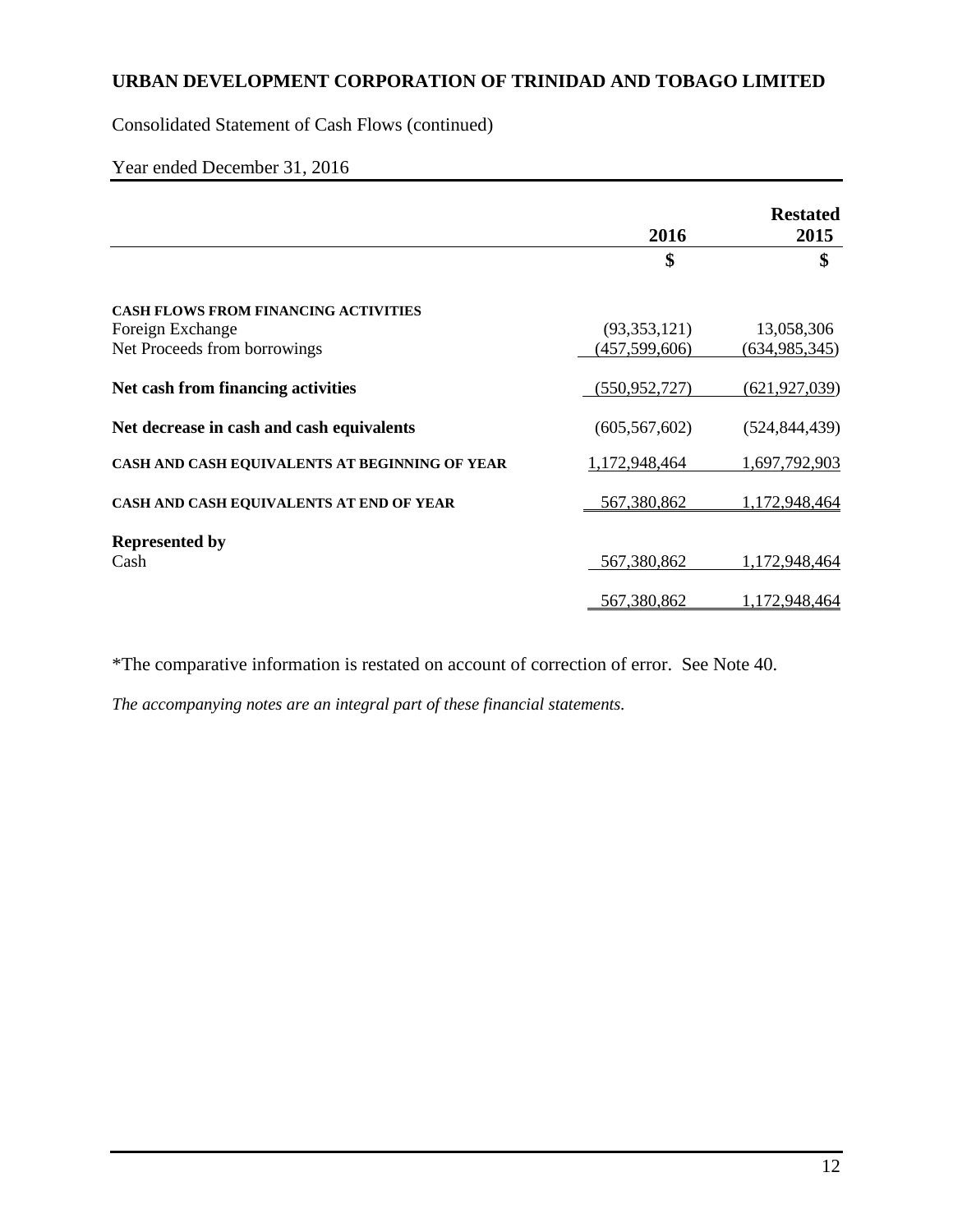Notes to the Consolidated Financial Statements

### December 31, 2016

#### **1. Incorporation and Principal Activities**

Urban Development Corporation of Trinidad and Tobago Limited (the "Company" or "UDeCOTT") is incorporated in Trinidad and Tobago and is wholly owned by the Government of the Republic of Trinidad and Tobago (the "GORTT"). The Company commenced operations on January 13, 1995. The address of its registered office is 38-40 Sackville Street, Port of Spain. Details of the subsidiary companies are included in Note 14.

The consolidated financial statements of the Company as at and for the year ended December 31, 2016 comprise the Company and its Subsidiaries (together referred to as "the Group").

On February 24, 2022, the Board of Directors of Urban Development Corporation of Trinidad and Tobago Limited authorised these consolidated financial statements for issue.

The Group undertakes project development work on behalf of the GORTT. The work performed by the Group can be segregated into four principal categories:

#### *(i) Project management activities*

The Group provides full scale project development and management services which includes identification of appropriate site location, assisting in project design, selection of contractors, overseeing project execution and completion and procurement of funding. For these activities, the Group earns a project management fee.

#### *(ii) Development of projects to be retained*

The Group also undertakes project development work on assets that are expected to be retained on completion. These assets are expected to generate future returns in the form of rental income, facility management fees or sale of the assets.

The GORTT communicates development projects to be undertaken by the Group by way of letters, Cabinet Minutes or through Directives. The Group's Project Management activities are carried out in accordance with an agreement with the Ministry of Public Administration dated July 1, 1999.

### *(iii) Hotel operations*

The Corporation entered into a Multi-Party Agreement dated June 2, 2014 with Hyatt Trinidad Limited (the "Hyatt" or "hotel") and the Port of Spain Waterfront Development Limited ("POSWDL") wherein it was agreed that the Company is the sole "Owner" under the Hotel Management Agreement dated July 27, 2005. The Multi-Party Agreement specified that Hyatt shall manage and operate the hotel for the account and benefit of the Company in accordance with the Hotel Management Agreement. Accordingly, the operations of the Hyatt, which began operations on January 19, 2008, have been included in these financial statements.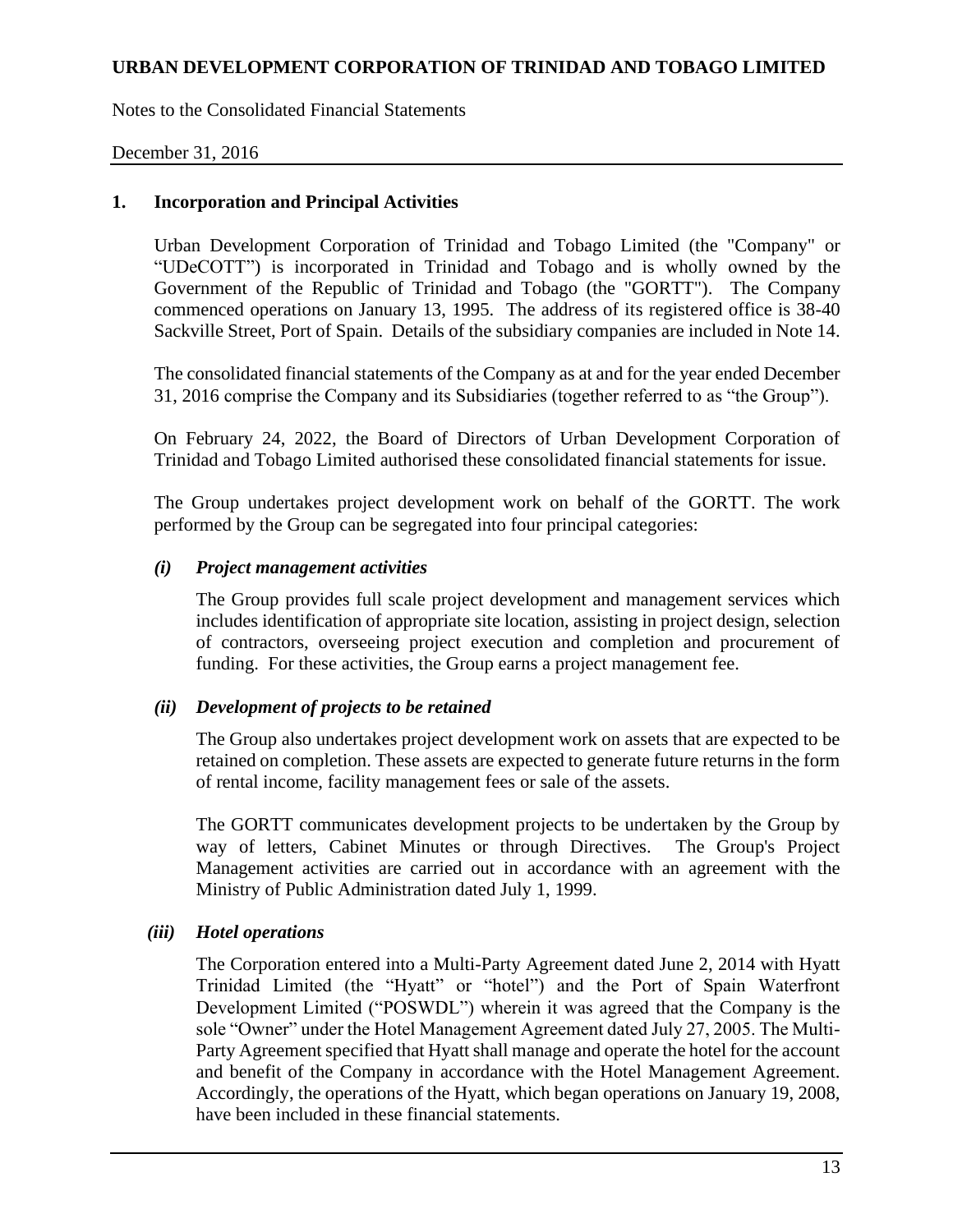Notes to the Consolidated Financial Statements

December 31, 2016

## **1. Incorporation and Principal Activities** (continued)

### *(iv) Car park operations*

The Corporation also undertakes the operation of a car park. The GP Parkade, is operated by the Organisation's staff.

# *(v) Sale of leasehold land*

The Group facilitates the sale of the leasehold land located at Rincon North Coast Road, Las Cuevas. The 476 acres of leasehold land for 999 years is divided into different types of lots namely homestead, farmstead, residential, commercial and nature reserves. The land will be sold as leasehold land for a duration of 199 years with the exception of nature reserves.

# **2. Basis of Preparation**

# *(a) Statement of accounting*

These consolidated financial statements of the Group have been prepared in accordance with International Financial Reporting Standards (IFRS).

### *(b) Basis of measurement*

The consolidated financial statements have been prepared using the historical cost basis except for certain properties and financial instruments that are measured at revalued amounts or fair values, as explained in the accounting policies in Note 3.

The preparation of consolidated financial statements in conformity with IFRS requires the use of certain critical accounting estimates. It also requires management to exercise its judgment in the process of applying the Group's accounting policies. The areas involving a higher degree of judgment or complexity, or areas where assumptions and estimates are significant to the consolidated financial statements are disclosed in Note 5.

# *(c) Functional and presentation currency*

Items included in the financial statements of each of the Group's entities are measured using the currency of the primary economic environment in which the entity operates (the functional currency). These consolidated financial statements are presented in Trinidad and Tobago dollars, which is the Group's functional and presentation currency.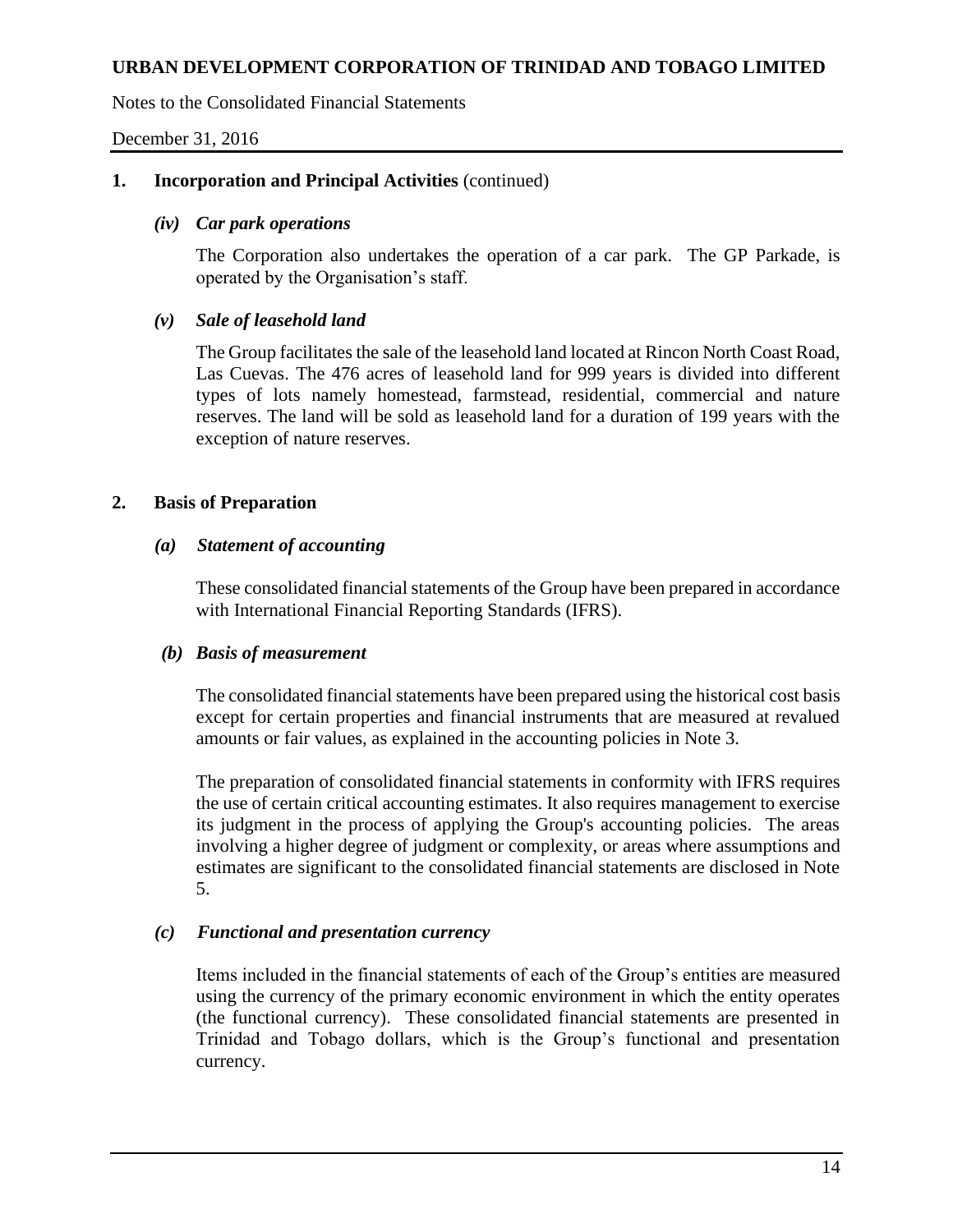Notes to the Consolidated Financial Statements

December 31, 2016

## **2. Basis of Preparation** (continued)

### *(d) Going concern*

The consolidated financial statements have been prepared on a going concern basis, which assumes the Group will be in operation in the foreseeable future.

The existence of the following factors as at the reporting date raises concerns about the use of the going concern assumption by the Group in the preparation of the financial statements for the year:

- i. The gearing ratio of the Group is 71.3% (2015: 73.5%) which is comprised mainly of third party debt obligations guaranteed by the GORTT.
- ii. The Group is dependent on the GORTT to provide guarantees in order for the Group to restructure and/or repay existing loan facilities and to obtain new loan facilities. The Group is also dependent on capital contributions from the GORTT to support its primary operating activities.

However, these financial statements are prepared on the going concern basis, in accordance with IAS 1, since the Board of Directors and Management are of the view that the Group can continue to rely on the support of the Shareholder, the Government of the Republic of Trinidad and Tobago (GORTT), as required, in meeting its obligations as they fall due.

This support is evidenced by the fact that all of the Group's borrowings have been guaranteed by GORTT and are being serviced in full by GORTT. This debt service is accounted for as Capital Contributions in these financial statements.

Further evidence of support is in the active participation of GORTT in the activities of the Board of Directors of the Group along with assignment of various capital projects of GORTT to the Group.

The Group's strategic, corporate and business plans are noted by Cabinet. These plans were prepared by the Group's Management and are based on prudent assumptions which are considered realistic and achievable by the Board of Directors.

The ability of the Group to continue to trade and to meet its obligations is dependent on the continued support of the shareholder in the form of direct financing and or the provision of appropriate guarantees to third parties. There are no indications that such support will not be forthcoming.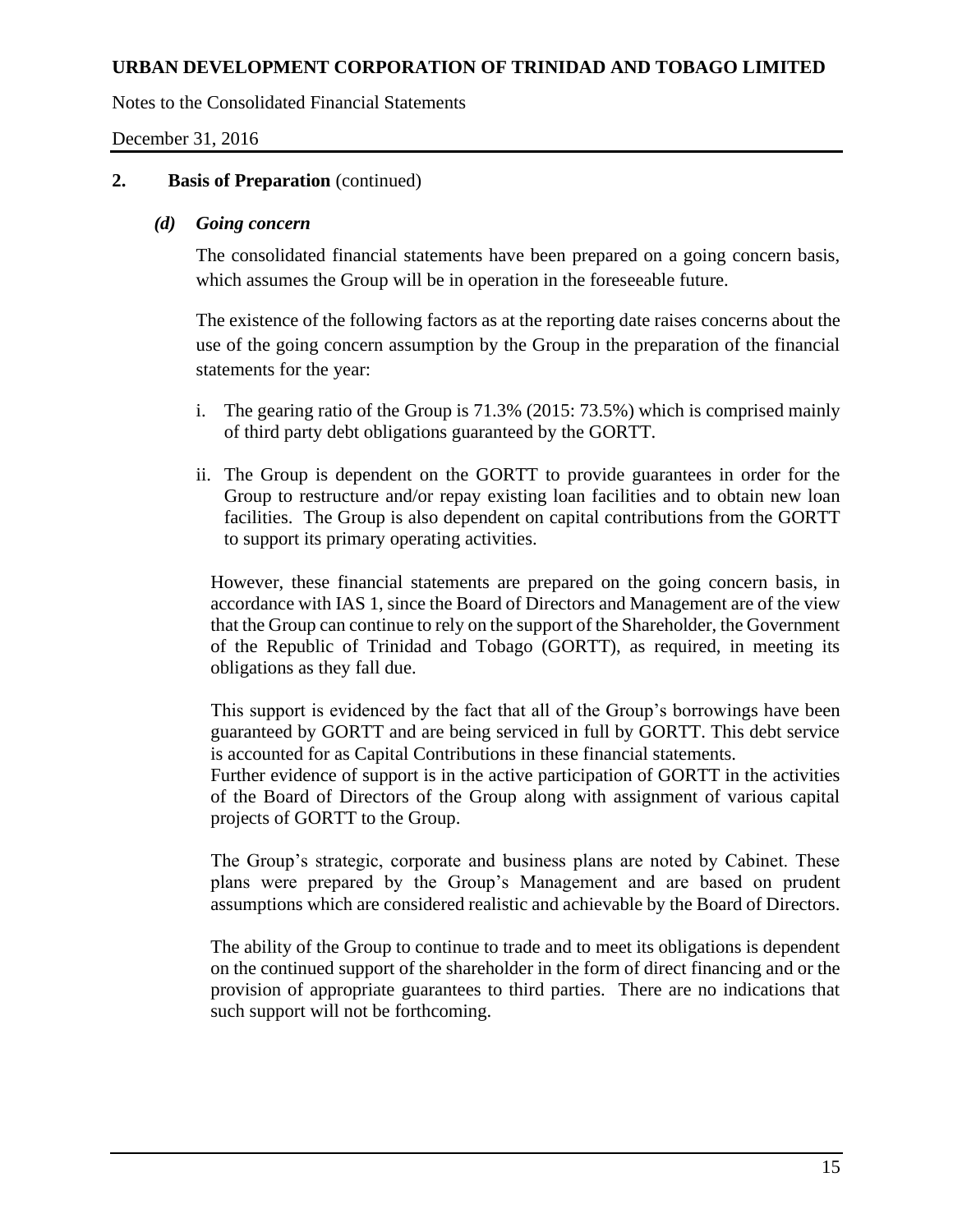Notes to the Consolidated Financial Statements

December 31, 2016

# **3. Summary of Significant Accounting Policies**

The principal accounting policies applied in the preparation of these consolidated financial statements are set out below. These policies have been consistently applied to all the years presented, unless otherwise stated.

# *(b) Consolidation*

Subsidiaries are all entities (including special purpose entities) over which the Group has the power to govern the financial and operating policies generally accompanying a shareholding of more than one half of the voting rights. The existence and effect of potential voting rights that are currently exercisable or convertible are considered when assessing whether the Group controls another entity. Subsidiaries are fully consolidated from the date on which control is transferred to the Group. They are de-consolidated from the date that control ceases. All subsidiaries were established by the Urban Development Corporation of Trinidad and Tobago Limited and are wholly-owned since incorporation. (See Note 14).

All inter-group transactions, balances and unrealised surpluses and deficits on transactions between Group companies have been eliminated on consolidation.

Where necessary the accounting policies of subsidiaries have been changed to ensure consistency with the policies adopted by the Group.

# *(b) Foreign currencies*

J

### *(i) Functional and presentation currency*

Items included in the financial statements of each of the Group's entities are measured using the currency of the primary economic environment in which the entity operates (the functional currency). These consolidated financial statements are presented in Trinidad and Tobago dollars, which is the Company's functional and presentation currency.

### *(ii) Transactions and balances*

Foreign currency transactions are translated into the functional currency at the exchange rates prevailing at the date of the transactions. Foreign exchange gains and losses resulting from the settlement of such transactions and from the translation at year-end exchange rates of monetary assets and liabilities denominated in foreign currencies are recognised in the consolidated statement of comprehensive income.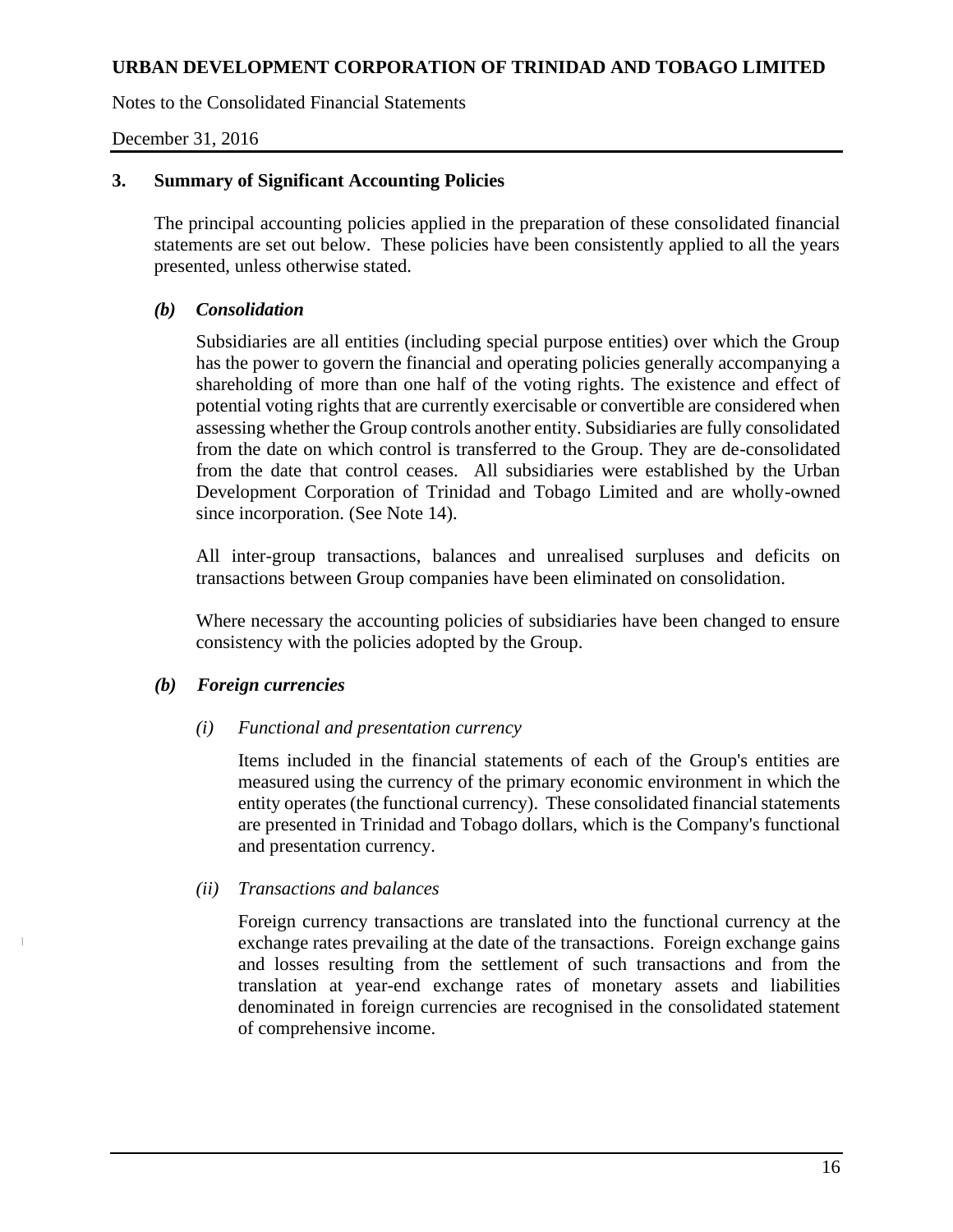Notes to the Consolidated Financial Statements

December 31, 2016

## **3. Summary of Significant Accounting Policies** (continued)

### *(c) Financial assets*

The Group classifies its financial assets in the following categories: receivables and financial assets at fair value through profit or loss. The classification depends on the purpose for which the financial assets were acquired. Management determines the classification of its financial assets at initial recognition and re-evaluates this designation at every reporting date.

Receivables are non-derivative financial assets with fixed or determinable payments that are not quoted in an active market. They are included in current assets, except for maturities greater than 12 months after the reporting date. Receivables are recognised initially at fair value and subsequently measured at amortised less provision for impairment. A provision for impairment of accounts receivables is established when there is objective evidence that the Group will not be able to collect all amounts due according to the original terms of the receivables. The amount of the provision is the difference between the asset's carrying amount and the present value of estimated future cash flows.

Financial assets at fair value through profit or loss are classified as such on initial recognition. Directly attributable transaction costs are recognised in the profit or loss as incurred. Financial assets at fair value through profit or loss are measured at fair value and changes therein, including any interest or dividend income, are recognised in profit or loss.

The carrying amount of the assets is reduced through the use of an allowance account, and the amount of the loss is recognised in the separate statement of comprehensive income. When an accounts receivable balance is uncollectible, it is written off against the allowance account for accounts receivable. Subsequent recoveries of amounts previously written off are credited in the separate statement of comprehensive income.

Dividends on available-for-sale equity instruments are recognised in the separate statement of comprehensive income as part of other income when the Group's right to receive payment is established.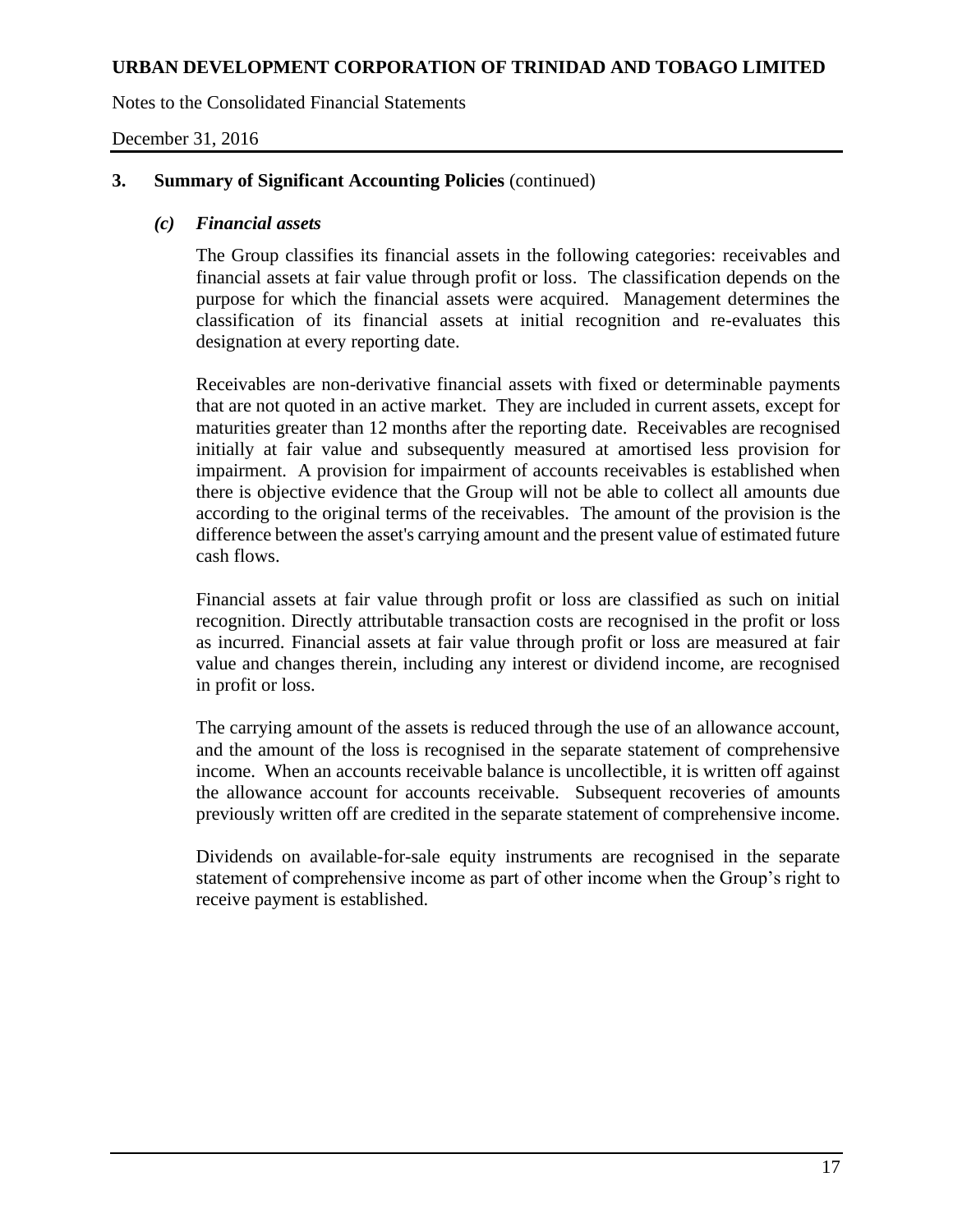Notes to the Consolidated Financial Statements

December 31, 2016

## **3. Summary of Significant Accounting Policies** (continued)

## *(d) Construction in progress*

Construction in progress represents amounts expended on capital projects which the Corporation will retain in order to generate future revenue. Construction in progress are stated at historical cost less impairment losses.

Borrowing costs incurred for the construction of any qualifying asset are capitalised during the period of time that is required to complete and prepare the asset for its intended use.

# *(e) Managed developments in progress*

The Group carries out project management activities on behalf of the GORTT based on an agreement with the GORTT on a project by project basis. Instructions are provided to the Group regarding the projects that are to be executed. The following functions are performed by the Group in its project management role: assisting in project design, selection of and entering into contracts with sub-contractors, certification of work performed by sub-contractors and settlement of amounts due to the sub-contractors. The Group is responsible for transferring the project to the GORTT on completion.

The Group accounts for this type of development work undertaken on behalf of the GORTT on a cost reimbursement basis as it is expected to be reimbursed for allowable or defined costs together with project management fees.

Contract costs are recognised when incurred. Variations in contract work are included in contract revenue to the extent that they are recoverable and are capable of being reliably measured. Costs incurred in the year in connection with future activity on a contract are excluded from contract costs in determining the stage of completion for the work performed.

The Group presents as an asset, the gross amount due from the GORTT for contract work for all work in progress in which the costs incurred plus project management fees recognised exceeds progress billings. Amounts billed and not yet paid are included within trade receivables.

The Group presents as a liability, the gross amount due to the GORTT for contract work for all contracts in progress for which the amounts paid by the GORTT exceeds the cost incurred plus the project management fees recognised.

Advances received from the GORTT where work has not yet been undertaken are reflected as liabilities in the separate financial statements.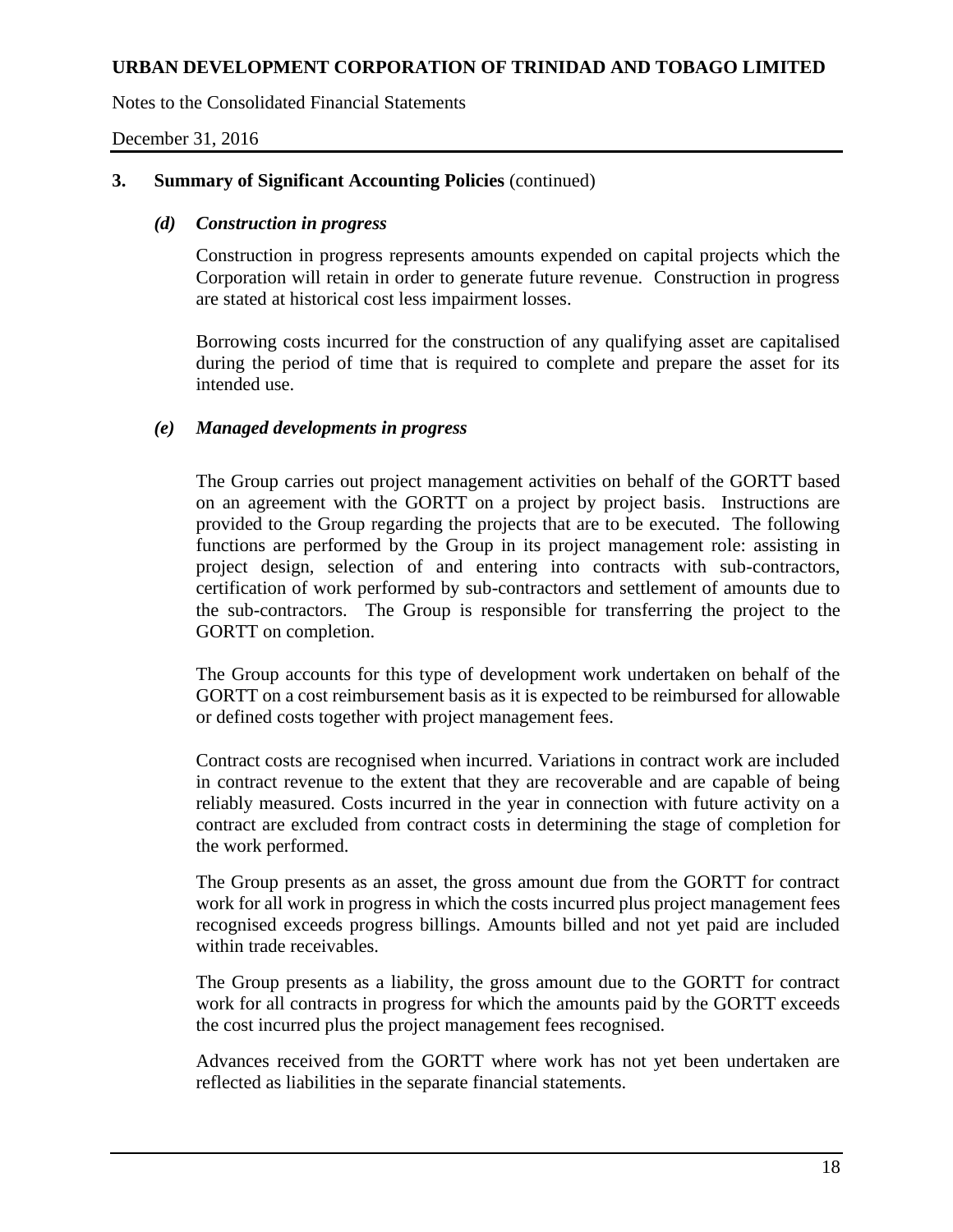Notes to the Consolidated Financial Statements

December 31, 2016

## **3. Summary of Significant Accounting Policies** (continued)

## *(f) Investment property*

Investment properties are initially recognised at cost and subsequently recognised at market value with any change therein recognised in profit or loss. Market value is either determined by management (annually) when determining carrying value or an independent valuator every three years.

# *(g) Property, plant and equipment*

Buildings held for the Group's own use are stated at historical cost less depreciation. Historical cost includes expenditure that is directly attributable to the acquisition of the items. Subsequent costs are included in the asset's carrying amount or recognised as a separate asset, as appropriate, only when it is probable that future economic benefits associated with the item will flow to the Group and the cost of the item can be measured reliably. All other repair and maintenance costs are recognised in the consolidated statement of comprehensive income as incurred.

Depreciation is calculated on other assets using the straight line method to allocate their cost to their residual values over their estimate useful lives, using the following percentage rates as follows:

| <b>Building</b>        | .5% |
|------------------------|-----|
| Furniture and fixtures | 10% |
| Office equipment       | 20% |
| Motor vehicles         | 20% |
| Computer equipment     | 30% |

The assets' residual values and useful lives are reviewed, and adjusted if appropriate at each statement of financial position date.

An item of property, plant and equipment is derecognised upon disposal or when no future economic benefits are expected from its use or disposal. Any gain or loss arising on derecognition of the asset (calculated as the difference between the net disposal proceeds and the carrying amount of the asset) is included in the consolidated statement of comprehensive income in the year the asset is derecognised.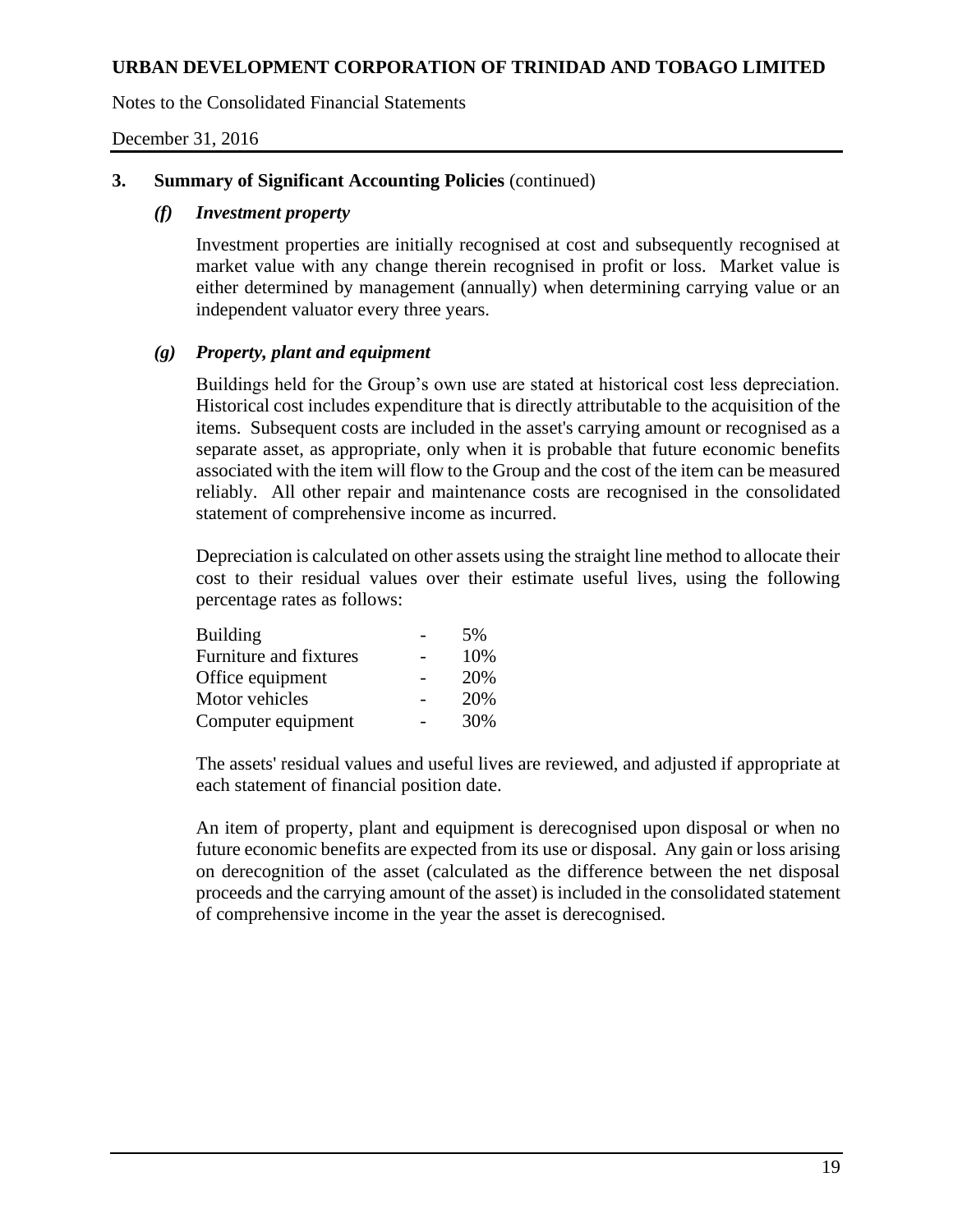Notes to the Consolidated Financial Statements

December 31, 2016

# **3. Summary of Significant Accounting Policies** (continued)

## *(h) Cash and cash equivalents*

For the purposes of the cash flow statement, cash and cash equivalents comprise cash in hand, deposits held at call with banks and investments in money market instruments and short-term investments with a maturity of three months or less, net of bank overdraft.

# *(i) Accounts receivable*

Accounts receivable are recognised initially at fair value and subsequently measured at amortised cost using the effective interest method, less provision for impairment. A provision for impairment of accounts receivables is established when there is objective evidence that the Group will not be able to collect all amounts due according to the original terms of the receivables. The amount of the provision is the difference between the asset's carrying amount and the present value of estimated future cash flows, discounted at the original effective rate. The carrying amount of the assets is reduced through the use of an allowance account, and the amount of the loss is recognised in the consolidated statement of comprehensive income. When an accounts receivable balance is uncollectible, it is written off against the allowance account for accounts receivables. Subsequent recoveries of amounts previously written off are credited in the consolidated statement of comprehensive income.

### *(j) Share capital*

Ordinary shares are classified as equity. Incremental costs directly attributable to the issue of new shares are shown in equity as a deduction from the proceeds.

# *(k) Trade payables*

Trade payables are recognised initially at fair value and are subsequently measured at amortised cost using the effective interest method.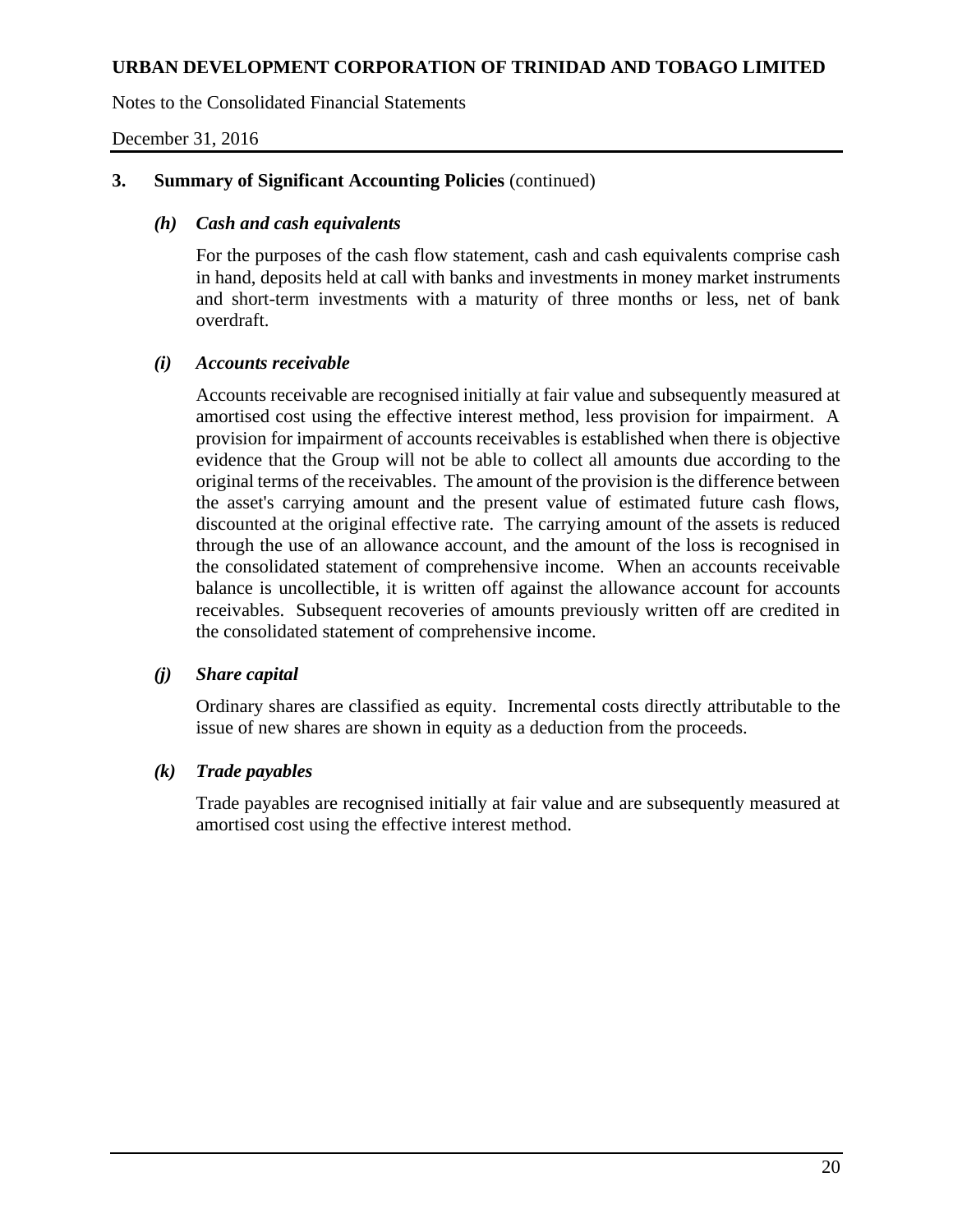Notes to the Consolidated Financial Statements

December 31, 2016

## **3. Summary of Significant Accounting Policies** (continued)

### *(l) Borrowings*

Borrowings are recognised initially at fair value, net of transaction costs incurred. Borrowings are subsequently stated at amortised cost; any difference between proceeds (net of transaction costs) and the redemption value is recognised in the consolidated statement of comprehensive income over the period of the borrowings.

Borrowings are classified as current liabilities unless the Group has an unconditional right to defer settlement of the liability for at least 12 months after the statement of financial position date.

Borrowing costs incurred for the construction of any qualifying asset are capitalised during the period of time that is required to complete and prepare the asset for its intended use. Other borrowing costs are expensed.

#### *(m) Revenue recognition*

Revenue is recognised to the extent that it is probable that economic benefits will flow to the Group and the revenue can be reliably measured. Revenue is measured as the fair value of the consideration received or receivable for the provision of services rendered in the ordinary course of the Group's activities.

The following specific recognition criteria must also be met before revenue is recognised:

### *Construction contract revenue and project management fees*

Revenue for contract work performed on behalf of GORTT is recognised based on the recoverable costs incurred by the Group during the period plus the project management fees earned for the period which are measured based on surveys of work performed. The project management fees are calculated as a percentage of the construction costs incurred for the period.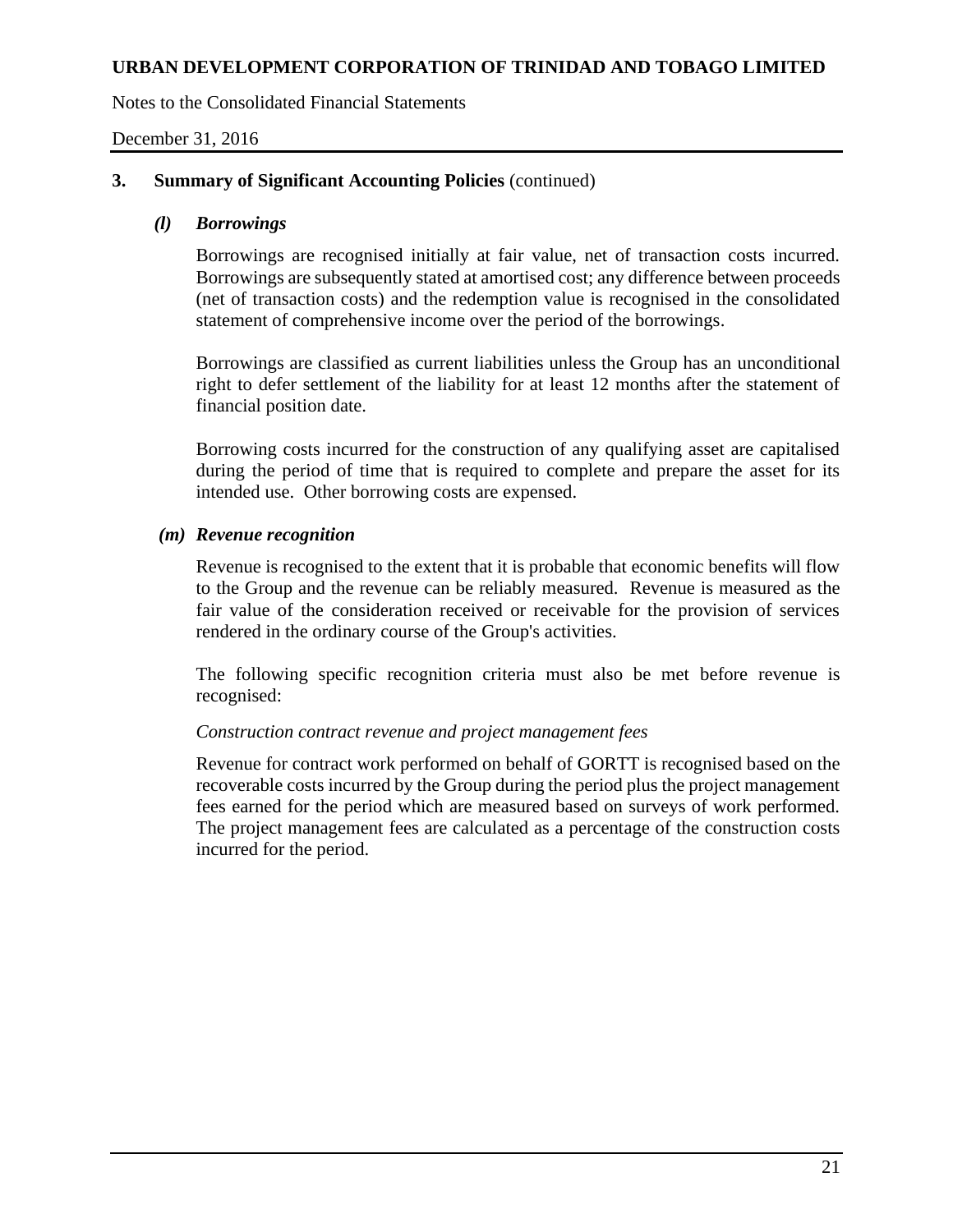Notes to the Consolidated Financial Statements

December 31, 2016

# **3. Summary of Significant Accounting Policies** (continued)

### *(m) Revenue recognition* (continued)

#### *Interest income*

Revenue is recognised using the amortized cost method.

### *Rental income*

Rental income is recognised on the accruals basis using the straight line method.

### *Income – hotel operations*

Revenue is recognised when the services are provided. Additionally, the hotel arm of the Corporation collects sales, occupancy and similar taxes, which are presented on a net basis (excluded from revenues).

# *Other Revenue*

Revenue from operations is recognized in the statement of comprehensive income on the accrual basis.

# *Deferred Revenue*

Deferred revenue is fees received from the client at the beginning of a project, it is recorded as a non-current liability. Revenue is recognised when the work has actually been executed or as detailed in the respective agreements.

# *(n) Provisions*

Provisions are recognised when the Group has a present legal or constructive obligation as a result of past events, it is probable that an outflow of resources embodying economic benefits will be required to settle the obligation and a reliable estimate can be made of the amount of the obligation. Provisions are not recognised for future operating losses.

Where there are a number of similar obligations, the likelihood that an outflow will be required in settlement is determined by considering the class of obligations as a whole. A provision is recognised even if the likelihood of an outflow with respect to any one item included in the same class of obligations may be small.

Provisions are measured at the present value of the expenditure expected to be required to settle the obligation using a pre-tax rate that reflects current market assessments of the time value of money and the risk specific to the obligation. The increase in the provision due to the passage of time is recognised as interest expense.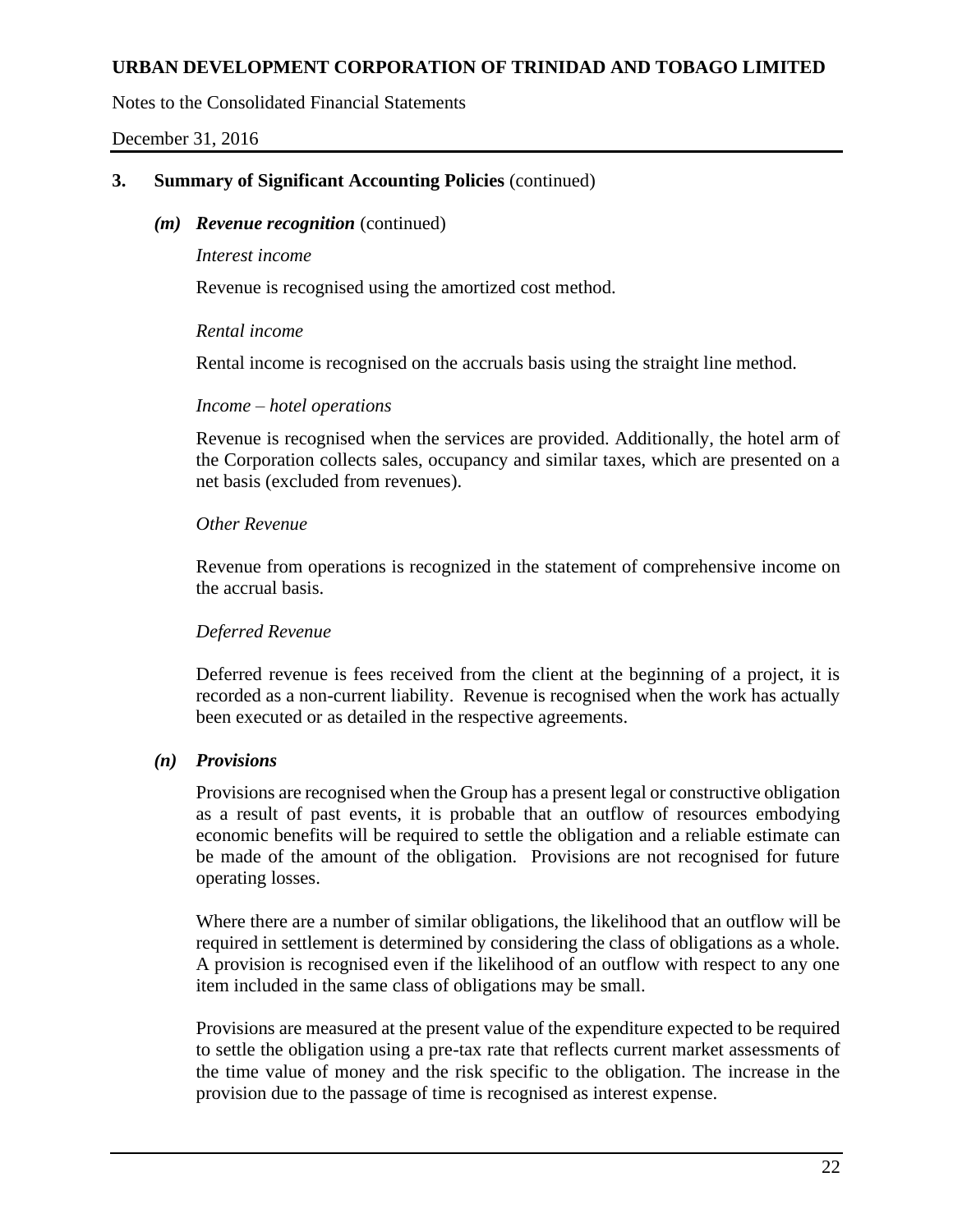Notes to the Consolidated Financial Statements

December 31, 2016

## **3. Summary of Significant Accounting Policies** (continued)

## *(o) Current and deferred income taxes*

The current income tax charge is calculated on the basis of the tax laws enacted or substantively enacted at the statement of financial position date.

Management periodically evaluates positions taken in the tax returns with respect to situations in which applicable tax regulations are subject to interpretation and establishes provisions where appropriate on the basis of amounts to be paid to the tax authorities.

Deferred income tax is provided in full, using the liability method, for all temporary differences arising between the tax bases of assets and liabilities and their carrying values in the consolidated financial statements. However, the deferred income tax is not accounted for if it arises from initial recognition of an asset or liability that at the time of the transaction affects neither accounting nor the taxable profit or loss. Currently enacted rates are used to determine deferred income tax.

A deferred tax asset relating to the carry forward of unused tax losses is recognised to the extent that it is probable that future taxable profit will be available against which the unused tax losses can be utilised.

### *(p) Leases*

Leases where a significant portion of the risks and rewards of ownership are retained by the lessor are classified as operating leases.

Assets held under operating leases are not recognised in the organisation's statement of financial position.

Payments made under operating leases are charged to the separate profit and loss statement on a straight line basis over the period of the lease.

### *(q) Impairment of non-financial assets*

Assets that are subject to depreciation and/or amortisation are reviewed for impairment whenever events or changes in circumstances indicate that the carrying amount may not be recoverable. An impairment loss is recognised for the amount by which the asset amount exceeds its recoverable amount. The recoverable amount is the higher of an asset's fair value less cost to sell and value in use. For the purpose of assessing impairment, assets are

grouped at the lowest levels for which there are separately identifiable cash flows (cashgenerating units).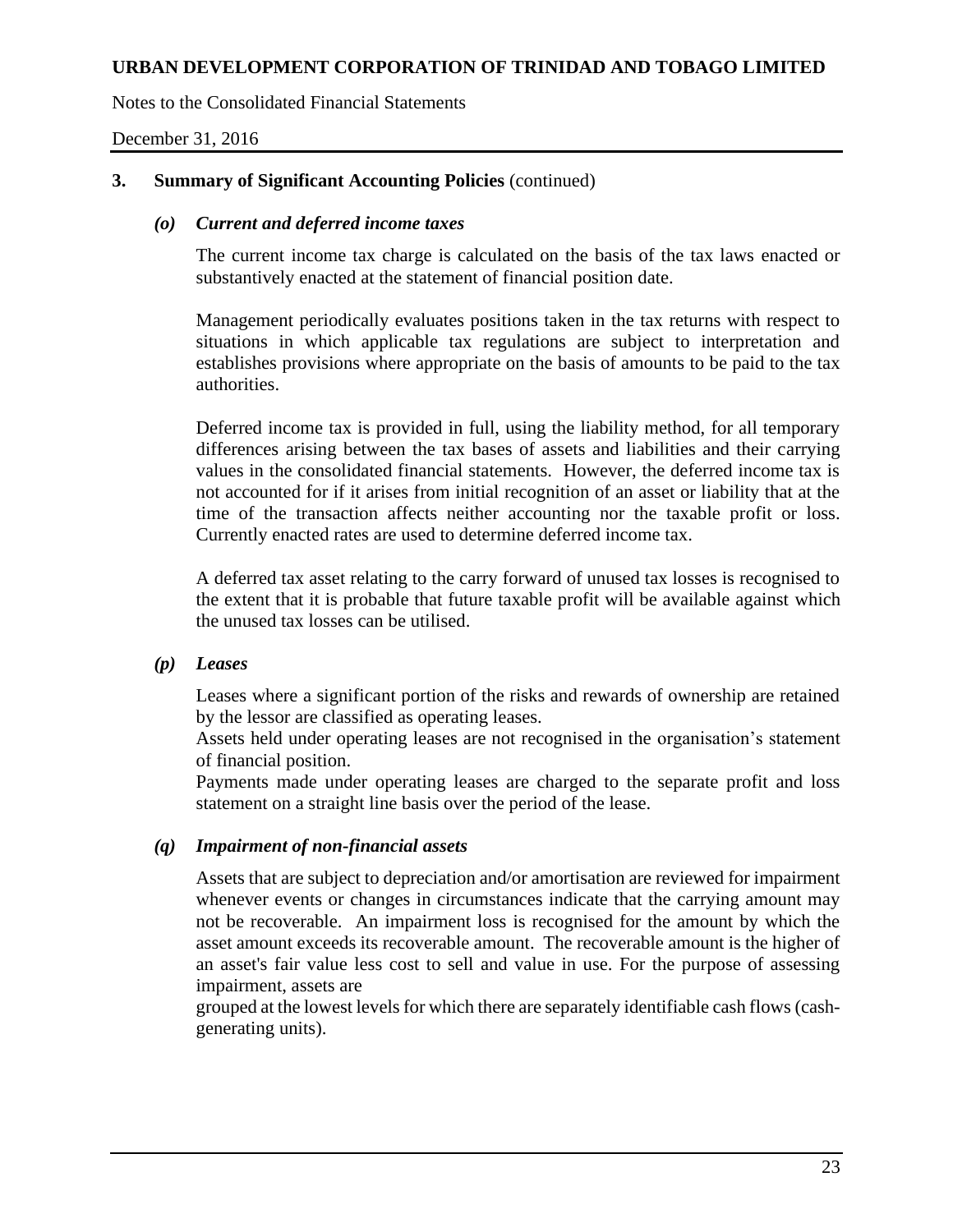Notes to the Consolidated Financial Statements

December 31, 2016

## **3. Summary of Significant Accounting Policies** (continued)

## *(r) Employee benefits*

The Group does not have a retirement benefit plan for its employees. The Group makes contributions to approved pension policies held by employees. The Group's contributions to these policies are expensed in the consolidated financial statements.

### *(s) Inventories*

Inventories consist primarily of food and beverage and are stated at the lower of cost or net realisable value. Cost is determined generally by the first-in, first-out method.

### *(t) Government grants*

The Corporation recognises a conditional government grant related to interest on loan facilities which the Corporation has been given permission by the GORTT to procure. The grants that compensate the Corporation are recognised in the profit and loss on a systematic basis over the periods in which the entity recognises as expenses the related costs for which the grants are intended to compensate.

### *(u) Contributed capital*

The corporation recognises as contributed capital amounts paid by the GORTT which covers the payment of the principal amounts on loan facilities which the Corporation has been given permission by the GORTT to procure. These amounts are recognised in the statement of financial position.

### *(v) Reserve development fund*

Funds received in advance from the GORTT in preparation for a project are allocated to the Reserve Development Fund. Upon commencement of the project, the funds are used to settle the respective project costs.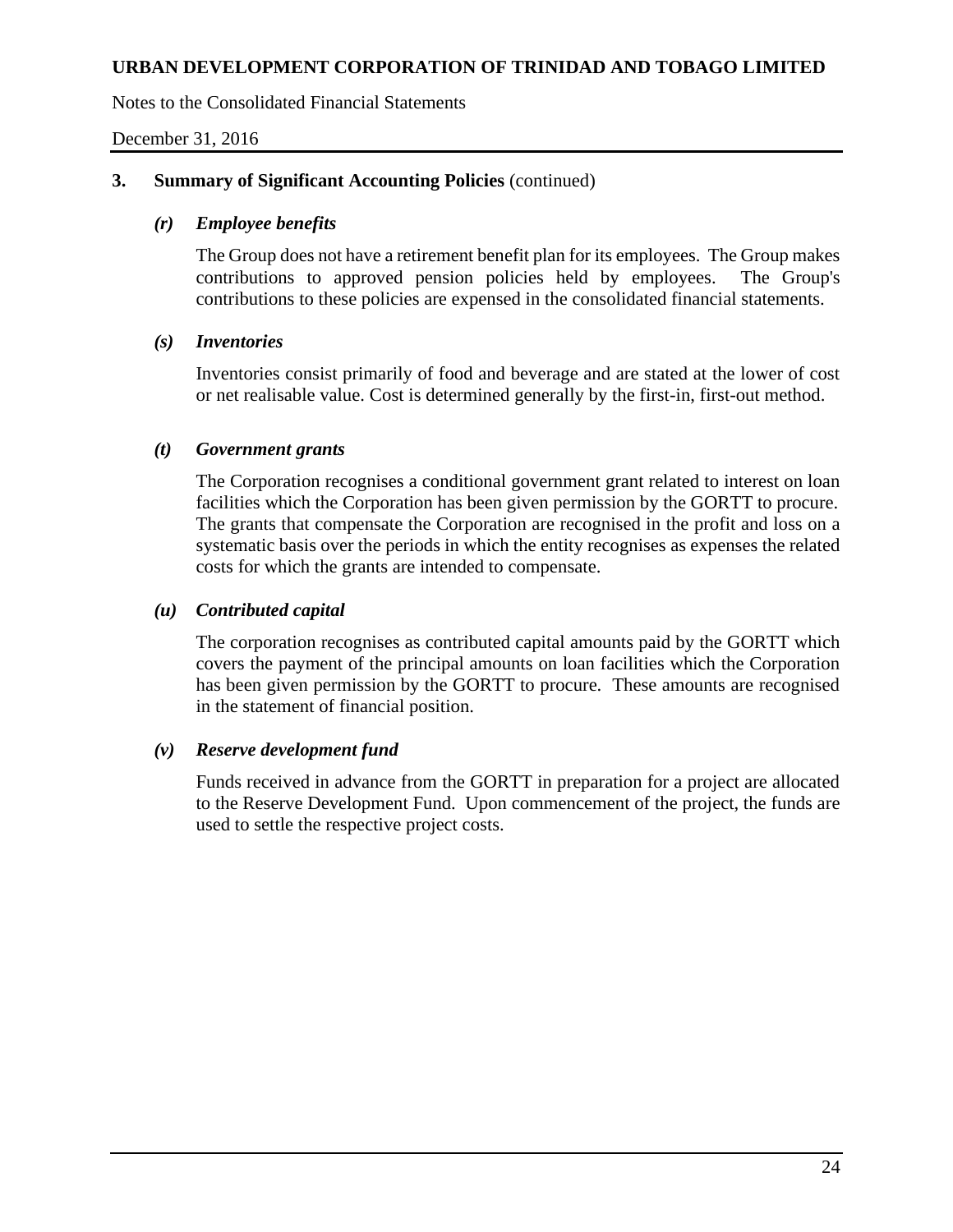Notes to the Consolidated Financial Statements

December 31, 2016

# **3. Summary of Significant Accounting Policies** (continued)

### *(w) Related parties*

A party is related to the Group, if:

- (i) Directly, or indirectly through one or more intermediaries, the party:
	- (a) is controlled by, or is under common control with, the Group (this includes parents, subsidiaries and fellow subsidiaries);
	- (b) has a direct or indirect interest in the Group that gives it significant influence; or
	- (c) has joint control over the Group;
- (ii) the party is an associate of the Group;
- (iii) the party is a joint venture in which the Group is a venturer;
- (iv) the party is a member of the key management personnel of the Group or its parent;
- (v) the party is a close member of the family of any individual referred to in (i) or  $(iv):$
- (vi) the party is an entity that is controlled, jointly controlled or significantly influenced by, or for which significant voting power in such entity resides with, directly or indirectly, any individual referred to in (iv) or (v); or
- (vii) the party is a post-employment benefit plan for the benefit of employees of the Group, or of any entity that is a related party of the Group.

A related party transaction is a transfer of resources, services or obligations between related parties, regardless of whether a price is charged.

The Group has a related party relationship with its Directors and key Management personnel, representing certain senior officers of the Group, its parent company and all their affiliates.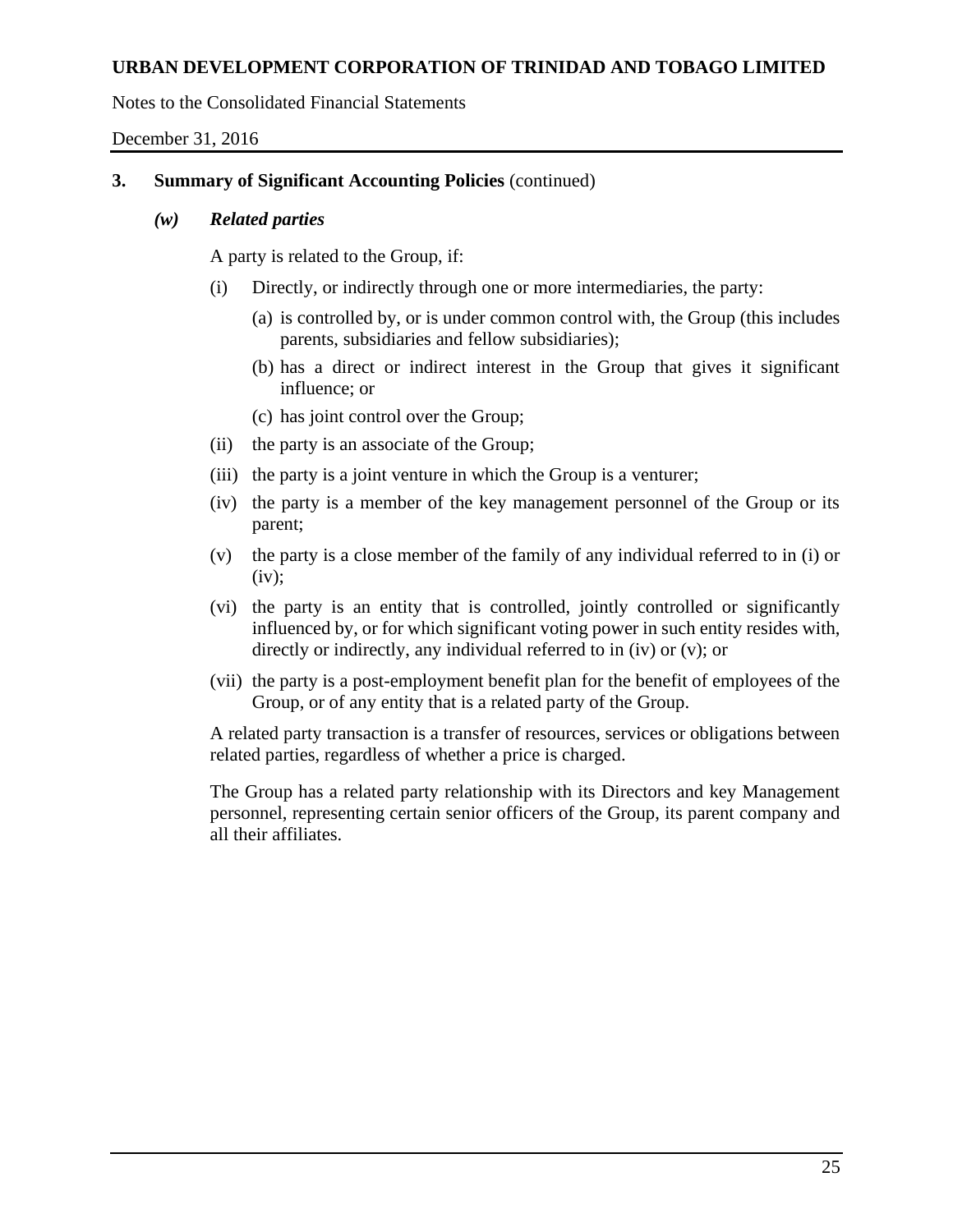Notes to the Consolidated Financial Statements

December 31, 2016

# **3. Summary of Significant Accounting Policies** (continued)

### *(x) New standards and interpretations not yet adopted*

A number of new standards, amendments to standards and interpretations are effective for annual periods beginning after January 1, 2015, and have not been applied in preparing these separate financial statements. Those that may be relevant to the Group are set out below. The Corporation does not plan to adopt these standards early.

- IFRS 9, Financial Instruments, which is effective for annual reporting periods beginning on or after January 1, 2018, replaces the existing guidance in IAS 39 Financial Instruments: Recognition and Measurement. IFRS 9 includes revised guidance on the classification and measurement of financial assets and liabilities, including a new expected credit loss model for calculating impairment of financial assets and the new general hedge accounting requirements. It also carries forward the guidance on recognition and derecognition of financial instruments from IAS 39. Although the permissible measurement bases for financial assets – amortised cost, fair value through other comprehensive income (FVOCI) and fair value though profit or loss (FVTPL) - are similar to IAS 39, the criteria for classification into the appropriate measurement category are significantly different. IFRS 9 replaces the 'incurred loss' model in IAS 39 with an 'expected credit loss' model, which means that a loss event will no longer need to occur before an impairment allowance is recognized. The Group is assessing the impact that the standard will have on its 2018 financial statements.
- IFRS 15, Revenue from Contracts with Customers is effective for periods beginning on or after January 1, 2018. It replaces IAS 11 Construction Contracts, IAS 18 Revenue, IFRIC 13 Customer Loyalty Programmes, IFRIC 15 Agreements for the Construction of Real Estate, IFRIC 18 Transfer of Assets from Customers and SIC-31 Revenue – Barter Transactions Involving Advertising Services. The new standard applies to contracts with customers. However, it does not apply to insurance contracts, financial instruments or lease contracts, which fall in the scope of other IFRSs. It also does not apply if two companies in the same line of business exchange non-monetary assets to facilitate sales to other parties. Furthermore, if a contract with a customer is partly in the scope of another IFRS, then the guidance on separation and measurement contained in the other IFRS takes precedence.
- IFRS 16, Leases is effective for periods beginning on or after January 1 2019. It replaces existing leases guidance, including IAS 17 Leases, IFRIC 4 Determining whether an Arrangement contains a Lease, SIC-15 Operating Leases-Incentives and SIC-27. Evaluating the Substance of Transactions involving the Legal Form of a Lease. It introduces a single on-balance sheet accounting model for lessees. The Corporation has not yet quantified the impact that the standard will have on its 2019 financial statements.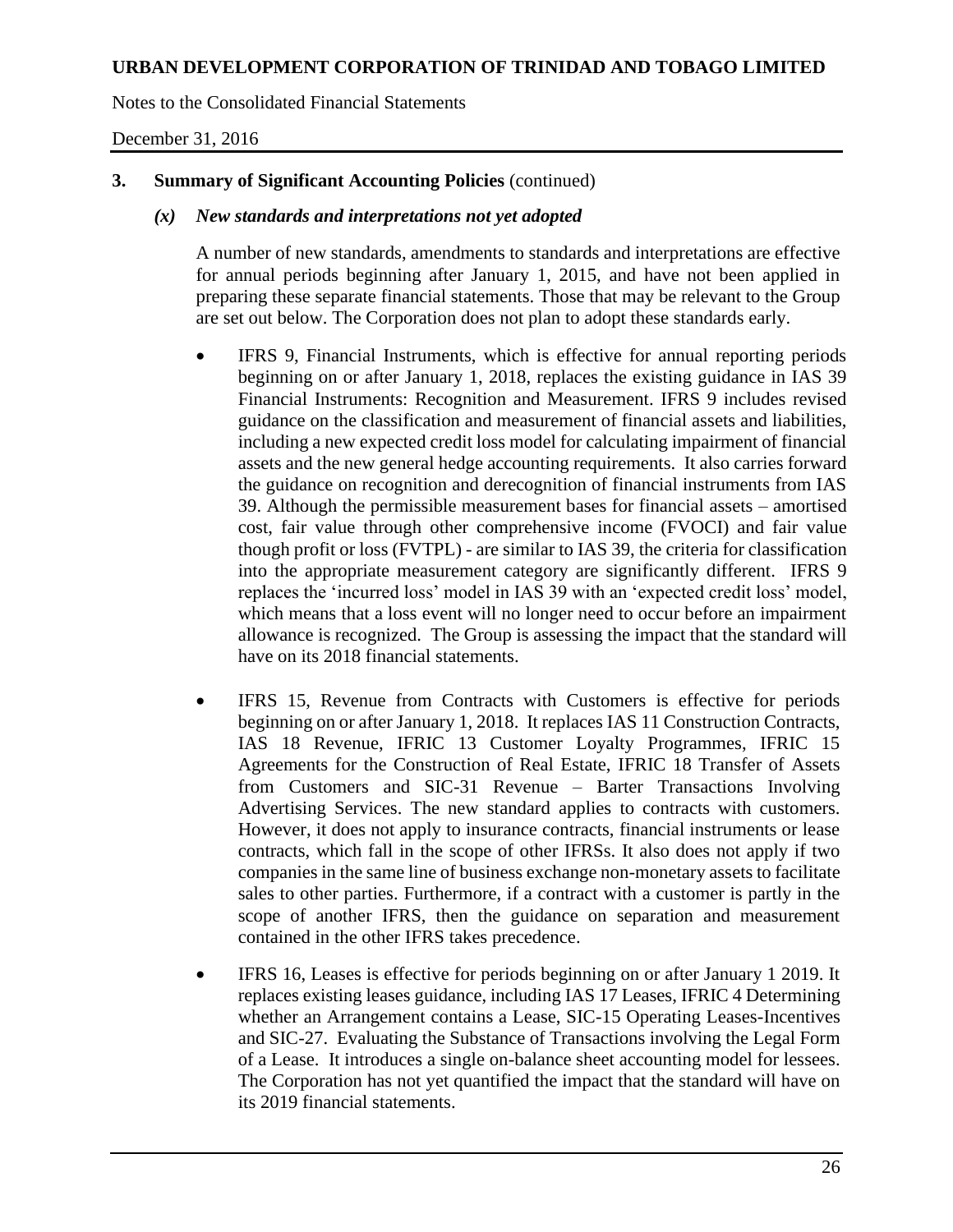Notes to the Consolidated Financial Statements

December 31, 2016

### **4. Financial Risk Management**

#### **Financial risk factors**

The Group's activities expose it to a variety of financial risks: market risks (including currency risk, fair value interest rate risk, cash flow interest rate risk and other price risk) credit risk and liquidity risk. The Group's risk management policies and procedures which seeks to minimise the potential adverse effects of these financial risks on the Group's financial performance are as follows:

### **(a) Market Risk**

### *(i) Currency risk*

Currency risk arises when future commercial transactions or recognised assets and liabilities are denominated in a currency that is not the entity's functional currency.

The Audit Committee has the overall responsibility for monitoring the establishment's risk management framework. The Internal Audit Department performs the entity's risk assessment and the findings are reported to the Audit Committee. These risks are then analysed and appropriate mitigation techniques implemented via targeted internal audits, which are executed to minimise risks faced by the organisation.

Management mitigates its exposure to currency risk by obtaining contracts in its functional currency where possible. In the event that the Group enters into a foreign currency contract, its exposure to currency risk is managed through the use of its foreign currency available cash resources and the sourcing of financing for its projects in the relevant foreign currency. The Group maintains foreign currency cash resources to meet its expected foreign currency liabilities in any given period.

The Group's foreign currency debt facility is secured by a lease agreement for which the lessee is the GORTT. The lease agreement is structured to ensure the rental income is obtained in the same currency as the debt facility and as a result, mitigates the Group's exposure to currency risk.

### *Sensitivity analysis*

In the performance of the sensitivity analysis, a 1% movement in the United States Dollar exchange rates was assumed, however, all other variables, including interest rates remain the same.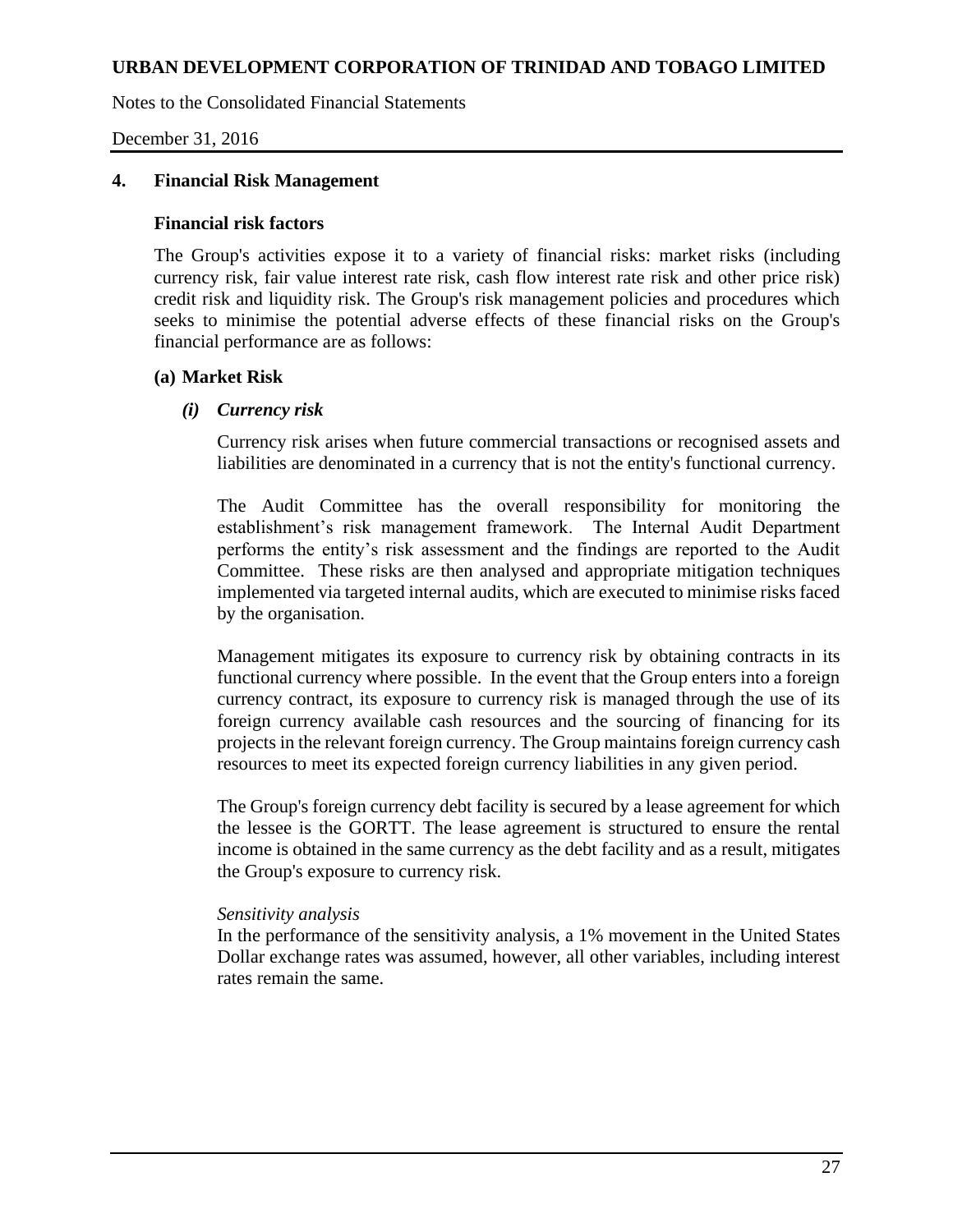Notes to the Consolidated Financial Statements

December 31, 2016

# **4. Financial Risk Management** (continued)

- **(a) Market Risk** (continued)
	- *(i) Currency risk* (continued)

# **Pre-tax Effect on Income**

|                                                                                                                  |                                              | <b>Effect on Income</b>              |                                      |  |
|------------------------------------------------------------------------------------------------------------------|----------------------------------------------|--------------------------------------|--------------------------------------|--|
| <b>December 31, 2016</b>                                                                                         | As reported<br>TT\$                          | $1\%$<br>Appreciation<br>TT\$        | $1\%$<br><b>Depreciation</b><br>TT\$ |  |
| <b>US</b> dollar denominated<br>Cash and cash equivalents<br><b>Borrowings</b><br>Accounts payables and accruals | 3,147,315<br>(2,135,921,755)<br>(51,896,498) | 31.473<br>(21,359,218)<br>(518, 965) | (31, 473)<br>21,359,218<br>518,965   |  |
| <b>Total</b>                                                                                                     | (2,184,670,938)                              | (21, 846, 710)                       | 21,846,710                           |  |
| <b>Post-tax Effect on Income</b><br><b>Total</b>                                                                 | (2.184.670.938)                              | (16.385.033)                         | (16.385.033)                         |  |

|                                  |                 | <b>Effect on Income</b> |                     |  |
|----------------------------------|-----------------|-------------------------|---------------------|--|
|                                  |                 | $1\%$                   | $1\%$               |  |
|                                  | As reported     | Appreciation            | <b>Depreciation</b> |  |
|                                  | TT\$            | TT\$                    | TT\$                |  |
| <b>December 31, 2015</b>         |                 |                         |                     |  |
| <b>US</b> dollar denominated     |                 |                         |                     |  |
| Cash and cash equivalents        | 3,184,381       | 31.844                  | (31, 844)           |  |
| <b>Borrowings</b>                | (2,318,849,959) | (23, 188, 500)          | 23,188,500          |  |
| Accounts payables and accruals   | (341, 272, 680) | (3,412,727)             | 3,412,727           |  |
| <b>Total</b>                     | (2.656.938.258) | (26.569.383)            | 26,569,383          |  |
| <b>Post-tax Effect on Income</b> |                 |                         |                     |  |
| <b>Total</b>                     | (2.656.938.258) | (19.927.037)            | (19.927.037)        |  |

There were no changes in the assumptions and method used in performing the sensitivity analysis as compared to prior years.

The following significant exchange rates have been applied.

| 2016   | 2015   |
|--------|--------|
| 6.7793 | 6.4500 |
|        |        |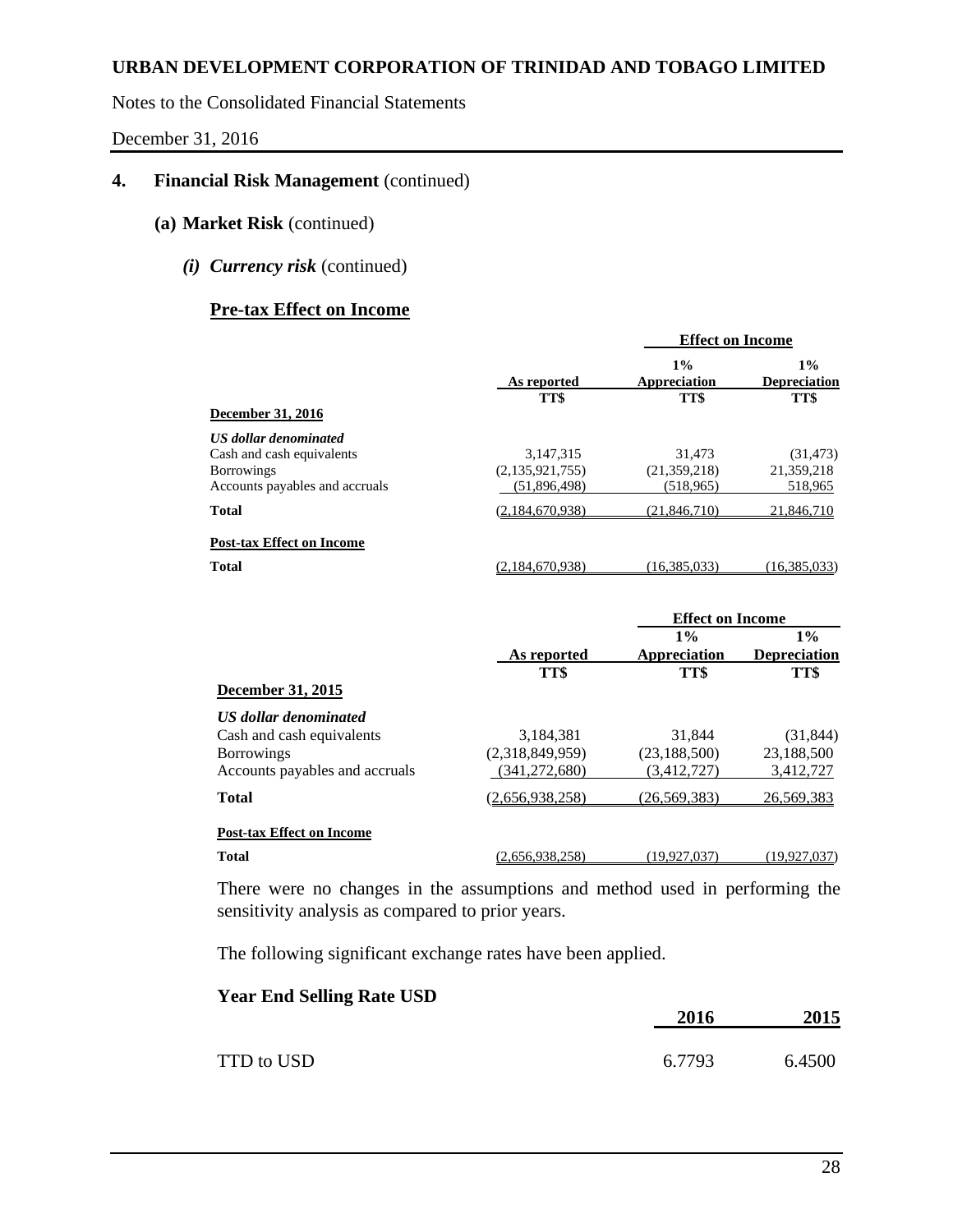Notes to the Consolidated Financial Statements

December 31, 2016

## **4. Financial Risk Management** (continued)

## **(a) Market Risk** (continued)

# *(ii) Fair value and cash flow interest rate risk*

The Group takes on exposure to the effects of fluctuations in the prevailing levels of market interest rates on its financial position and future cash flows. Fair value interest rate risk is the risk that the fair values of a financial instrument will fluctuate because of changes in the market interest rates. Cash flow interest rate risk is the risk that the future cash flows of a financial instrument will fluctuate because of changes in market interest rates.

The Group's interest rate risk arises from long-term debt obligations. Borrowings issued at floating rates expose the Group to cash flow interest rate risk. Borrowings issued at fixed rates expose the Group to fair value interest rate risk. As at the balance sheet date, forty six per cent of the Group's long-term borrowings are fixed rate instruments and fifty four per cent are floating rate instruments. During the year the Group's borrowings were denominated in the functional currency and the United States Dollar.

The Group manages its interest rate risk through the following mechanisms:

(a) Repayment of certain loan obligations by the GORTT.

In some instances, the Group's floating rate instruments are repaid by the GORTT. This injection by the GORTT is treated as capital contributions in the Company in the period of payment.

(b) Structuring of its security arrangements

The Group's floating rate facilities are secured in some instances by lease agreements with the GORTT. The debt facilities are structured to allow a moratorium period for the repayment of the facility. This moratorium period is utilised to ensure that lease income and the timing of repayments on the facilities are synchronised. The lease agreements are also structured to ensure that both the principal and interest payments on the debt facility will be fully settled by the rental income gained from the lease.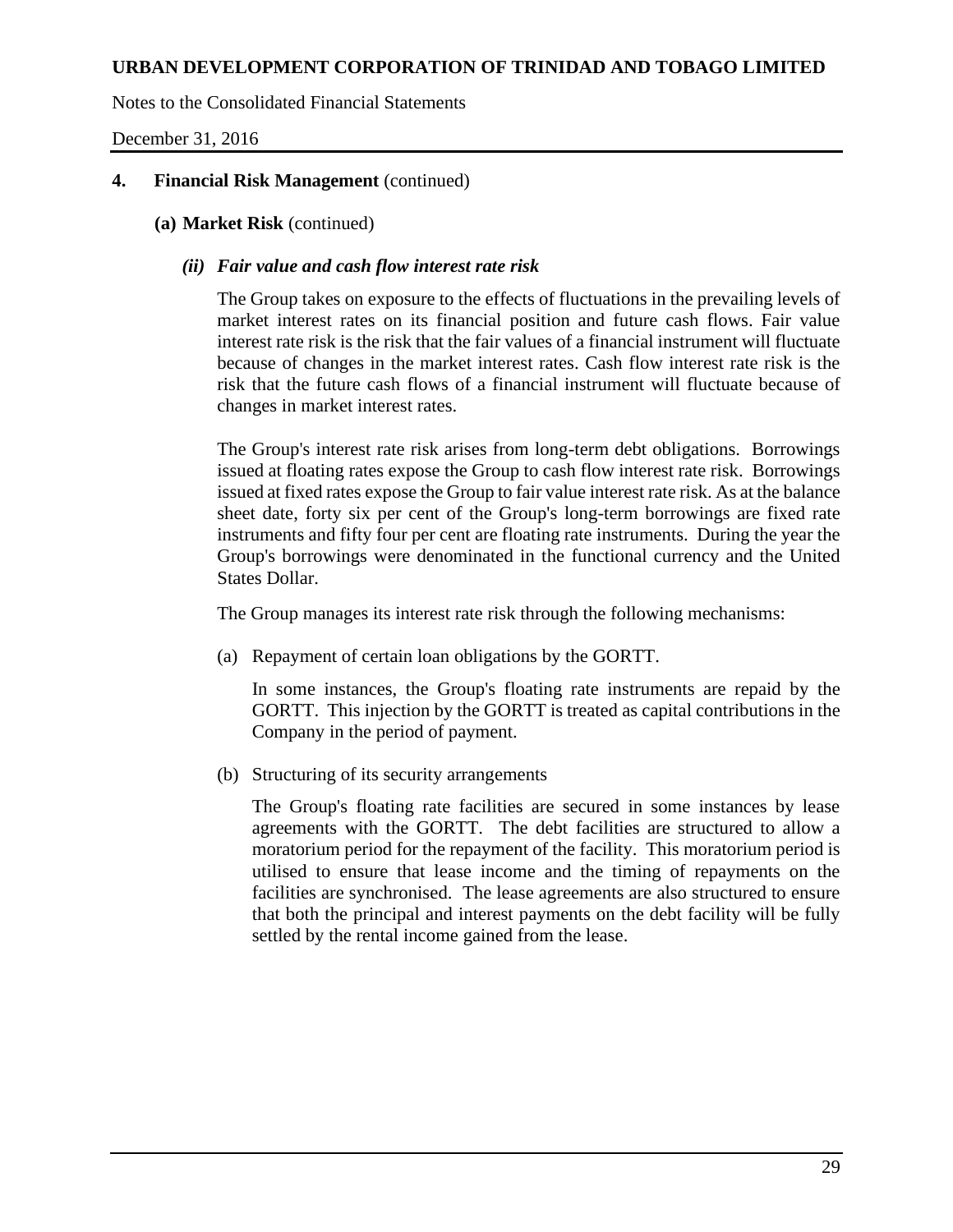Notes to the Consolidated Financial Statements

December 31, 2016

# **4. Financial Risk Management** (continued)

#### **(a) Market Risk** (continued)

### *(ii) Fair value and cash flow interest rate risk* (continued)

Some of the Group's financing arrangements are repriced regularly at current market interest rates. This assists the Group in ensuring that the fair value interest rate risk associated with these instruments are minimised.

The following shows the cash flow sensitivity of the variable-rate instruments to a change of 100 basis points in the interest rate at the reporting date. All other factors, particularly, the foreign currency rates, remain unchanged.

|                           | <b>Current</b>            | Effect of 1%                         | Effect of 1%                         |
|---------------------------|---------------------------|--------------------------------------|--------------------------------------|
|                           | Carrying<br><b>Amount</b> | Increase in<br><b>Interest Rates</b> | Decrease in<br><b>Interest Rates</b> |
|                           | \$                        | \$                                   | \$                                   |
| Pre-tax                   |                           |                                      |                                      |
| Variable-rate instruments |                           |                                      |                                      |
| December 31, 2016         | 4,628,531,237             | 46,285,311                           | (46, 285, 311)                       |
| December 31, 2015         | 4,583,757,211             | 45,837,571                           | (45,837,571)                         |
|                           |                           |                                      |                                      |
| Post-tax                  |                           |                                      |                                      |
| Variable-rate instruments |                           |                                      |                                      |
| December 31, 2016         | 4,628,531,237             | 34,713,983                           | (34,713,983)                         |
| December 31, 2015         | 4.583.757.211             | 34, 378, 178                         | (34,378,178)                         |
|                           |                           |                                      |                                      |

There were no changes in the assumptions and method used in performing the sensitivity analysis as compared to prior years.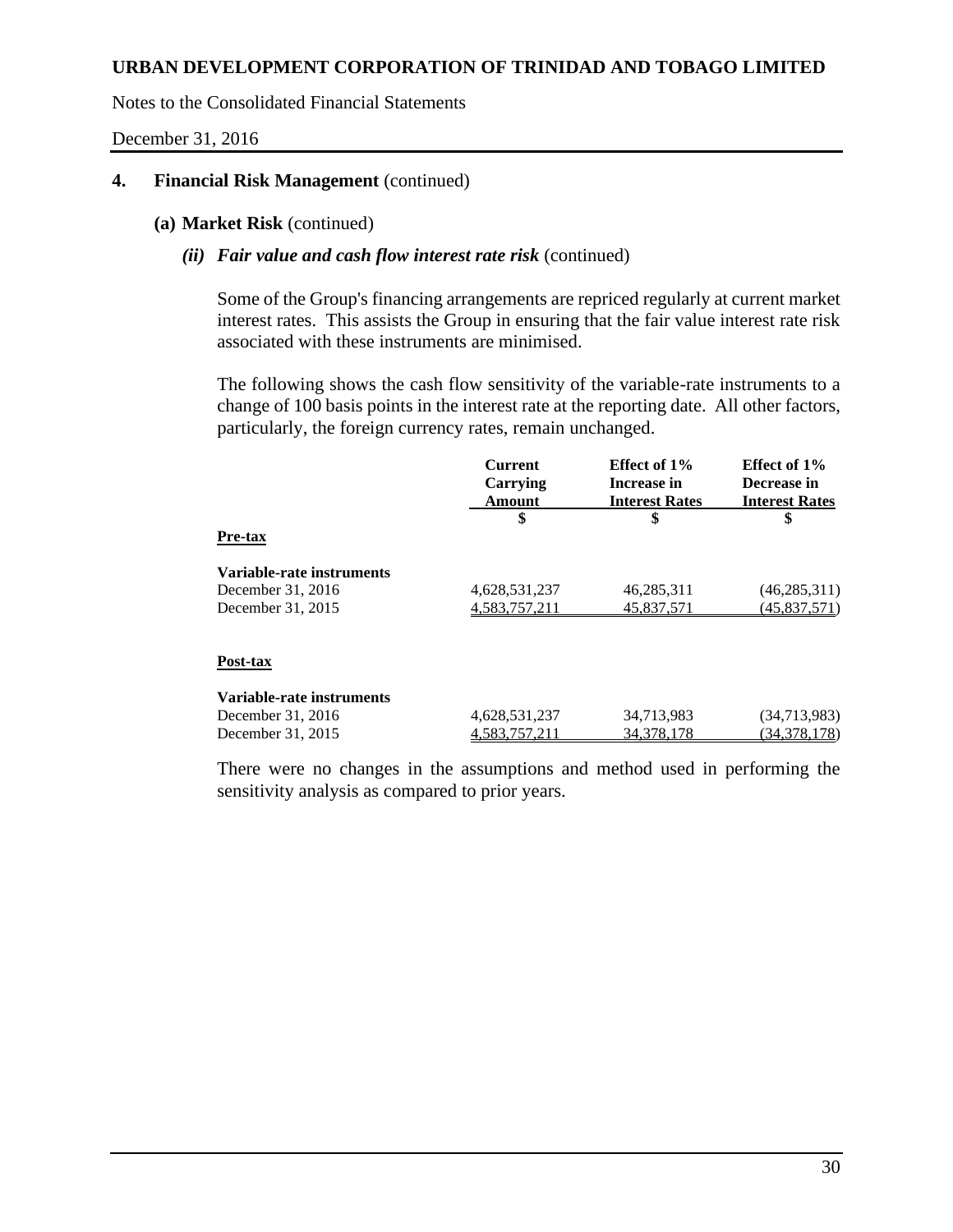Notes to the Consolidated Financial Statements

December 31, 2016

#### **4. Financial Risk Management** (continued)

#### **(a) Market Risk** (continued)

### *(ii) Fair value and cash flow interest rate risk* (continued)

The carrying amounts and fair values of the fixed rate interest borrowings are as follows:

|                           | <b>Carrying Amount</b> |               |               | <b>Fair Value</b> |
|---------------------------|------------------------|---------------|---------------|-------------------|
|                           | 2016                   | 2015          | 2016          | 2015              |
|                           | \$                     |               |               |                   |
| Fixed rate instruments    | 3,807,320,614          | 4,100,379,536 | 3,807,320,614 | 4,100,379,536     |
| Variable rate instruments | 4,401,391,236          | 4,586,717,211 | 4,401,391,236 | 4,586,717,211     |
|                           | 8.208.711.850          | 8.687.096.747 | 8.208.711.850 | 8.687.096.747     |

The fair values for the floating rate instruments are deemed to be equal to the carrying amounts by virtue of the interest reset periods being six months or less and as a result of minimal changes in the credit risk profile of the Group.

The Group fixed rate financial liabilities are measured at amortised cost. There will be no impact on income due to fair value changes if there were interest movements on fixed rate financial instruments.

### *(iii) Other price risk*

The Group is not exposed to commodity price risk and does not possess any financial instruments that are affected by changes in commodity prices.

### **(b) Liquidity Risk**

Liquidity risk is the risk that the Group is unable to meet its payment obligations associated with its financial liabilities when they fall due.

### *Liquidity risk management*

The Group's main financial liabilities are its trade payables and borrowings. The Group monitors the expected repayment of these liabilities against its available cash resources and the expected timing of its cash inflows.

The Group's trade payables comprise mainly of project payables. The Group finances these projects mainly through debt facilities. The Group manages its exposure to liquidity risk arising as a result of its project payables by ensuring the timing of drawdowns on these facilities coincides with its settlement terms on its project payables.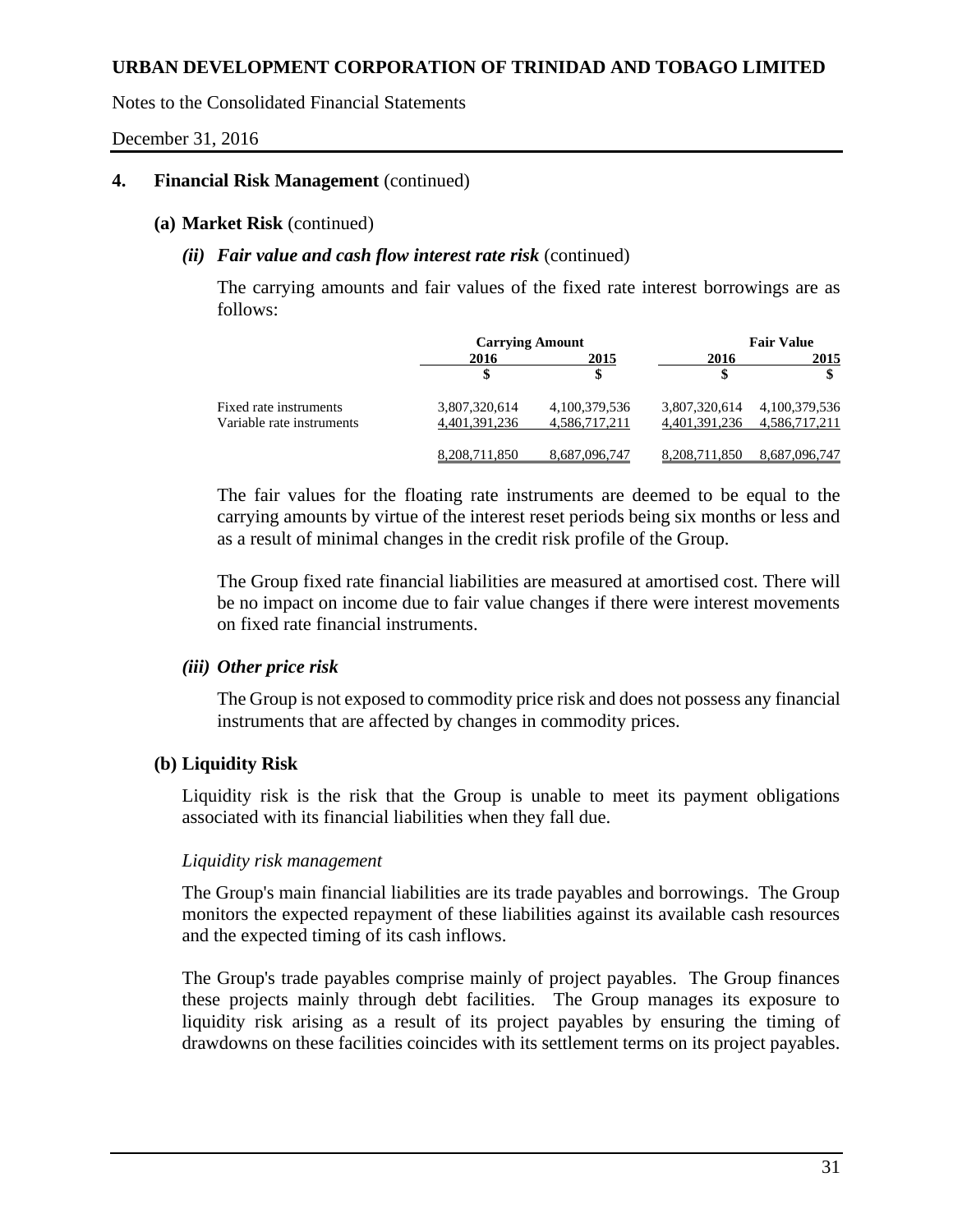Notes to the Consolidated Financial Statements

December 31, 2016

# **4. Financial Risk Management** (continued)

#### **(b) Liquidity Risk** (continued)

The exposure to liquidity risk on its debt facilities is mitigated mainly through the following factors:

- (a) The GORTT makes repayments on certain debt facilities on behalf of the Group.
- (b) The Group enters into lease arrangements with the GORTT. These lease agreements are structured to ensure the lease income is sufficient to meet the principal and interest payments on the debt facility in the periods in which they arise.

The table below summarises the Group's exposure to liquidity risk based on the contracted undiscounted cash flows on the instruments. Balances due within 12 months equal their carrying balances as the impact of discounting is not significant.

|                                           | Carrying<br>Amount | Contractual<br><b>Cash flow</b> | Less than<br>1 year | More than 1<br>year but less<br>than 5 years | <b>More than</b><br>5 years |
|-------------------------------------------|--------------------|---------------------------------|---------------------|----------------------------------------------|-----------------------------|
|                                           | \$                 | \$                              | \$                  | \$                                           |                             |
| As at December 31, 2016                   |                    |                                 |                     |                                              |                             |
| <b>Borrowings</b><br>Accounts payable and | 8,208,711,850      | 9,803,997,373                   | 1,579,111,744       | 3,825,391,979                                | 4,399,493,650               |
| accruals                                  | 988,287,291        | 988,287,291                     | 988,287,291         |                                              |                             |
| Reserve development                       |                    |                                 |                     |                                              |                             |
| fund                                      | 36,617,032         | 36,617,032                      | 36,617,032          |                                              |                             |
| Deposit on account                        | 1,316,353          | 1,316,353                       | 1,316,353           |                                              |                             |
|                                           |                    |                                 |                     |                                              |                             |
|                                           |                    | 9,234,932,526 10,830,218,049    | 2,605,332,420       | 3.825.391.979                                | 4,399,493,650               |
| As at December 31, 2015                   |                    |                                 |                     |                                              |                             |
| <b>Borrowings</b><br>Accounts payable and | 8,687,096,747      | 11,086,914,385                  | 2,156,238,743       | 3,849,276,400                                | 5,081,399,242               |
| accruals<br>Reserve development           | 929, 346, 935      | 929, 346, 935                   | 929, 346, 935       |                                              |                             |
| fund                                      | 20,184,115         | 20, 184, 115                    | 20, 184, 115        |                                              |                             |
| Deposit on account                        | 1,311,203          | 1,311,203                       | 1,311,203           |                                              |                             |
|                                           | 9,637,939,000      | 12,037,756,638                  | 3,107,080,996       | 3,849,276,400                                | 5,081,399,242               |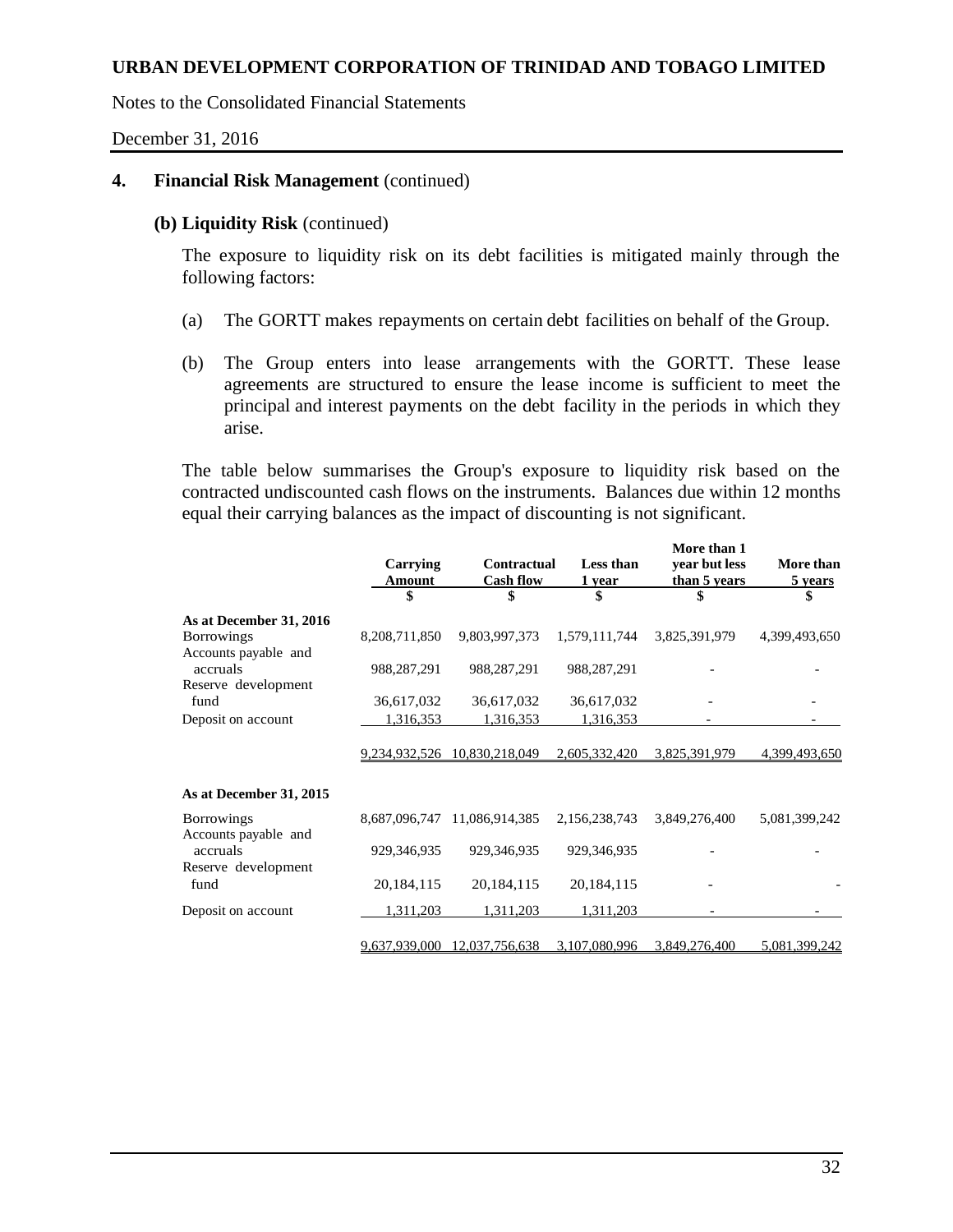Notes to the Consolidated Financial Statements

December 31, 2016

### **4. Financial Risk Management** (continued)

### **(c) Credit risk**

Credit risk is the potential for loss due to the failure of a counter-party to meets its financial obligations. The Group's credit risk arises from cash and cash equivalents, as well as credit exposures relating to outstanding receivables and committed transactions. For banks and financial institutions, only reputable commercial banks and financial institutions are accepted.

The Group undertakes project development work based on directives/instructions received from the GORTT. The Group currently does not execute project development work on behalf of third parties. Receivable balances (both Accounts Receivables and Project Receivables) for project development work and facility management work included in the separate financial statements relate to amounts due to the Group by the GORTT and Government agencies. Accounts Receivables have been invoiced to the respective clients, whilst project receivables are items awaiting invoicing.

The Group's major client is the Government of the Republic of Trinidad and Tobago (GORTT). The GORTT possesses a BBB+ (Standard and Poors) local currency credit rating and is considered to be creditworthy.

The Group also makes advance payments to contractors which are reflected as a receivable balance in the consolidated financial statements. Credit risk arises in the event that the contractor is unable to repay the advance in accordance with the terms of the contract. Contractors are evaluated during the tender evaluation process to ensure that they can demonstrate the requisite financial capacity. In addition, the Group requires contractors to provide an advance payment bond equivalent to the advance being provided which is issued by a reputable bonding agent.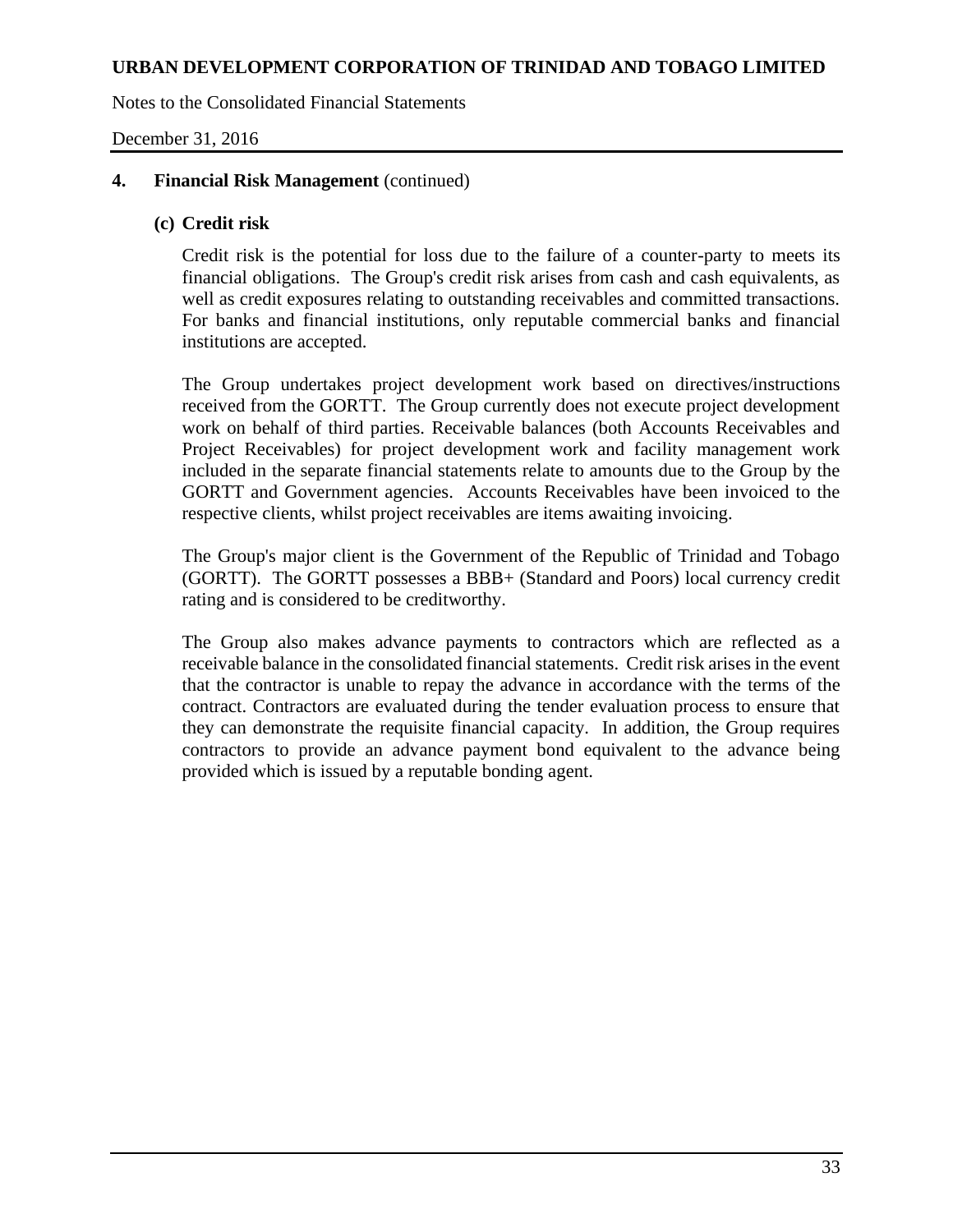Notes to the Consolidated Financial Statements

December 31, 2016

# **4. Financial Risk Management** *(continued)*

# **(c) Credit risk** (continued)

# *Analysis of financial assets that are exposed to credit risk:*

|                                         | 2016          | 2015          |
|-----------------------------------------|---------------|---------------|
|                                         | \$            | \$            |
| Project works billed to GORTT           | 423,002,412   | 419,493,936   |
| Contract works not billed               | 118,563,651   | (97,889,273)  |
| Facilities works not billed             | 117,600,426   | 118,263,994   |
| Contract works billed to the GORTT      | 516,499,464   | 515,715,573   |
| Advances to contractors                 | 128,455,232   | 279,138,192   |
| Other receivables excluding prepayments | 729,295,869   | 667,180,318   |
|                                         | 2,033,417,054 | 1,901,902,740 |
| Cash and cash equivalents               | 567,380,862   | 1,172,948,464 |
|                                         | 2,600,797,916 | 3,074,851,204 |

# *The analysis of the accounts receivable is as follows:*

| Project works billed to the GORTT       | 423,002,412                 | 419,493,936     |
|-----------------------------------------|-----------------------------|-----------------|
| Contract works not billed               | 118,563,651                 | (97, 889, 273)  |
| Facilities works not billed             | 117,600,426                 | 118,263,994     |
| Advances to contractors                 | 128,455,232                 | 279,138,192     |
| Contract works billed to GORTT          | 516,499,464                 | 515,715,573     |
| Other receivables excluding prepayments | 729,295,869                 | 667,180,318     |
| Total accounts receivable               | 2,033,417,054 1,901,902,740 |                 |
| Less: Provision for impairment          | (341, 846, 238)             | (282, 704, 123) |
| Accounts receivables                    | 1,691,570,816 1,619,198,617 |                 |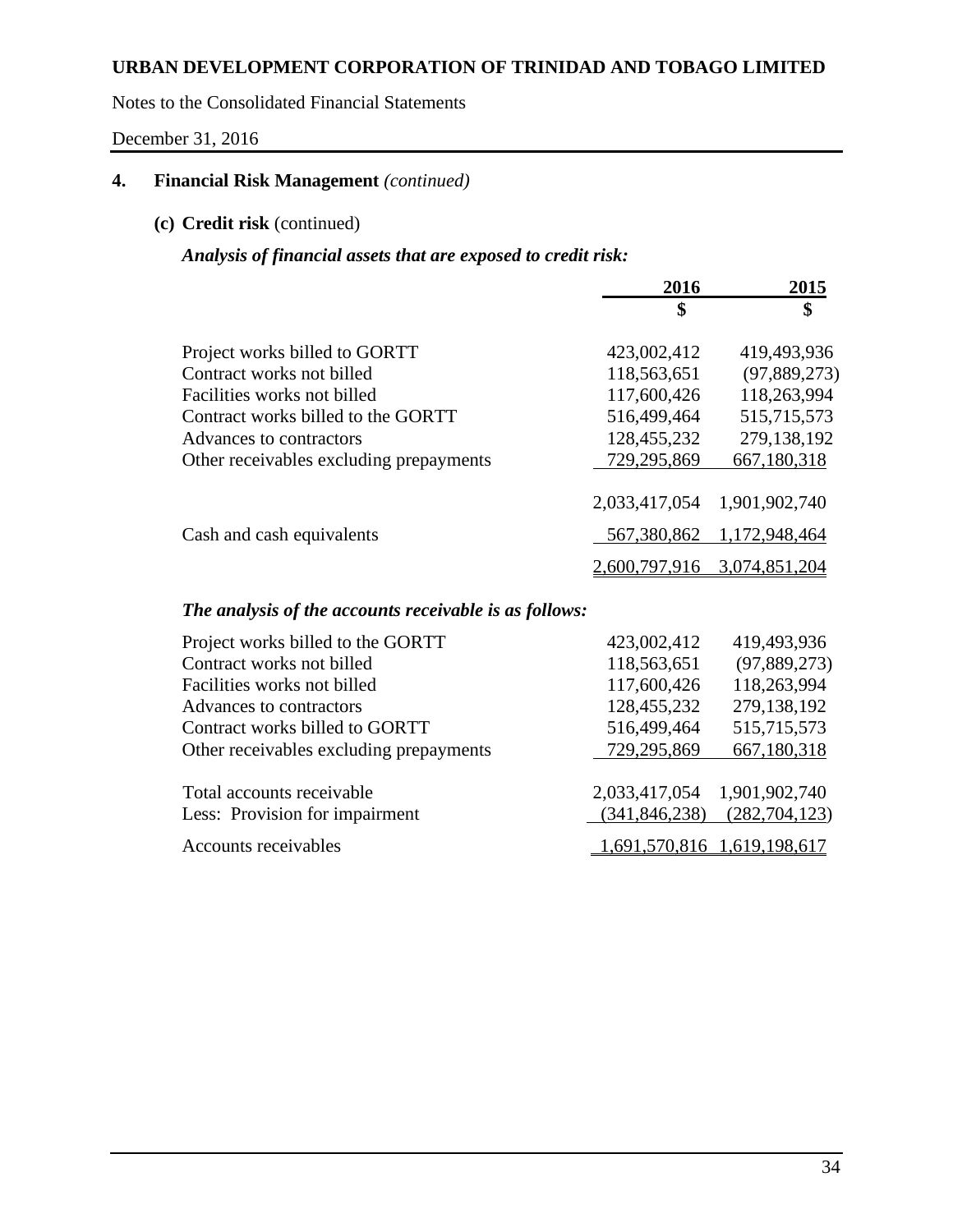Notes to the Consolidated Financial Statements

December 31, 2016

# **4. Financial Risk Management** (continued)

# **(c) Credit risk** (continued)

*The fair values of the accounts receivables balances are as follows:*

|                                         | 2016                    | 2015                        |
|-----------------------------------------|-------------------------|-----------------------------|
|                                         | S                       | \$                          |
| Project works billed to GORTT           |                         | 390, 358, 962 387, 121, 238 |
| Contract work not billed                |                         | 109,413,995 (90,335,076)    |
| Facilities works not billed             |                         | 318,755,895 189,546,860     |
| Contract works not billed to the GORTT  | 476,640,768 475,917,371 |                             |
| Advances to contractors                 |                         | 118, 542, 234 257, 596, 864 |
| Other receivables excluding prepayments |                         | 729,295,869 667,180,318     |

The fair value of the balances due from the GORTT are based on future cash flows discounted using rates of 5.5%-8.04%.

# *Analysis of receivable balances:*

|                                                        | 2016                        | <u>2015</u>                  |
|--------------------------------------------------------|-----------------------------|------------------------------|
|                                                        | \$                          | \$                           |
| Fully performing                                       |                             | 873, 355, 841 873, 706, 544  |
| Past due but not impaired (i)                          | 1,172,423,555               | 564,071,186                  |
| Impaired (discounted balances) (ii)                    |                             | 204,989,496 547,543,122      |
|                                                        | 2,250,768,892 1,985,320,852 |                              |
| The impairment provision can be analysed as follows:   |                             |                              |
| At beginning of year                                   |                             | 282,704,123 494,474,117      |
| Additional provision (written off) recognized          |                             | 59, 142, 115 (211, 769, 994) |
|                                                        |                             |                              |
|                                                        |                             | 341,846,238 282,704,123      |
| Ageing analysis of past due but not impaired balances: |                             |                              |
| 6 to 12 months                                         | 1,106,463,911 112,567,240   |                              |
| Over 12 months                                         |                             | 65,959,644 451,503,946       |
|                                                        |                             |                              |
|                                                        | 1,172,423,555 564,071,186   |                              |
| Ageing analysis of impaired balances:                  |                             |                              |
| 12 to 18 months                                        | 2,426,415                   | 2,265,427                    |
| Over 18 months                                         |                             | 202,563,081 545,277,695      |
|                                                        |                             |                              |
|                                                        |                             | 204,989,496 547,543,122      |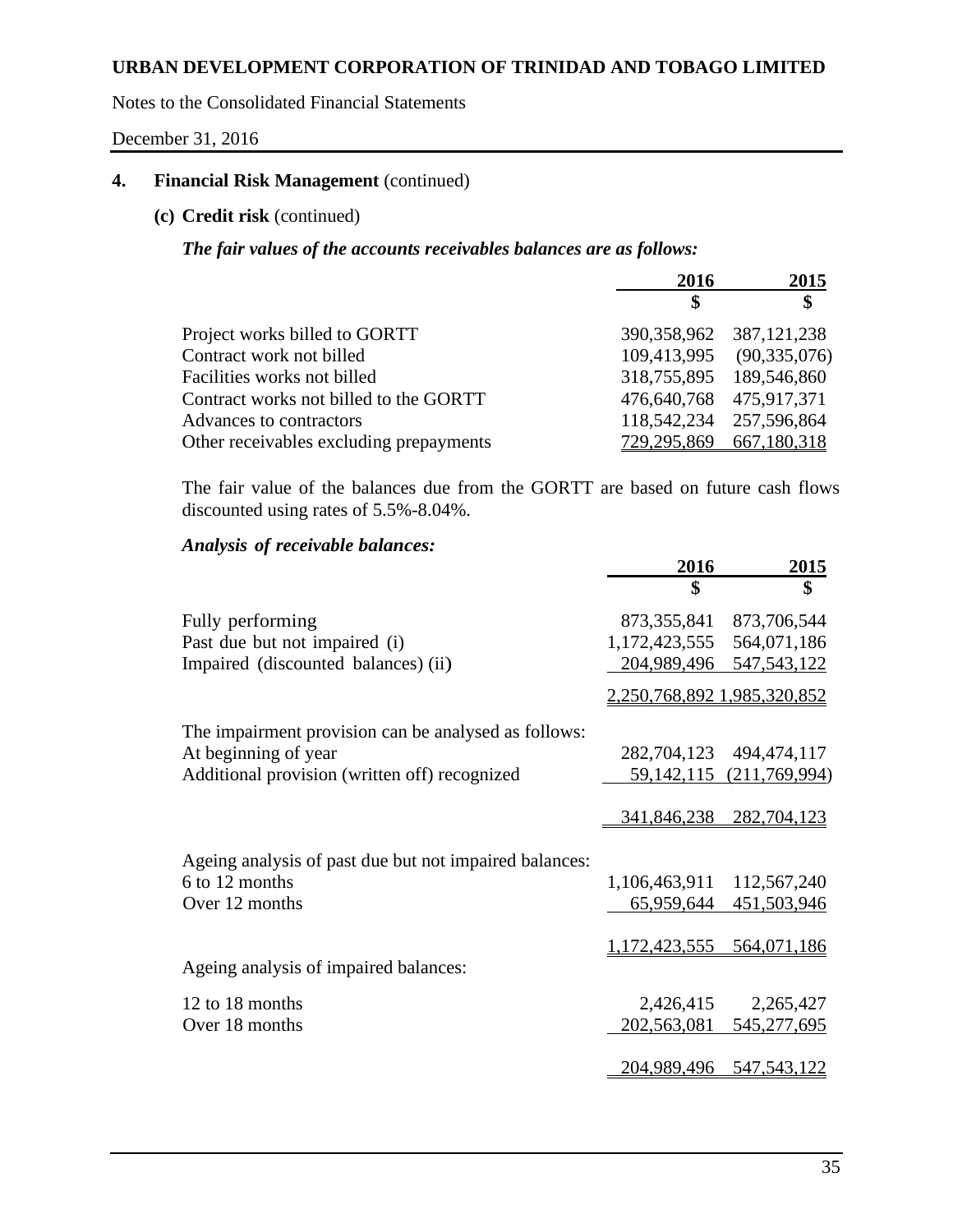Notes to the Consolidated Financial Statements

December 31, 2016

### **4. Financial Risk Management** (continued)

### **(c) Credit risk** (continued)

The impairment of trade receivables was determined by examining the opening balances to see where any movement took place. The Corporation's main debtor is the Government of the Republic of Trinidad and Tobago (GORTT), hence it is Management's belief that based on historical payment behaviour that all funds are collectible in full.

The Group does not hold any collateral as security for the impaired balances noted above. The Group's receivable balances are mainly denominated in the functional currency. The maximum exposure to credit risk at the reporting date is the carrying value of the receivable balances above and the value of its cash and cash equivalents.

### **(d) Capital risk management**

The objective of the Group's capital management is to ensure that it maintains a strong credit rating and healthy capital ratios in order to support its business and maximise stakeholders' value.

The Group monitors capital using a gearing ratio, which is net debt divided by total capital plus net debt. Net debt is calculated as total borrowings (current and non-current borrowings) less cash and cash equivalents. Capital includes share capital, accumulated deficit and contributed capital.

Project development work undertaken by the Group is mainly funded by debt financing which significantly contributes to the high gearing ratio.

|                                 | 2016                              | 2015          |  |
|---------------------------------|-----------------------------------|---------------|--|
|                                 | \$                                | \$            |  |
| Total borrowings                | 8,208,711,850 8,687,096,747       |               |  |
| Less: Cash and cash equivalents | $(567,380,862)$ $(1,172,948,464)$ |               |  |
| Net debt                        | 7,641,330,988                     | 7,514,148,283 |  |
| Share capital                   | 999,602                           | 999,602       |  |
| Accumulated deficit             | $(504,899,086)$ $(235,112,285)$   |               |  |
| Contributed capital             | 3,584,475,029 2,937,851,017       |               |  |
| Total capital                   | 3,080,575,545                     | 2,703,738,334 |  |
| Capital and net debt            | 10,721,906,533 10,217,886,617     |               |  |
| Gearing ratio                   | 71.27%                            | 73.53%        |  |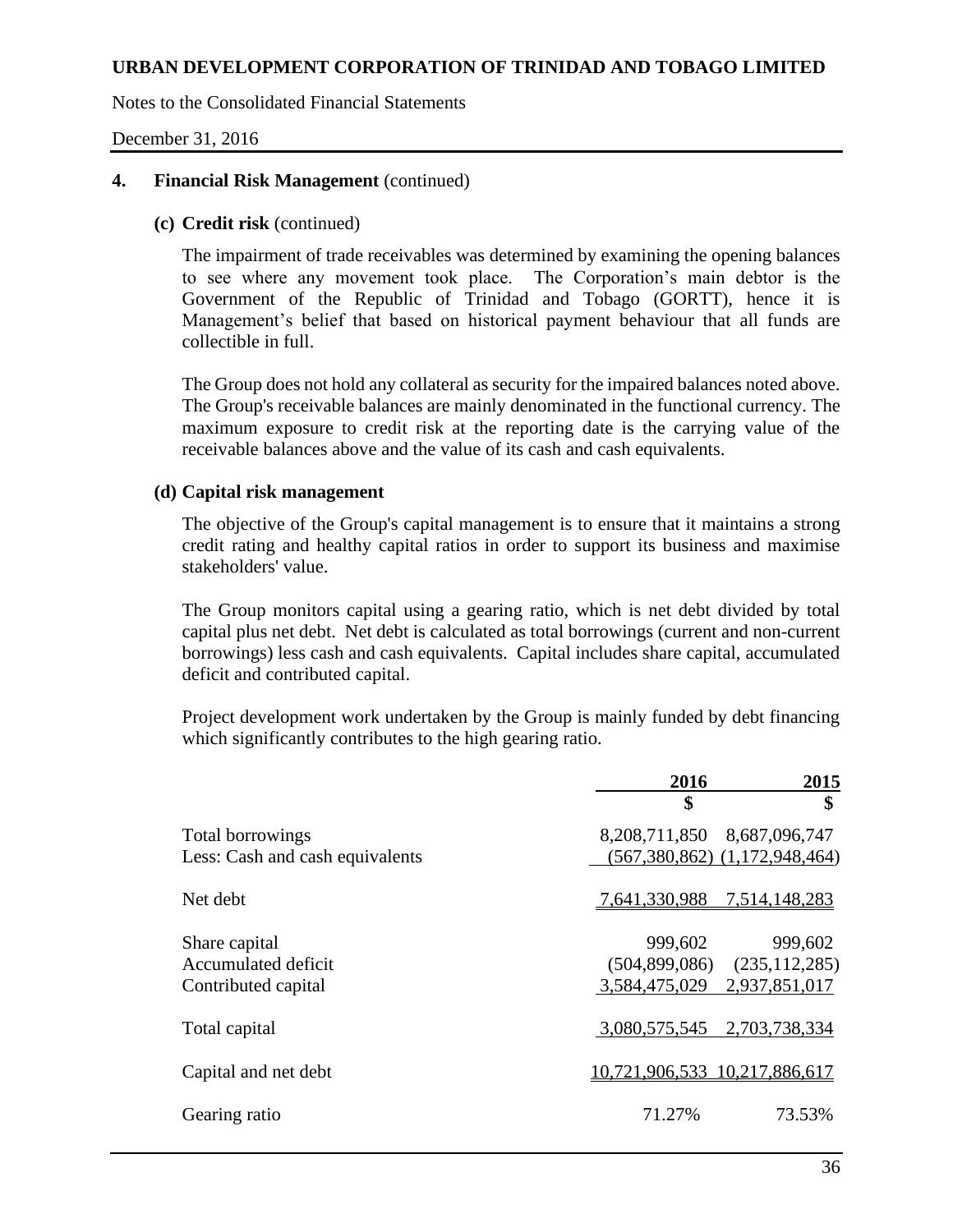Notes to the Consolidated Financial Statements

December 31, 2016

# **5. Critical Accounting Estimates and Judgments**

Estimates and judgments are continually evaluated and are based on historical experience and other factors, including expectations of future events that are believed to be reasonable under the circumstances.

### **(a) Critical accounting estimates and assumptions**

The Group makes estimates and assumptions concerning the future. The resulting accounting estimates will, by definition, seldom equal the actual results. The estimates and assumptions that have a significant risk of causing a material adjustment to the carrying amounts of assets and liabilities within the next financial year are discussed below.

# *(i) Valuation of properties*

Leased properties included in the consolidated financial statements are recognised at revalued amounts at the year end. In applying this method, the Group utilises advice from independent valuators regarding changes in market prices and other external factors which would have an impact on property prices for the current year. If the estimate of fair values were to change by 10%, this would result in a change in leased property value and the profit or loss of approximately \$647,670,679 (2015: \$127,365,642).

### *(ii) Impairment of receivables*

Annually, the Corporation assesses whether its receivable balances due are impaired in accordance with the accounting policy stated in Note 3(c). Receivables are measured at amortised cost.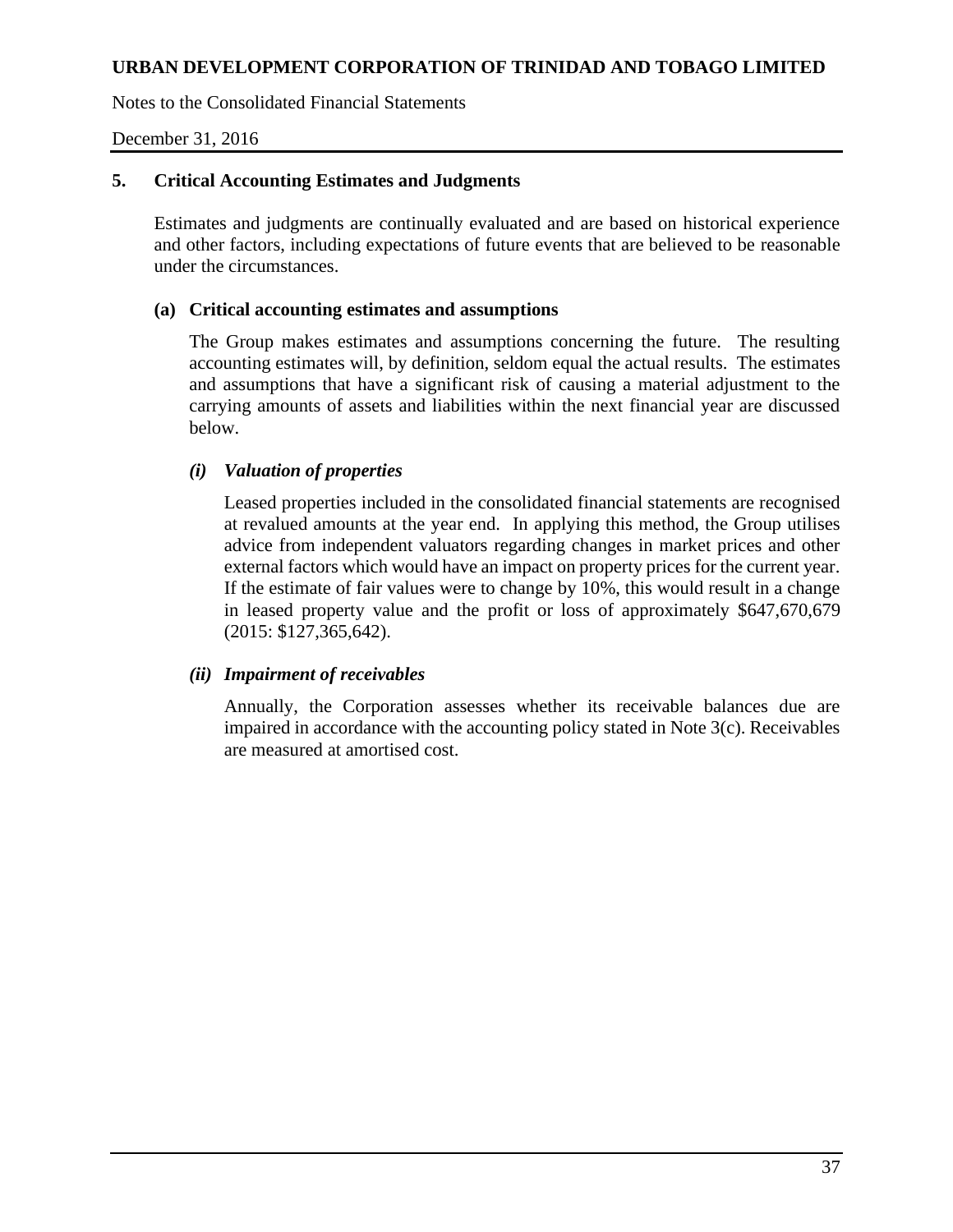Notes to the Consolidated Financial Statements

December 31, 2016

# **5. Critical Accounting Estimates and Judgments** (continued)

## **(b) Critical judgements in applying the Group's accounting policies**

### *(i) Revenue recognition*

The Group's activities includes project development work carried out on behalf of the GORTT. The projects that are undertaken by the Group fall into two categories.

- (a) Projects that the GORTT directs the Company to retain in the business in order to generate future revenue.
- (b) Projects that will be transferred to the GORTT upon completion.

The GORTT via a letter from the respective Line Ministry advises the Group of its intention regarding projects that are to be retained and projects that are to be transferred on completion.

Revenue from projects being transferred on completion include amounts for recoverable project costs incurred and the project management fees earned for the period. A Development fee is recorded for assets being retained. These projects are capitalised and are included in construction in progress.

The Group has applied its accounting policies to projects included in the consolidated financial statements based on this directive.

If there is a change in the intention of the GORTT, this could materially affect the revenue earned in the consolidated statement of comprehensive income as well as the categorisation of assets on the consolidated balance sheet.

If the projects that the Group is capitalising are required to be transferred to the GORTT on completion, the impact is that the project costs included in construction in progress will have to be reflected in the consolidated statement of comprehensive income and the appropriate project management fees will be recorded on these costs.

# *(ii) Measurement of fair values*

The measurement of fair values and non-financial assets and liabilities are required for UDeCOTT's accounting policies and procedures disclosures.

Valuation techniques that are appropriate in the circumstances for which sufficient data are available to measure fair value are used.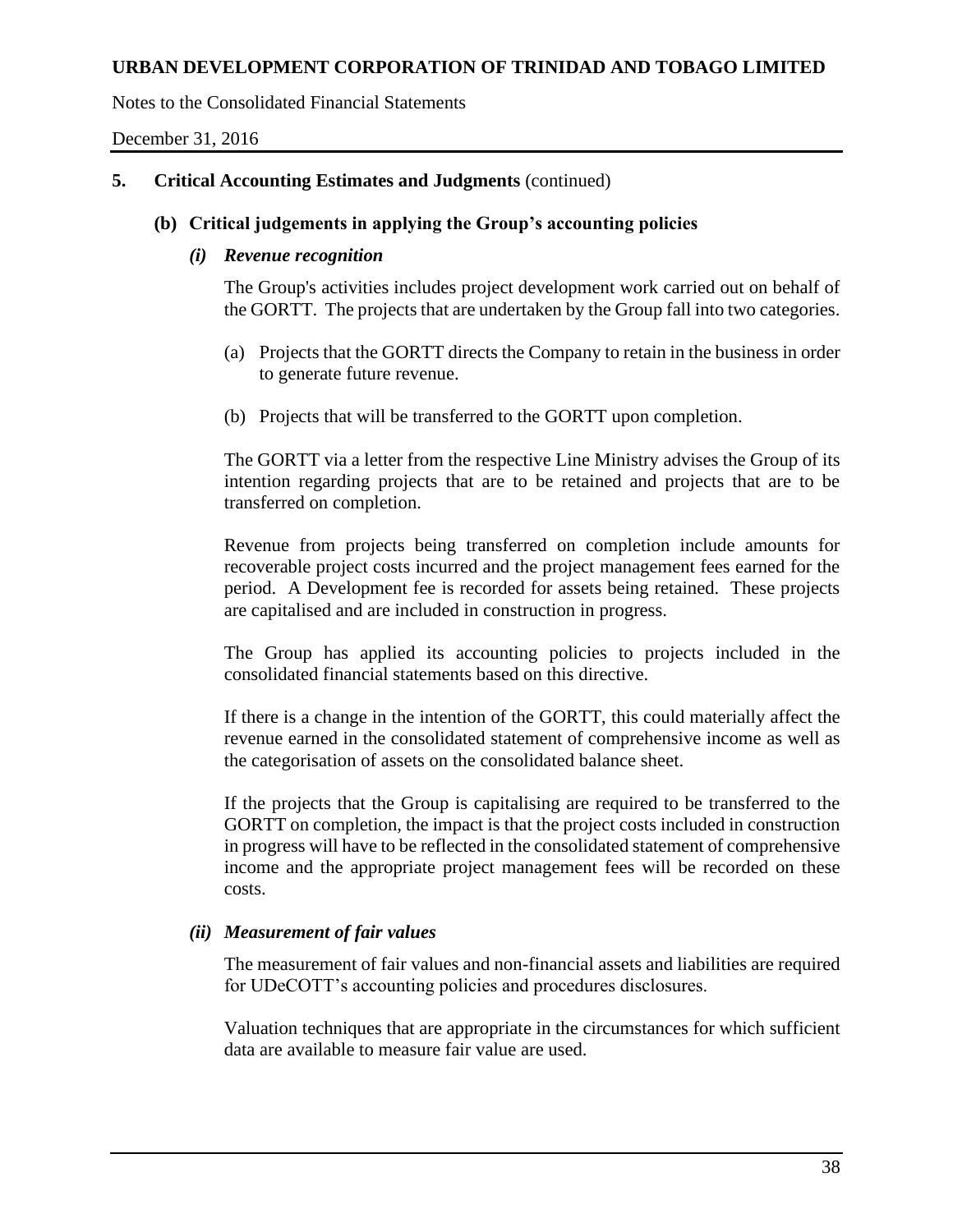Notes to the Consolidated Financial Statements

December 31, 2016

# **5. Critical Accounting Estimates and Judgments** (continued)

# **(b) Critical judgements in applying the Group's accounting policies** (continued)

## *(ii) Measurement of fair values*

The following fair value hierarchy is used to determine the valuation techniques:

- Level 1: quoted prices (unadjusted) in active markets for identical assets or liabilities.
- Level 2: inputs other than quoted prices included within Level 1 that are observable for the asset or liability, either directly or indirectly.
- Level 3: inputs for the asset or liability that are not based on observable market data.

If the inputs used to measure the fair value of an asset or a liability fall into different levels of the fair value hierarchy, then the fair value measurement is categorised in its entirety in the same level of the fair value hierarchy as the lowest level input that is significant to the entire measurement.

# *(iii) Principal and interest payments being made by the GORTT on behalf of the Group*

The GORTT has guaranteed certain loans on behalf of the Group and in some instances is meeting the principal and interest payments due on these loans on behalf of the Group. These loans are being utilised by the Group to fund the following projects:

- Projects being retained by the Group
- Projects being transferred to the GORTT on completion.

There is no formal agreement between the GORTT and the Group for the treatment of the loan repayments. However the practice is as follows:

- (a) Where the principal and interest payments are being made towards loans that are being used to finance projects retained, the principal and interest payments are being treated as capital contributions into the Group by the GORTT. (See Note 16).
- (b) Where the principal and interest payments are being made towards loans that are being used to finance projects being transferred on completion, the principal and interest payments are being set off against accounts receivable balances due from the GORTT in relation to these projects.

During the year principal and interest payments by the GORTT applied against receivable balances totalled \$18,528,438 (2015: \$19,642,301).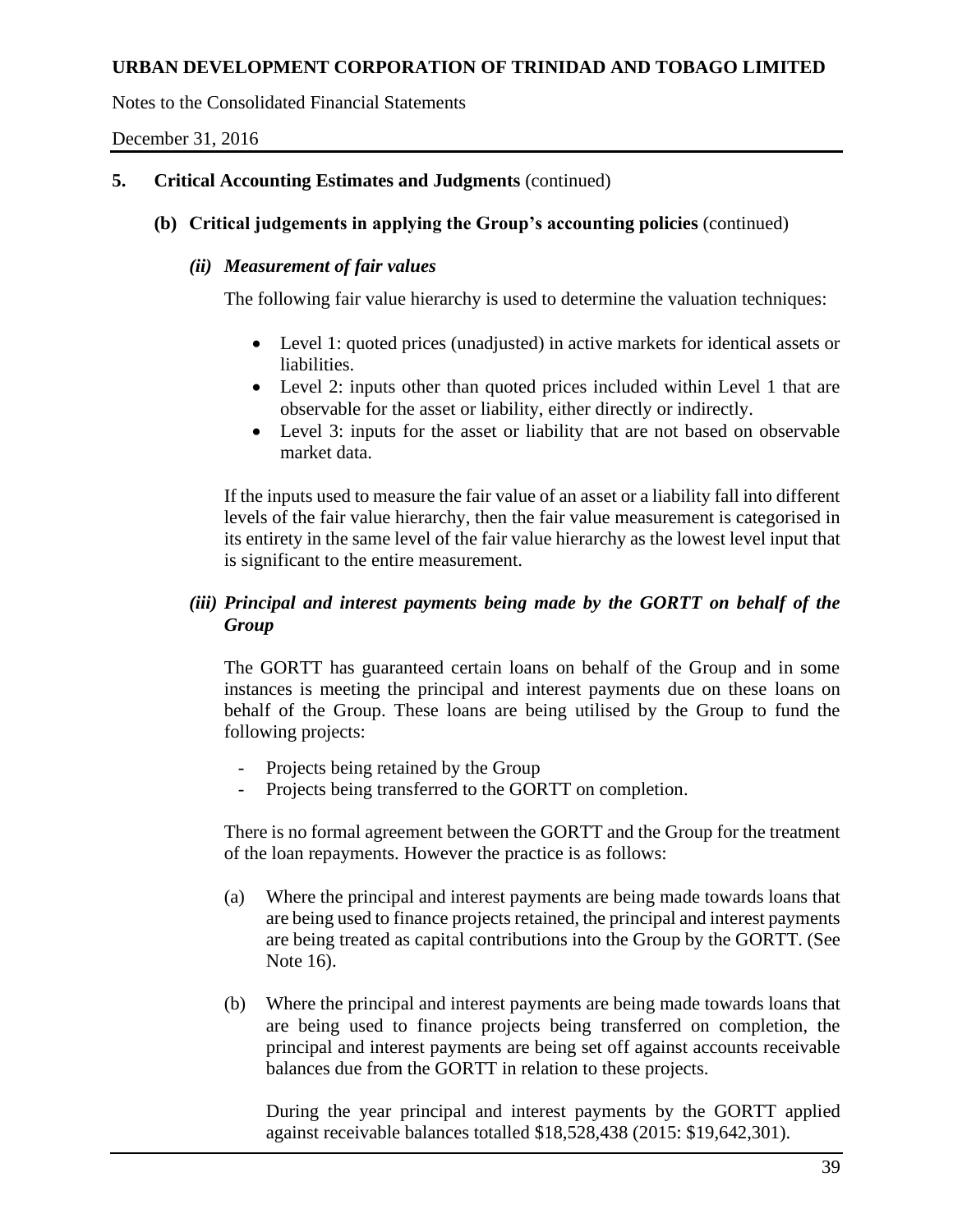Notes to the Consolidated Financial Statements

December 31, 2016

| 6. | <b>Investment Properties</b>                                                      |               |               |
|----|-----------------------------------------------------------------------------------|---------------|---------------|
|    |                                                                                   | 2016          | 2015          |
|    |                                                                                   | \$            | \$            |
|    | The Group's investment properties include the following:                          |               |               |
|    | <b>Richmond Street</b>                                                            | 160,000,000   | 160,000,000   |
|    | <b>GP Plaza</b>                                                                   | 1,478,678,972 |               |
|    | Scarborough Tobago                                                                | 102,000,000   | 102,000,000   |
|    | Chancery Lane, San Fernando                                                       | 1,164,307,733 | 29,500,000    |
|    | The GCP Parkade                                                                   | 823,964,178   | 20,395,572    |
|    | <b>Memorial Park</b>                                                              | 87,000,000    | 60,020,301    |
|    | <b>NAPA South</b>                                                                 | 16,000,000    | 16,000,000    |
|    | <b>Invaders Bay</b>                                                               | 56,829,247    | 42,918,364    |
|    | 13-15 St. Clair Avenue                                                            | 119,643,586   | 119,644,706   |
|    | Real Springs, Valsayn                                                             | 13,000,000    | 13,000,000    |
|    | Salvatori Building                                                                | 4,755,339     | 2,388,609     |
|    | Tower C & D Fit Out                                                               | 376, 385, 386 | 376, 385, 386 |
|    | Ministry of Education Tower                                                       | 722,482,101   |               |
|    | <b>Customs and Excise Building</b>                                                | 327,453,282   |               |
|    | Ministry of Legal Affairs                                                         | 428,102,808   |               |
|    | <b>Immigration Building</b>                                                       | 264,700,374   |               |
|    | <b>St. Vincent Place</b>                                                          | 20,792,214    | 20,792,214    |
|    | Other properties                                                                  | 16,903,627    | 16,903,326    |
|    | POSWDL - Port Authority Lands, Wrightson Road                                     | 224,000,000   | 224,000,000   |
|    | RINCON - North Coast Road, Las Cuevas                                             | 69,707,941    | 69,707,941    |
|    |                                                                                   | 6,476,706,788 | 1,273,656,419 |
|    | The movement in the account balance over the year can be.<br>analysed as follows: |               |               |
|    | Opening net book amount                                                           | 1,273,656,419 | 1,271,180,825 |
|    | <b>Transfers from CIP</b>                                                         | 5,176,070,670 | 2,475,594     |
|    | Change in Fair Value                                                              | 26,979,699    |               |
|    |                                                                                   |               |               |

Included in Investment Properties are long-term leases for five properties which have lease terms ranging between 99-199 years. These properties have nominal rentals of \$1.00 per annum. The Group has accounted for these leasehold properties at fair value since management is of the opinion that they have the risks and rewards associated with the properties for the current lease term and that the GORTT may renew the leases on the same terms and conditions. These properties are carried in the consolidated financial statements at fair value based on valuations performed by qualified independent valuators.

Closing net book amount 6,476,706,788 1,273,656,419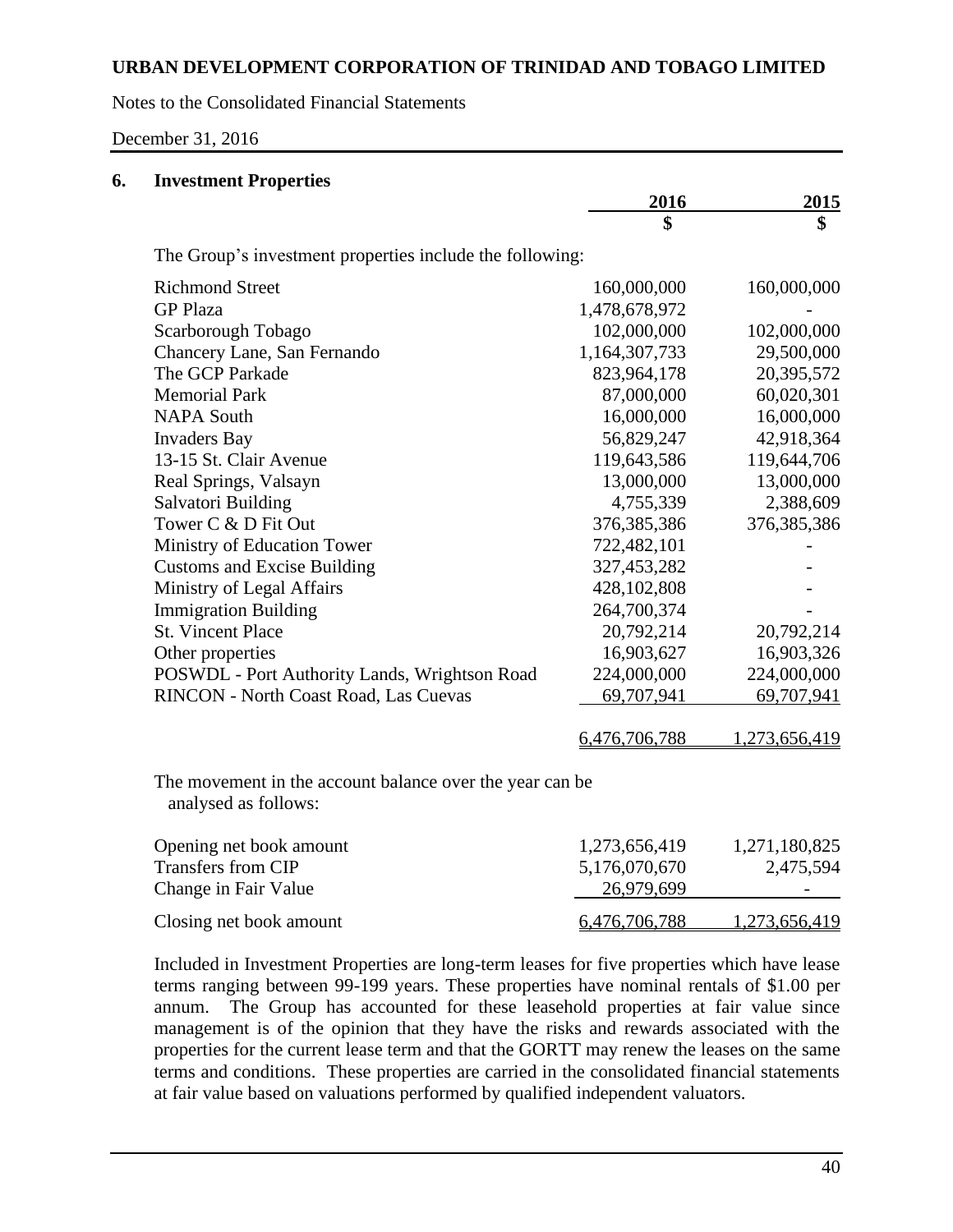Notes to the Consolidated Financial Statements

#### December 31, 2016

# **6. Investment Properties** (continued)

When these properties were recognised as assets in the consolidated financial statements, the corresponding entry was made to a contributed capital account (See Note 16).

The fair value measurement for all the investment properties has been categorised as a Level 3 fair value measurement based on the inputs to the valuation technique used.

## **7. Construction-In-Progress**

|                                                                                  | 2016            | 2015          |
|----------------------------------------------------------------------------------|-----------------|---------------|
|                                                                                  | \$              | \$            |
| Various projects                                                                 | 240,567,862     | 48,630,918    |
| <b>Sackville Street Renovations</b>                                              | 5,420,850       | 971,871       |
| <b>Chancery Lane Complex</b>                                                     |                 | 1,135,161,982 |
| Ministry of Education Office Tower                                               |                 | 624, 662, 556 |
| Invaders' Bay                                                                    |                 | 13,026,391    |
| <b>Memorial Park</b>                                                             | 679,961         | 679,961       |
| Government Campus Plaza                                                          |                 | 3,233,018,395 |
| Board of Inland Revenue                                                          | 895,989,626     | 734,494,126   |
| <b>Real Springs</b>                                                              | 183,296,579     | 182,933,900   |
| San Fernando General Hospital Car Park Extension                                 | 500             | 500           |
| <b>Water Front Development</b>                                                   | 86,625          | 86,625        |
| Strategic Redevelopment POS - Health City                                        | 243,016         |               |
| <b>Rincon Building Renovations</b>                                               | 188,756         |               |
| Salvatori Building                                                               | 18,364,126      | 20,510,428    |
|                                                                                  | 1,344,837,901   | 5,994,177,653 |
| The movement in the account balance over the year can be<br>analysed as follows: |                 |               |
| Opening net book amount                                                          | 5,994,177,653   | 5,408,018,014 |
| <b>Additions</b>                                                                 | 526,730,918     | 586,159,639   |
| <b>Transfers</b>                                                                 | (5,176,070,670) |               |
| Closing net book amount                                                          | 1,344,837,901   | 5,994,177,653 |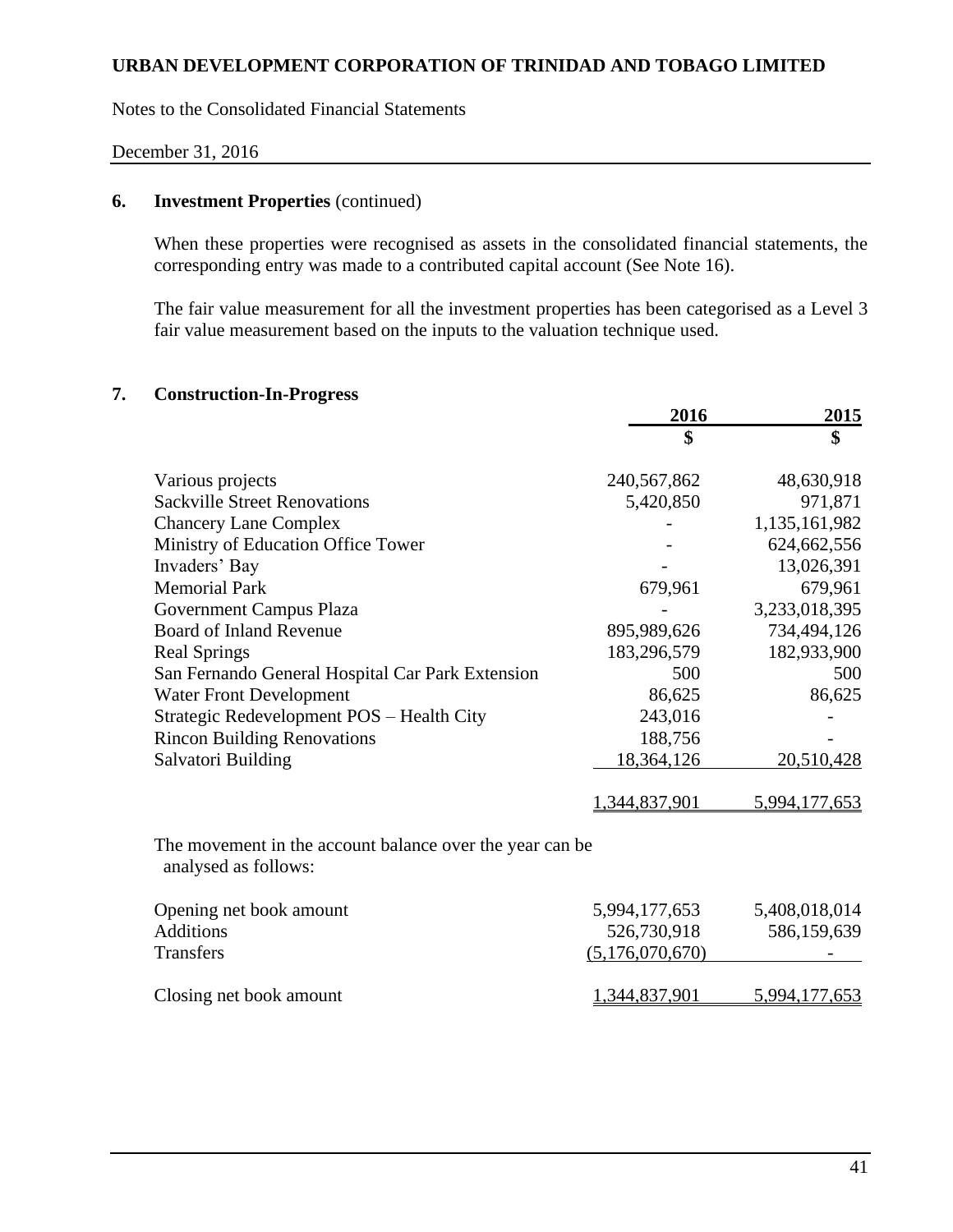Notes to the Consolidated Financial Statements

#### December 31, 2016

# **8. Property, Plant and Equipment**

|                                                             | <b>Land</b> and<br><b>Buildings</b> | Other<br>Equipment         | Computer<br>Equipment      | <b>Motor</b><br><b>Vehicles</b> | <b>Total</b>                              |
|-------------------------------------------------------------|-------------------------------------|----------------------------|----------------------------|---------------------------------|-------------------------------------------|
| <b>Year ended</b><br>December 31, 2016                      | \$                                  | \$                         | \$                         | \$                              | \$                                        |
| Opening net book<br>amount<br><b>Additions</b><br>Disposal  | 1,584,415,699<br>100,157,446        | 12,253,698<br>1,419,131    | 1,019,840<br>820,877       | 88,079<br>(53, 478)             | 1,597,777,316<br>102,397,454<br>(53, 478) |
| Depreciation<br>charge                                      | (118, 468, 007)                     | (3,740,925)                | (659, 568)                 | (29,201)                        | (122, 897, 701)                           |
| Closing net book<br>amount                                  | 1,566,105,138                       | 9,931,904                  | 1,181,149                  | 5,400                           | 1,577,223,591                             |
| At December 31, 2016<br>Cost or<br>valuation<br>Accumulated | 2,469,315,501                       | 82,676,641                 | 9,977,638                  | 920,883                         | 2,562,890,663                             |
| depreciation                                                | (903, 210, 363)                     | (72, 744, 737)             | (8,796,489)                | (915, 483)                      | (985, 667, 072)                           |
| Net book amount                                             | 1,566,105,138                       | 9,931,904                  | 1,181,149                  | 5,400                           | 1,577,223,591                             |
| <b>Year ended</b><br>December 31, 2015                      |                                     |                            |                            |                                 |                                           |
| Opening net book<br>amount<br><b>Additions</b>              | 1,702,634,851                       | 16,205,804<br>551,117      | 634,454<br>954,666         | 160,008<br>9,500                | 1,719,635,117<br>1,515,283                |
| Depreciation<br>charge                                      | (118, 219, 152)                     | (4,503,223)                | (569, 280)                 | (81, 429)                       | (123, 373, 084)                           |
| Closing net book<br>amount                                  | 1,584,415,699                       | 12,253,698                 | 1,019,840                  | 88,079                          | 1,597,777,316                             |
| At December 31, 2015<br>Cost or                             |                                     |                            |                            |                                 |                                           |
| valuation<br>Accumulated                                    | 2,369,158,055                       | 81,257,510<br>(69,003,812) | 9,156,760<br>(8, 136, 920) | 2,513,797<br>(2,425,718)        | 2,462,086,122                             |
| depreciation<br>Net book amount                             | (784, 742, 356)<br>1,584,415,699    | 12,253,698                 | 1,019,840                  | 88,079                          | (864, 308, 806)<br>1,597,777,316          |

The Head Office situated at 38-40 Sackville Street and the land and buildings of the Port of Spain International Waterfront are currently pledged as security for borrowings.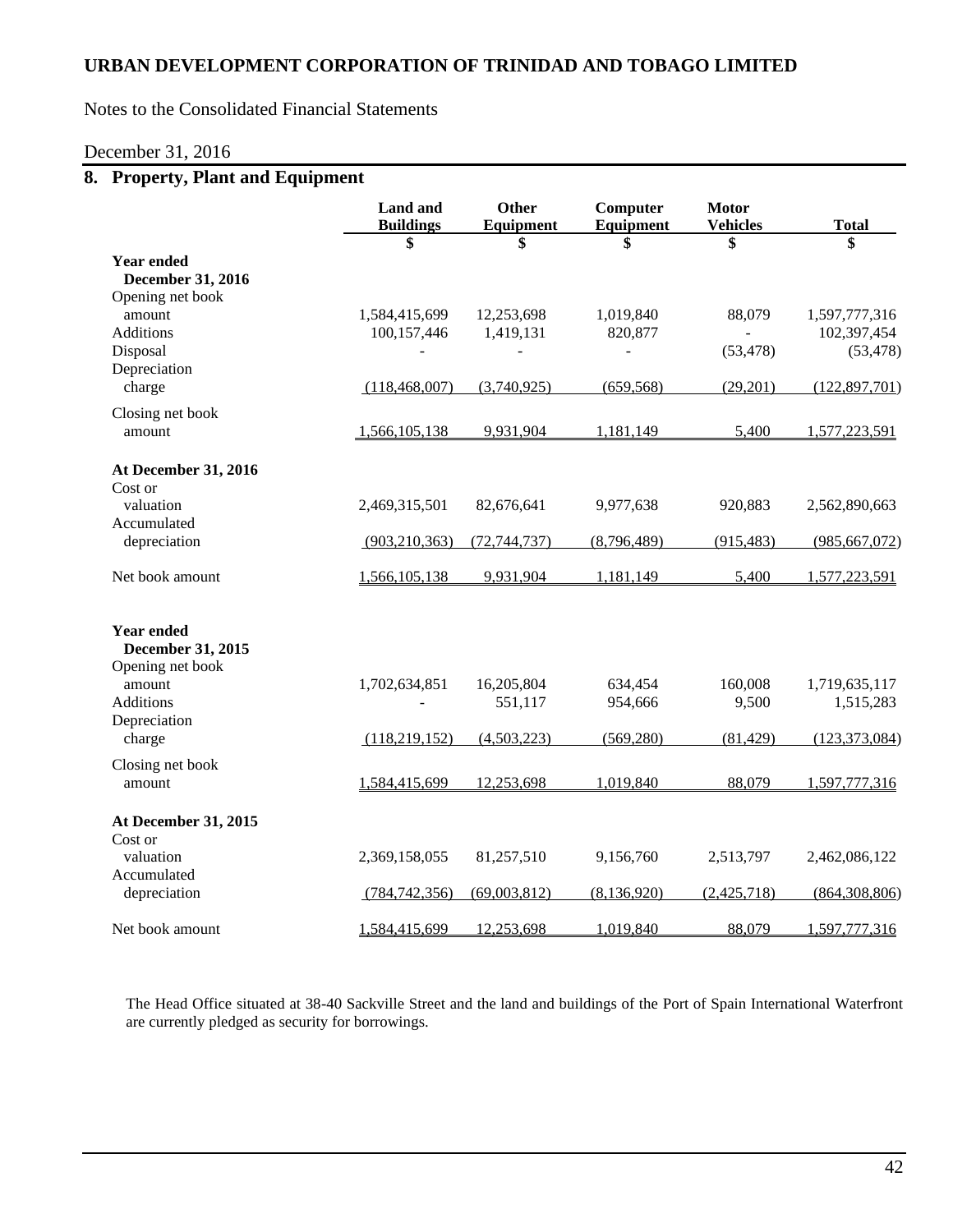Notes to the Consolidated Financial Statements

| 2016    | 2015    |
|---------|---------|
| M<br>۸D | œ<br>۱J |

## **9. Value Added Tax (VAT) Recoverable**

| VAT recoverable | 602,295,204 | 543,874,468 |
|-----------------|-------------|-------------|
|                 |             |             |

The Group is VAT registered and will generate future taxable supplies in the form of lease rentals which will be subject to output VAT, the VAT previously capitalised in development work in progress was reclassified to VAT recoverable. The Group has initiated communication with the VAT authorities to commence the recovery process on this balance.

|                     | 2016       | 2015      |
|---------------------|------------|-----------|
|                     |            | \$        |
| 10. Restricted Cash |            |           |
| Restricted cash     | 13,402,287 | 1,987,359 |

This relates to the hotel operations of the Group and includes the cash account related to the fund for replacement of and additions to fixtures, furniture, furnishings and equipment and other qualifying expenditures. This restricted cash balance is not available for use in the hotel operations of the Group and has therefore been classified as a non-current asset.

|     |                                                         | 2016                             | 2015                        |
|-----|---------------------------------------------------------|----------------------------------|-----------------------------|
|     |                                                         | \$                               | \$                          |
| 11. | <b>Project Receivables</b>                              |                                  |                             |
|     | Contract works not billed<br>Facilities work not billed | 118,563,651<br>117,600,426       | (97,889,272)<br>118,263,994 |
|     | (Provision) write-back for doubtful debt                | 236, 164, 077<br>(145, 160, 469) | 20,374,722<br>70,139,804    |
|     |                                                         | 91,003,608                       | 90,514,526                  |
|     | Contract works billed to GORTT                          | 423,002,412                      | 419,493,936                 |
|     |                                                         | 514,006,020                      | 510,008,462                 |

The Contract works billed to GORTT balance can be analysed as follows:

| (i) Project expenditure on NHA Refurbishment Projects<br>(ii) Project expenditure on the Brian Lara Cricket Academy 397,224,508 | 25,777,904  | 25,777,904<br>393,716,032 |
|---------------------------------------------------------------------------------------------------------------------------------|-------------|---------------------------|
|                                                                                                                                 | 423,002,412 | 419,493,936               |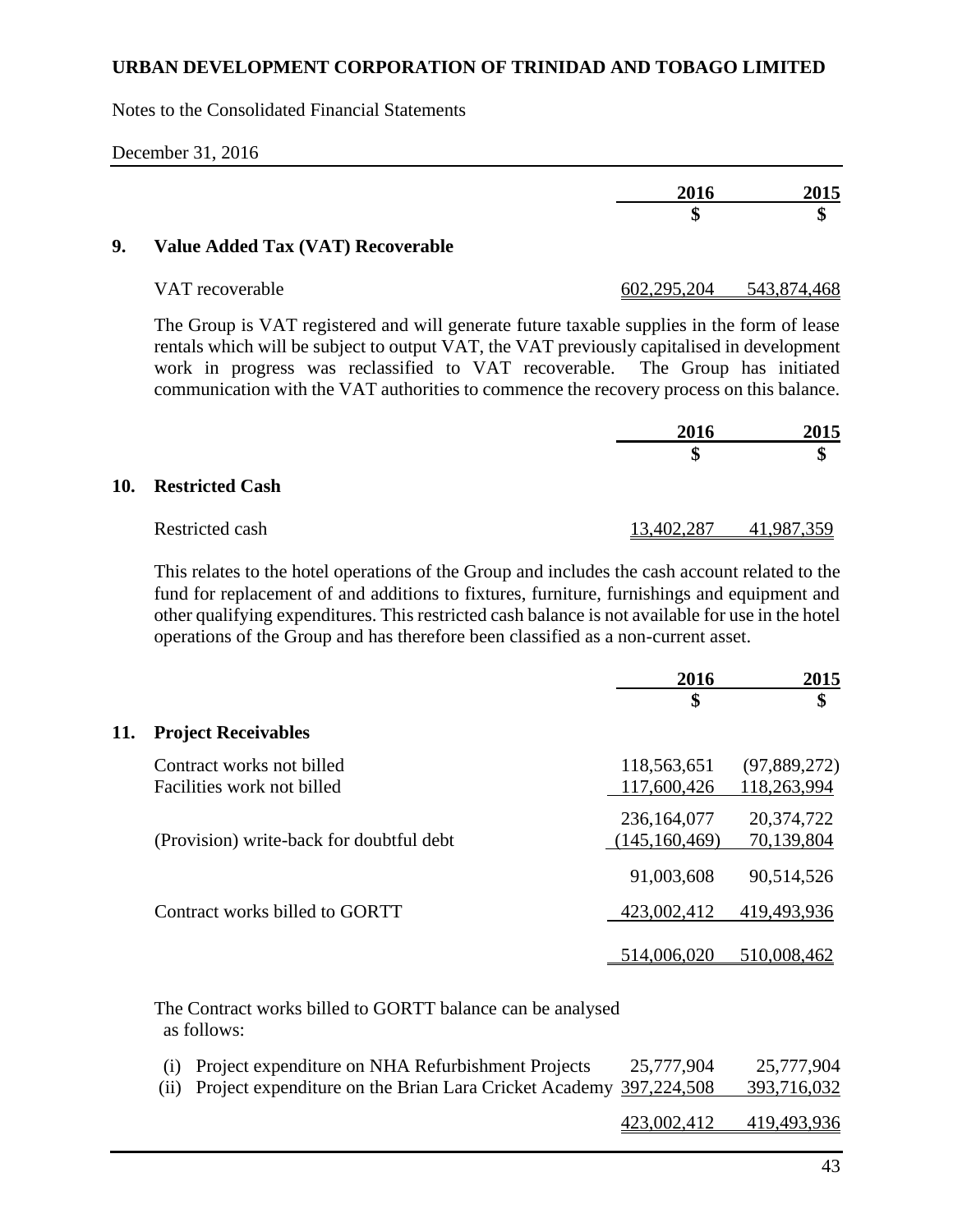Notes to the Consolidated Financial Statements

### December 31, 2016

#### **11. Project Receivables** (continued)

(i) These project costs relate to expenditure incurred on the refurbishment of the National Housing Authority (NHA) apartments on behalf of the GORTT.

The impairment provision included above represents the account balances which have not shown any movement in over twelve months.

|     |                                               | 2016            | 2015            |
|-----|-----------------------------------------------|-----------------|-----------------|
|     |                                               | \$              | \$              |
| 12. | <b>Accounts Receivable and Prepayments</b>    |                 |                 |
|     | Amounts due from GORTT for Contract works (a) | 516,499,464     | 515,715,573     |
|     | Provision for doubtful debt                   | (341, 846, 238) | (282, 704, 123) |
|     |                                               | 174,653,226     | 233,011,450     |
|     | Prepayments and other receivables             | 119,457,009     | 123,467,152     |
|     | Interest receivable from projects             | 618,595,644     | 550,860,100     |
|     | Advances to contractors (b)                   | 128,455,232     | 279,138,192     |
|     | $Inventory - Hotel$                           | 1,932,967       | 2,050,482       |
|     |                                               |                 |                 |
|     |                                               | 1,043,094,078   | 1,188,527,376   |

The Group is responsible for executing projects on behalf of the GORTT. The Group's major source of funding for project development work is from debt financing. Some of the Group's debts are guaranteed by the GORTT with repayments being made by the Group or in some instances by the GORTT.

- (a) These amounts represent construction contract costs incurred on projects which have been billed to the GORTT and upon which the organisation is awaiting payment. These are costs that are recoverable from the GORTT for work performed. The GORTT is currently meeting the interest and principal payments associated with the loans that are funding these projects. The Group's accounting practice is to apply these payments made by the GORTT against the receivable balance due. However, there is no formal agreement with the GORTT which supports this accounting treatment.
- (b) These amounts represent payments made to contractors in advance of work being performed under the relevant construction contracts. The Group requires contractors to provide an advance payment bond issued by a reputable bonding agent for an amount equivalent to the amount of the advance being provided.

These amounts are reduced when advance payments are offset against progress billings from the contractor for construction work performed.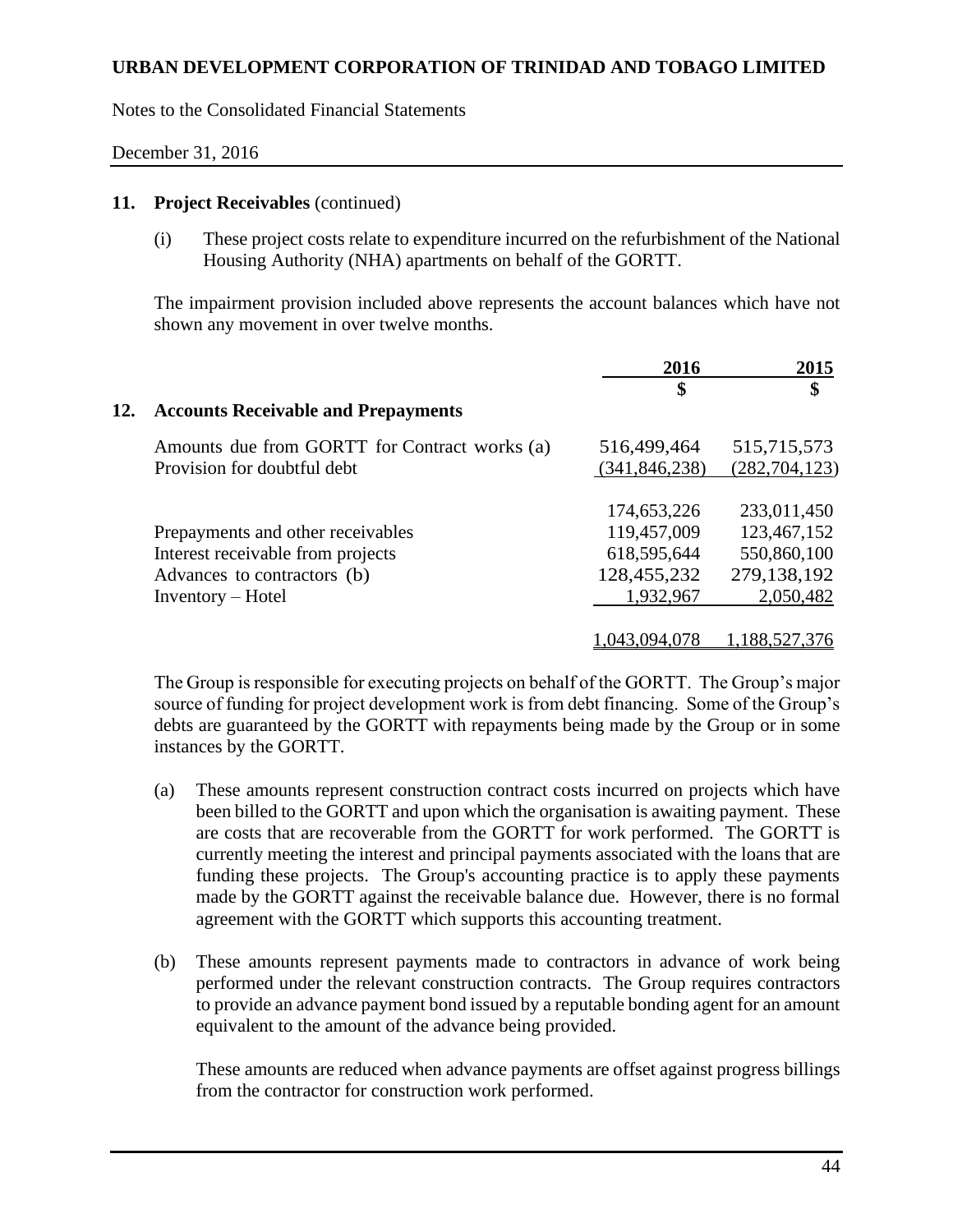Notes to the Consolidated Financial Statements

|     |                                  | 2016          | <b>Restated</b><br>2015 |
|-----|----------------------------------|---------------|-------------------------|
|     |                                  | \$            | \$                      |
| 13. | <b>Cash and Cash Equivalents</b> |               |                         |
|     | <b>Bank</b> accounts             | 241, 265, 213 | 468,117,748             |
|     | Deposit accounts                 | 326,092,910   | 704,808,883             |
|     | Petty cash                       | 22,739        | 21,833                  |
|     |                                  | 567,380,862   | 1,172,948,464           |

The following cash balances reported by Hyatt are also included in the Group's cash and cash equivalents:

|                 | 2016       | 2015       |
|-----------------|------------|------------|
|                 |            |            |
| House Bank      | 334,000    | 346,500    |
| Demand deposits | 64,780,053 | 30,267,490 |
|                 | 65,114,053 | 30,613,990 |

### **14. Subsidiary Companies**

|                                                     |      | % of Equity Capital Held |  |  |
|-----------------------------------------------------|------|--------------------------|--|--|
|                                                     | 2016 | 2015                     |  |  |
|                                                     |      |                          |  |  |
| <b>Rincon Development Limited</b><br>(1)            | 100  | 100                      |  |  |
| Port of Spain Waterfront Development Limited<br>(i) | 100  | 100                      |  |  |
| (iii) Oropune Development Limited                   | 100  | 100                      |  |  |
| San Fernando Development Limited<br>(iv)            | 100  | 100                      |  |  |

All subsidiary companies are incorporated in Trinidad and Tobago.

- (i) Rincon Development Limited was incorporated on 12 October 1999 with its principal activity being the development and sale of property.
- (ii) Port of Spain Waterfront Development Limited was incorporated on 12 October 1998 with its principal activity being the development of the Port of Spain Waterfront.
- (iii) Oropune Development Limited began its operations on 13 January 1995 with its principal activity being the development of a property into a housing development. A request was made to the Registrar General's Department to have this company struck off the register in January 2019.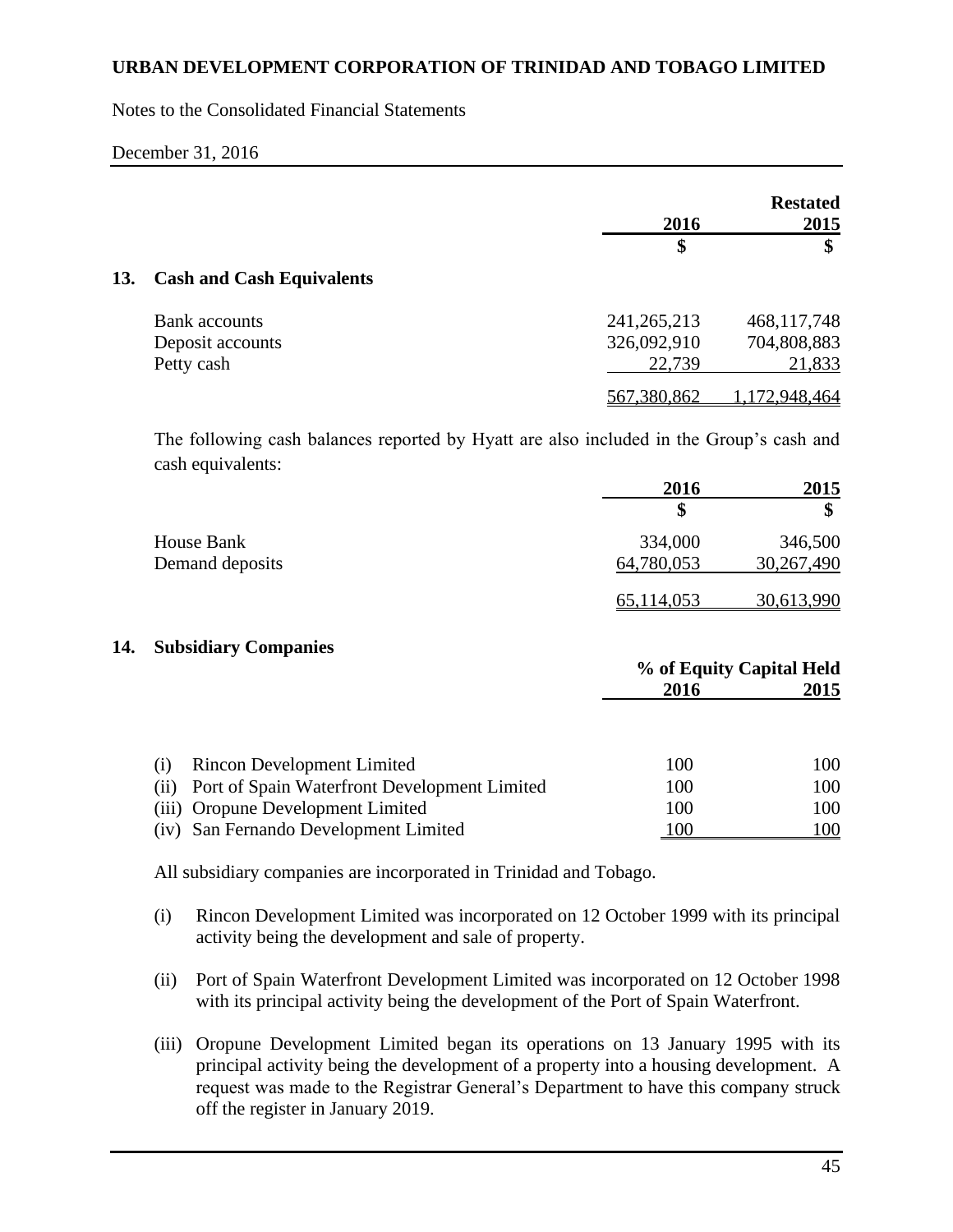Notes to the Consolidated Financial Statements

December 31, 2016

### **14. Subsidiary Companies**

- (iv) International Waterfront Resources Limited was incorporated on 18 April 2007 with its principal activity being the human resource management of the Hyatt Regency Hotel.
- (v) Invaders Bay Development Limited was incorporated on 30 September 2002 with its principal activity being responsible for the reclamation of and development of lands at Invaders Bay Port of Spain. A request was made to the Registrar General's Department to have this company struck off the register in January 2019.
- (vi) Oropune Gardens Management Association was incorporated on 12 October 2004 with its principal activity being responsible for the management of the housing project at Oropune Gardens, Piarco. A request was made to the Registrar General's Department to have this company struck off the register in January 2019.
- (vii) Carib Gardens Management Association was incorporated on 12 October 2004 with its principal activity being responsible for the management of the housing project at Carib Gardens, Arima. A request was made to the Registrar General's Department to have this company struck off the register in January 2019.
- (viii) Urban Development Company of San Fernando Limited was incorporated on 7 September 2001, with its principal activity being responsible for the development of the San Fernando Waterfront. A request was made to the Registrar General's Department to have this company struck off the register in January 2019. This has since been retracted via letter to the Registrar General's Department dated June 25, 2020, following a board decision at the  $248<sup>th</sup>$  board meeting.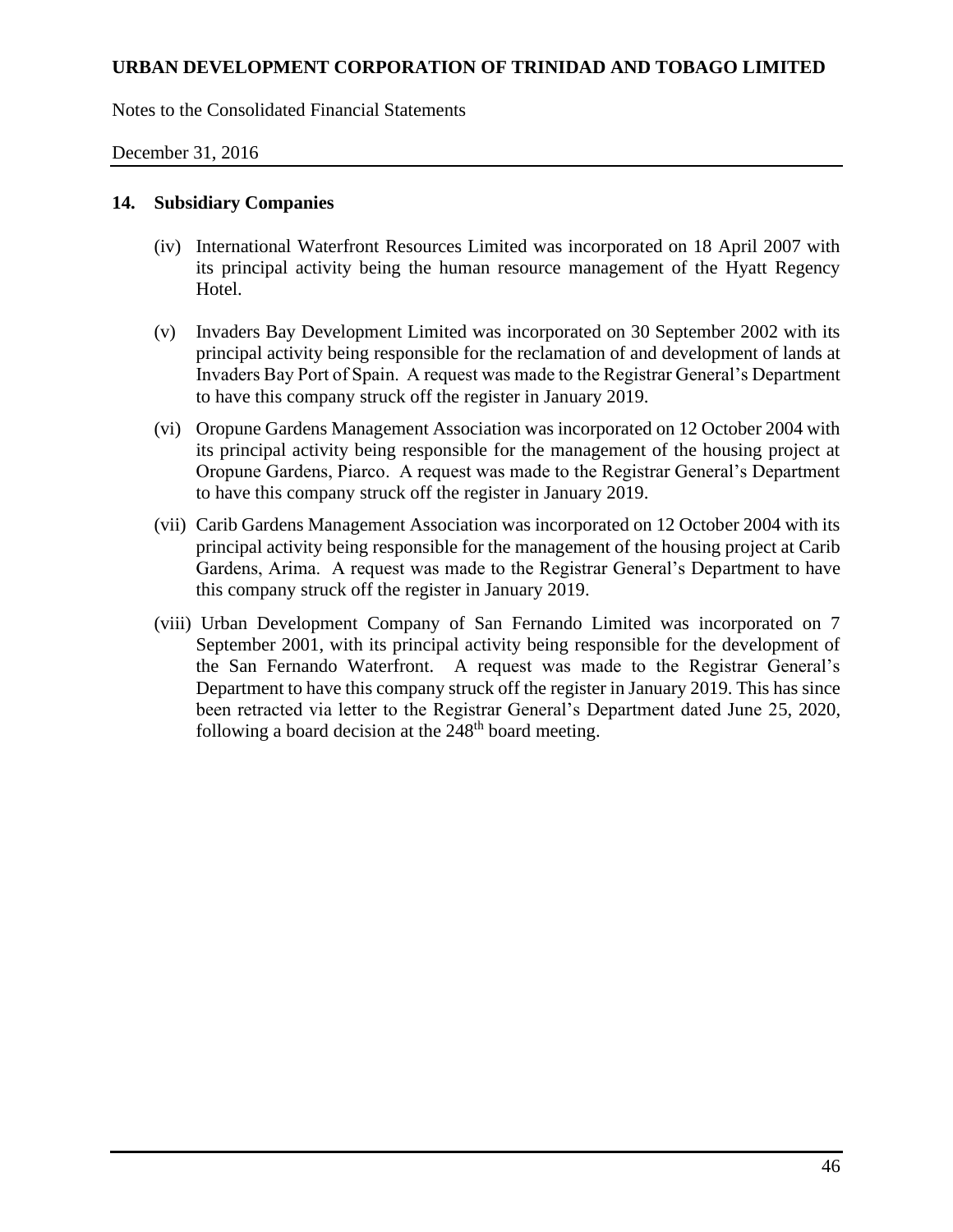Notes to the Consolidated Financial Statements

December 31, 2016

|     |                                                                      | 2016          | 2015          |
|-----|----------------------------------------------------------------------|---------------|---------------|
| 15. | <b>Share Capital</b>                                                 |               |               |
|     | <b>Authorised</b><br>1,000,000 ordinary shares of no par value       |               |               |
|     | <b>Issued and fully paid</b>                                         |               |               |
|     | 999,602 ordinary shares of no par value                              | 999,602       | 999,602       |
|     |                                                                      | 2016          | 2015          |
|     |                                                                      | \$            | \$            |
| 16. | <b>Contributed Capital</b>                                           |               |               |
|     | Leasehold properties<br>Loan and interest payments made by the GORTT | 585, 207, 941 | 585, 207, 941 |
|     | on behalf of the Group                                               | 2,999,267,088 | 2,352,643,076 |
|     |                                                                      | 3,584,475,029 | 2,937,851,017 |
|     |                                                                      | <u>2016</u>   | 2015          |
|     |                                                                      | \$            | \$            |
|     | Movement in loan repayments guaranteed by the GORTT                  |               |               |
|     | Balance at beginning of year                                         | 2,352,643,076 | 1,676,156,724 |
|     | Add loan payments made by the GORTT for the year                     | 646,624,012   | 676,486,352   |
|     | Balance at end of year                                               | 2,999,267,088 | 2,352,643,076 |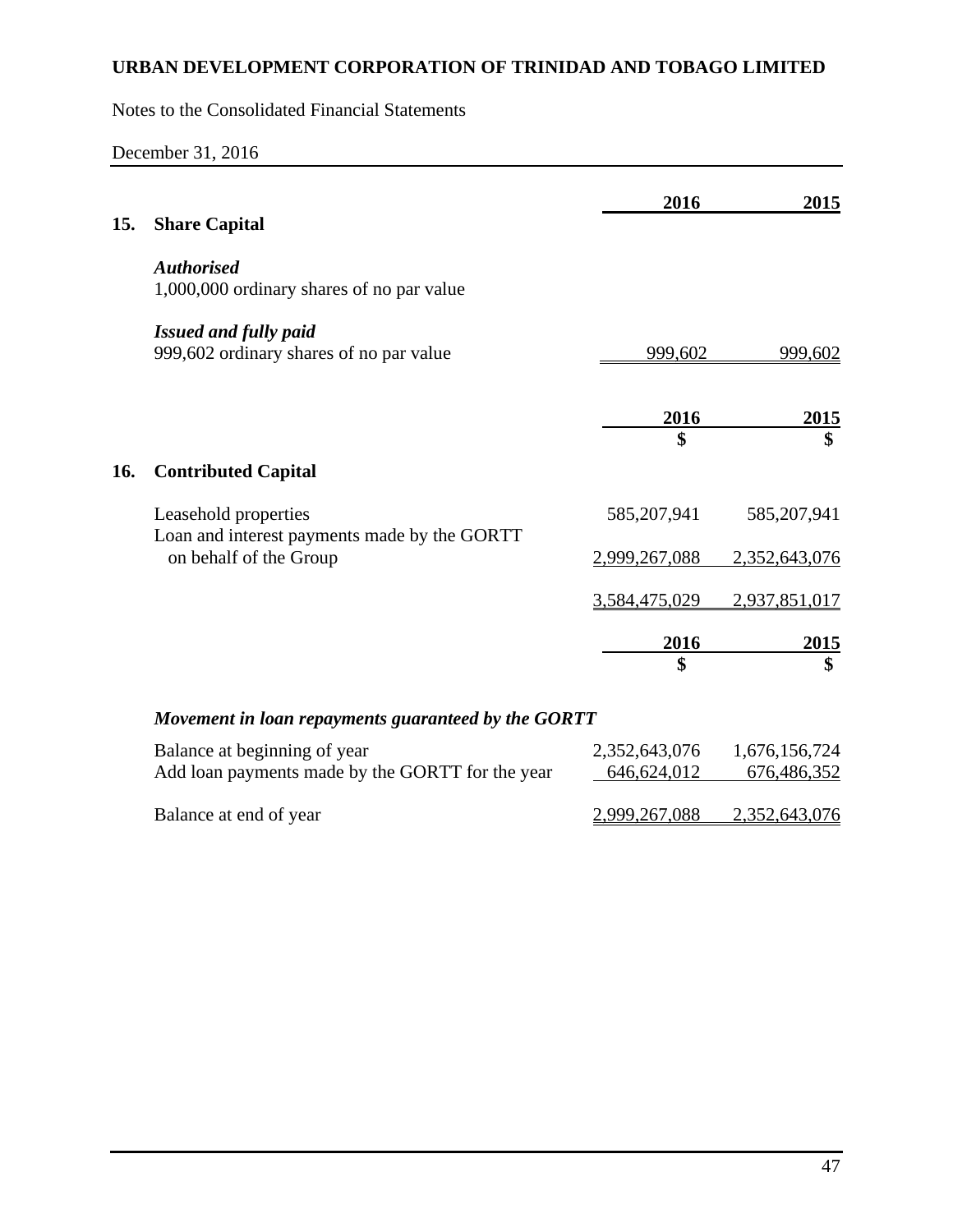Notes to the Consolidated Financial Statements

December 31, 2016

|     |                                                      |               | <b>Restated</b> |
|-----|------------------------------------------------------|---------------|-----------------|
|     |                                                      | 2016<br>\$    | 2015<br>\$      |
|     |                                                      |               |                 |
| 17. | <b>Borrowings</b>                                    |               |                 |
|     | <b>Maturity of borrowing:</b>                        |               |                 |
|     | Not later than one year                              | 696, 343, 522 | 653,336,324     |
|     | More than one year                                   | 7,512,368,328 | 8,033,760,423   |
|     |                                                      |               |                 |
|     |                                                      | 8,208,711,850 | 8,687,096,747   |
|     |                                                      |               |                 |
|     | <b>RBTT Trust Limited - fixed rate bonds</b><br>(a)  | 24,000,000    | 40,000,000      |
|     | <b>ANSA 233.1M</b><br>(b)                            | 221,532,383   | 233,151,656     |
|     | (c) Citibank USD                                     | 297,158,400   | 340,523,040     |
|     | First Citizens Bank – TTD facility<br>(d)            | 131,529,667   | 152,875,981     |
|     | The Home Mortgage Bank<br>(e)                        | 8,774,871     | 12,770,652      |
|     | First Citizens Bank - USD facility<br>(f)            | 58,656,185    | 65,100,947      |
|     | First Caribbean Int'l Bank Limited -<br>(g)          | 303,912,000   | 354,711,500     |
|     | First Caribbean Bank Limited BLCA \$497M loan<br>(h) | 185,778,602   | 239,064,342     |
|     | The Home Mortgage Bank \$108M OPM<br>(i)             | 65,798,861    | 72,758,470      |
|     | <b>First Citizens Bank Limited</b><br>(i)            | 230,100,000   | 230,100,000     |
|     | CBTT \$214.7M Bond<br>(k)                            | 213,000,000   | 213,000,000     |
|     | <b>ANSA 223.1M</b><br>(1)                            | 148,731,333   | 173,519,889     |
|     | (m) ANSA 399M                                        | 249,386,875   | 299,264,250     |
|     | First Caribbean Int'l Bank Limited (180M)<br>(n)     | 180,300,000   | 180,300,000     |
|     | Republic Bank Limited Long Term Bonds<br>(0)         | 3,087,901,924 | 3,275,088,089   |
|     | <b>RBC Royal Bank</b><br>(p)                         | 512,815,580   | 500,000,000     |
|     | First Caribbean International Bank Limited<br>(q)    | 496,000,000   | 496,000,000     |
|     | Republic Bank Limited<br>(r)                         | 227,140,000   | 227,140,000     |
|     | ANSA Merchant Bank Medium Term Facility<br>(s)       | 90,000,000    |                 |
|     | Barclays US \$375M<br>(t)                            | 1,476,195,169 | 1,581,727,931   |
|     |                                                      | 8,208,711,850 | 8,687,096,747   |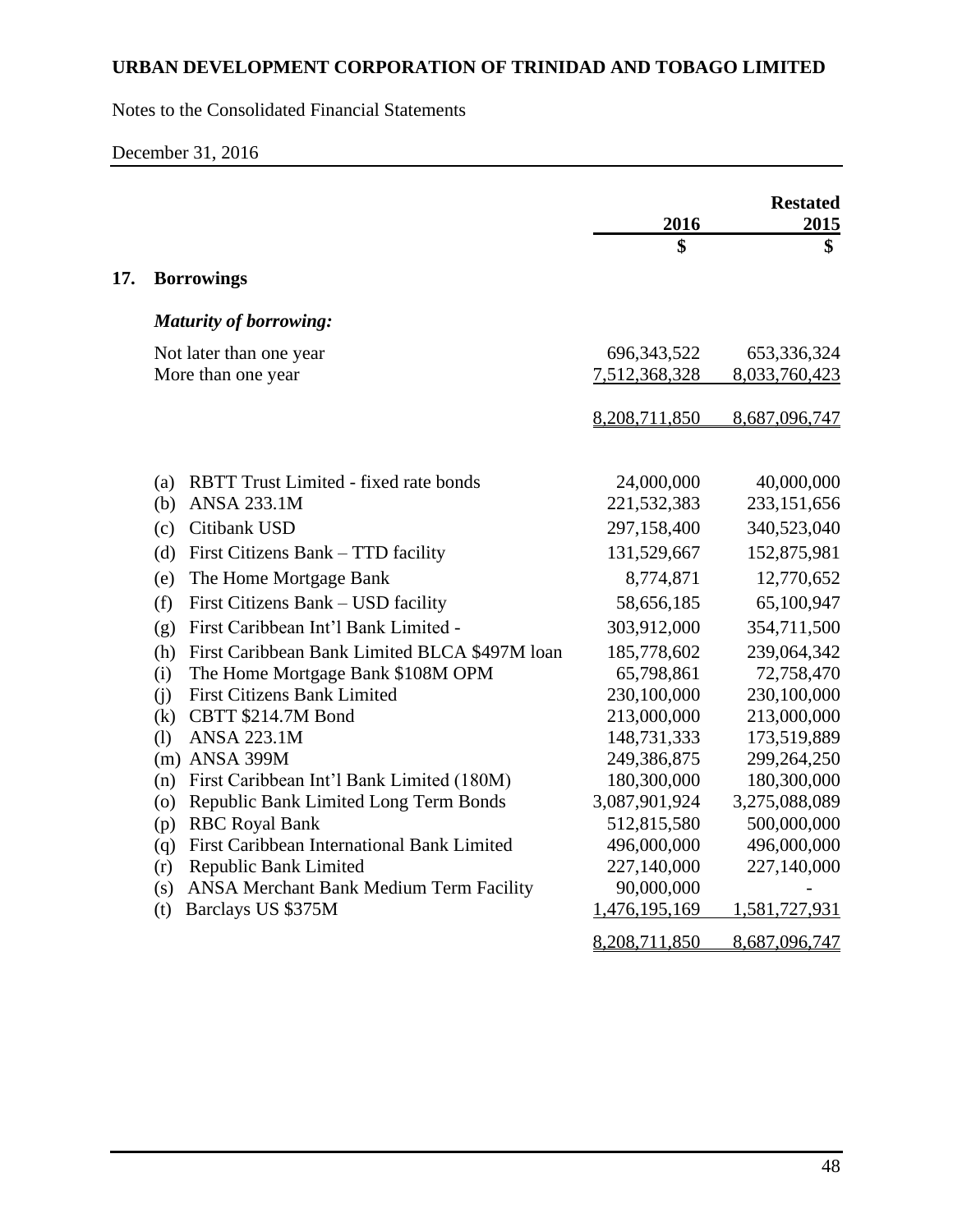Notes to the Consolidated Financial Statements

# December 31, 2016

|     | <b>Loan Facility</b>                 | Financial<br><b>Institution</b>       | Original Facility<br>Amount | <b>Interest Rate</b> | <b>Tenure</b> | of<br>Security<br>the<br><b>Facility include the</b><br>following: | <b>Repayment Terms</b>                                                                                              | <b>Purpose</b>                                                                                                                                                                                                                                                                   |
|-----|--------------------------------------|---------------------------------------|-----------------------------|----------------------|---------------|--------------------------------------------------------------------|---------------------------------------------------------------------------------------------------------------------|----------------------------------------------------------------------------------------------------------------------------------------------------------------------------------------------------------------------------------------------------------------------------------|
| (a) | <b>Fixed Rate Bonds</b><br>2006-2018 | <b>RBTT</b><br>Trust<br>Limited       | TT\$192,000,000             | 7%                   | 12 years      | Guaranteed by the<br><b>GORTT</b>                                  | 24<br>equal<br>semi-<br>annual installments<br>of<br>principal<br>and<br>Interest<br>commencing<br>July<br>18, 2006 | To<br>refinance<br>previous<br>bond to cover<br>start-up<br>costs for the Interchange<br>project and<br>the Housing<br>Programme                                                                                                                                                 |
| (b) | ANSA 233.19M                         | ANSA Merchant<br><b>Bank Limited</b>  | TT\$233,191,981.93          | 5.05%                | 10 years      | Guaranteed by the<br><b>GORTT</b>                                  | semi-annual<br>installments<br>of<br>Principal<br>and<br>Interest                                                   | finance the<br>initial<br>To<br>works on CCH, Penal<br>Hospital and MNS                                                                                                                                                                                                          |
| (c) | <b>Interim Facility</b>              | Citibank N.A.                         | TT\$563,340,800             | 5.63%                | 10 years      | Guaranteed<br>by<br><b>GORTT</b>                                   | Semi-annually<br>principal and interest<br>payments,<br>commencing six $(6)$<br>months from date of<br>close        | To refinance the existing<br>Commercial Paper in the<br>amount of US\$73.1M and<br>provide additional funding<br>the<br>amount<br>of<br>in<br><b>US\$14.9M</b><br>for<br>the<br>of<br>the<br>completion<br>construction<br>of<br>the<br>Ministry of<br>Education<br>Office Tower |
| (d) | <b>Commercial Paper</b>              | <b>First Citizens Bank</b><br>Limited | TT\$374,000,000             | 7.67%                | 13 years      | Guaranteed by the<br><b>GORTT</b>                                  | Semi-annual<br>amortized<br>installments<br>of<br>principal<br>and<br>interest.                                     | finance<br>To<br>various<br>projects                                                                                                                                                                                                                                             |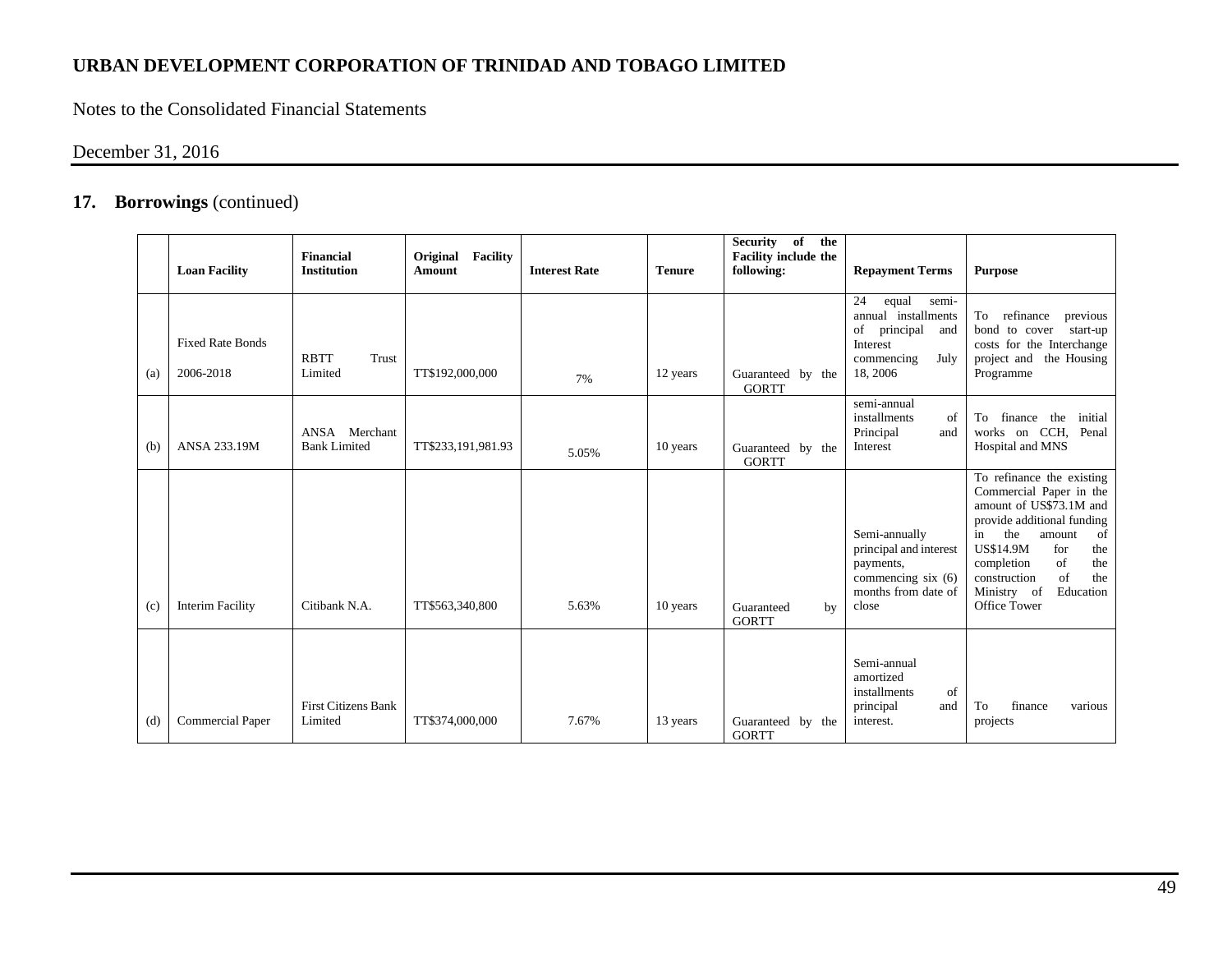Notes to the Consolidated Financial Statements

# December 31, 2016

|     | <b>Loan Facility</b> | <b>Financial Institution</b>   | <b>Original Facility</b><br><b>Amount</b> | <b>Interest Rate</b> | <b>Tenure</b> | Security of the<br><b>Facility include the</b><br>following:                 | <b>Repayment</b><br><b>Terms</b>                                                                                           | <b>Purpose</b>                                                                                                                 |
|-----|----------------------|--------------------------------|-------------------------------------------|----------------------|---------------|------------------------------------------------------------------------------|----------------------------------------------------------------------------------------------------------------------------|--------------------------------------------------------------------------------------------------------------------------------|
| (e) | Mortgage             | Home Mortgage Bank             | TT\$33,900,000                            | 8.75%                | 10 years      | Mortgage of land<br>and buildings and<br>assignment of sub-<br>lease rentals | Amortized<br>quarterly starting<br>three $(3)$ months<br>after disbursement                                                | To finance the purchase of the<br>Head Office building in Sackville<br>Street, Port of Spain                                   |
| (f) | Commercial Paper     | First Citizens Bank<br>Limited | TT\$93,375,655                            | 5.46%                | 13 years      | Guaranteed by the<br><b>GORTT</b>                                            | Semi-annual<br>amortized<br>installments<br>of<br>principal<br>and<br>interest                                             | To finance various projects.                                                                                                   |
| (g) | Syndicated Loan      | First Citizens Bank<br>Limited | TT\$497,342,684                           | 6.35%                | 10 years      | Guaranteed by the<br><b>GORTT</b>                                            | Semi-annual<br>of<br>payments<br>principal<br>and<br>interest<br>six<br>commencing<br>$(6)$ months after<br>first drawdown | To finance the cost of completing<br>the Brian Lara Cricket Stadium<br>and associated infrastructure at the<br>Tarouba Estate. |
| (h) | Mortgage             | Home Mortgage Bank             | TT\$108,000,000                           | 7.00%                | 15 years      | Mortgage<br>over<br>Property 13-15 St<br>Clair Avenue                        | Amortized<br>monthly starting<br>one month after<br>disbursement                                                           | To finance the Office of the Prime<br>Minister (formerly known as the<br>Ministry of Public Administration<br>Building)        |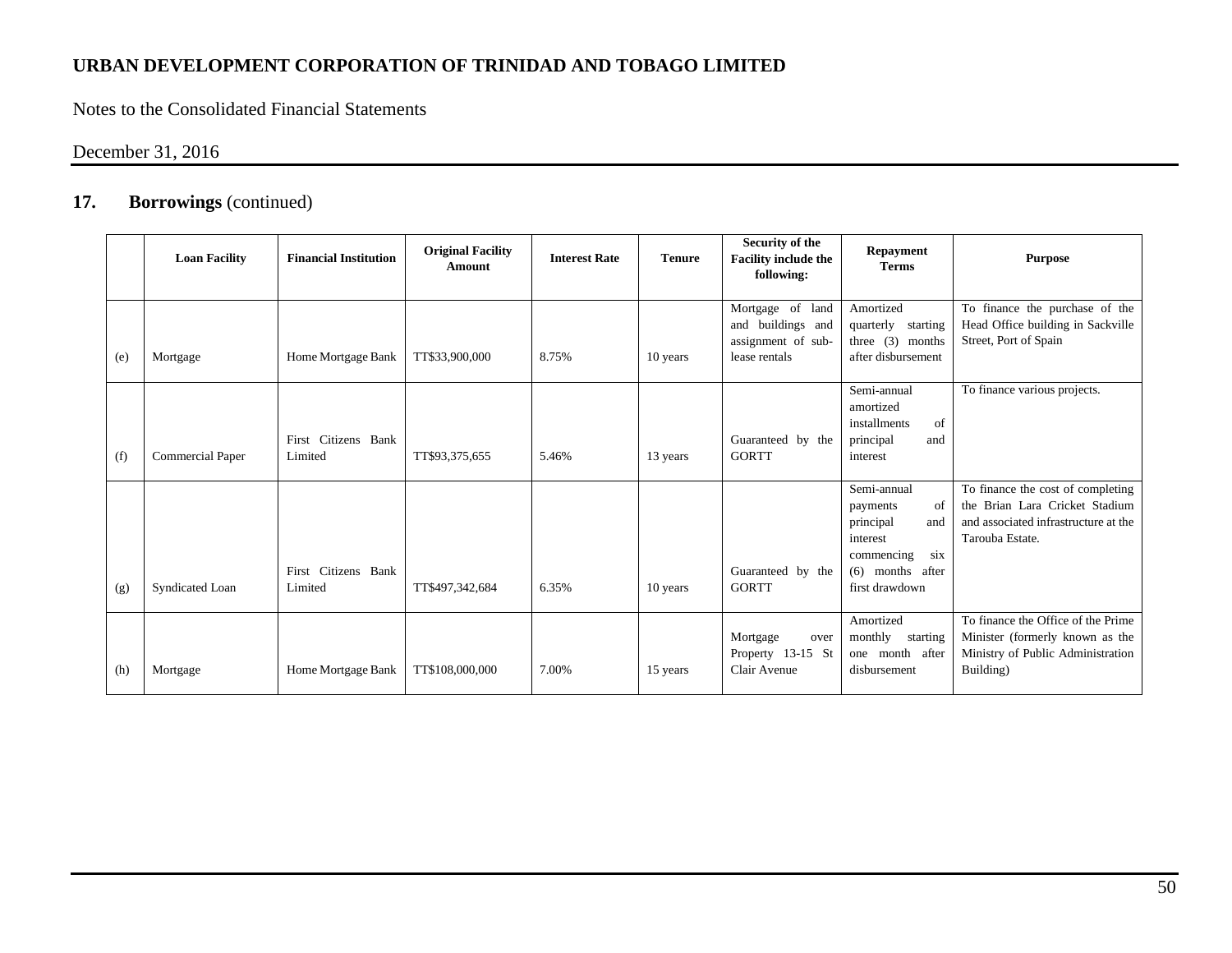Notes to the Consolidated Financial Statements

# December 31, 2016

|     | <b>Loan Facility</b>                  | <b>Financial Institution</b>                                               | Original<br><b>Facility</b><br>Amount | <b>Interest Rate</b> | <b>Tenure</b> | Security of the<br><b>Facility include the</b><br>following: | <b>Repayment Terms</b>                                                                                                          | <b>Purpose</b>                                            |
|-----|---------------------------------------|----------------------------------------------------------------------------|---------------------------------------|----------------------|---------------|--------------------------------------------------------------|---------------------------------------------------------------------------------------------------------------------------------|-----------------------------------------------------------|
|     |                                       |                                                                            |                                       |                      |               |                                                              |                                                                                                                                 |                                                           |
| (i) | Term<br><b>Bridge</b><br>Long<br>Loan | Caribbean<br>First<br>and<br>International<br><b>Financial Corporation</b> | TT\$641,230,000                       | 6.06%                | 10 years      | Guaranteed by the<br><b>GORTT</b>                            | Semi-annual<br>principal and interest<br>payments<br>commencing $six(6)$<br>months from date of<br>close                        | To finance the fit out of the Port<br>of Spain Waterfront |
| (j) | Medium Term Loan:<br>TTD230.1M        | First Citizens Bank<br>Limited                                             | TT\$230,100,000                       | 4.30%                | 5 years       | Guaranteed by the<br><b>GORTT</b>                            | Semi-Annual interest<br>payments<br>commencing $six(6)$<br>months<br>after<br>disbursement,<br>Principal payable at<br>maturity | To finance various projects.                              |
| (k) | Fixed Rate Bond 2012-<br>2020         | Bank<br>Central<br>of<br>Trinidad & Tobago                                 | TT\$213,000,000                       | 3.35%                | 18 Years      | Guaranteed<br>by<br><b>GORTT</b>                             | Semi-Annual Interest<br>Payments on 31<br>October and 30 April,<br>Principal payable at<br>maturity                             | Repayment of HMB TT\$300M<br>and TT\$44M Bonds            |
| (1) | Medium Term Facility                  | <b>ANSA</b><br>Merchant<br>Bank                                            | TT\$223,097,000                       | 1.95%                | 8 Years       | Guaranteed<br>by<br><b>GORTT</b>                             | Semi-annual<br>principal and interest<br>installments                                                                           | To repay the HMB Real Spring<br>Loan Facility             |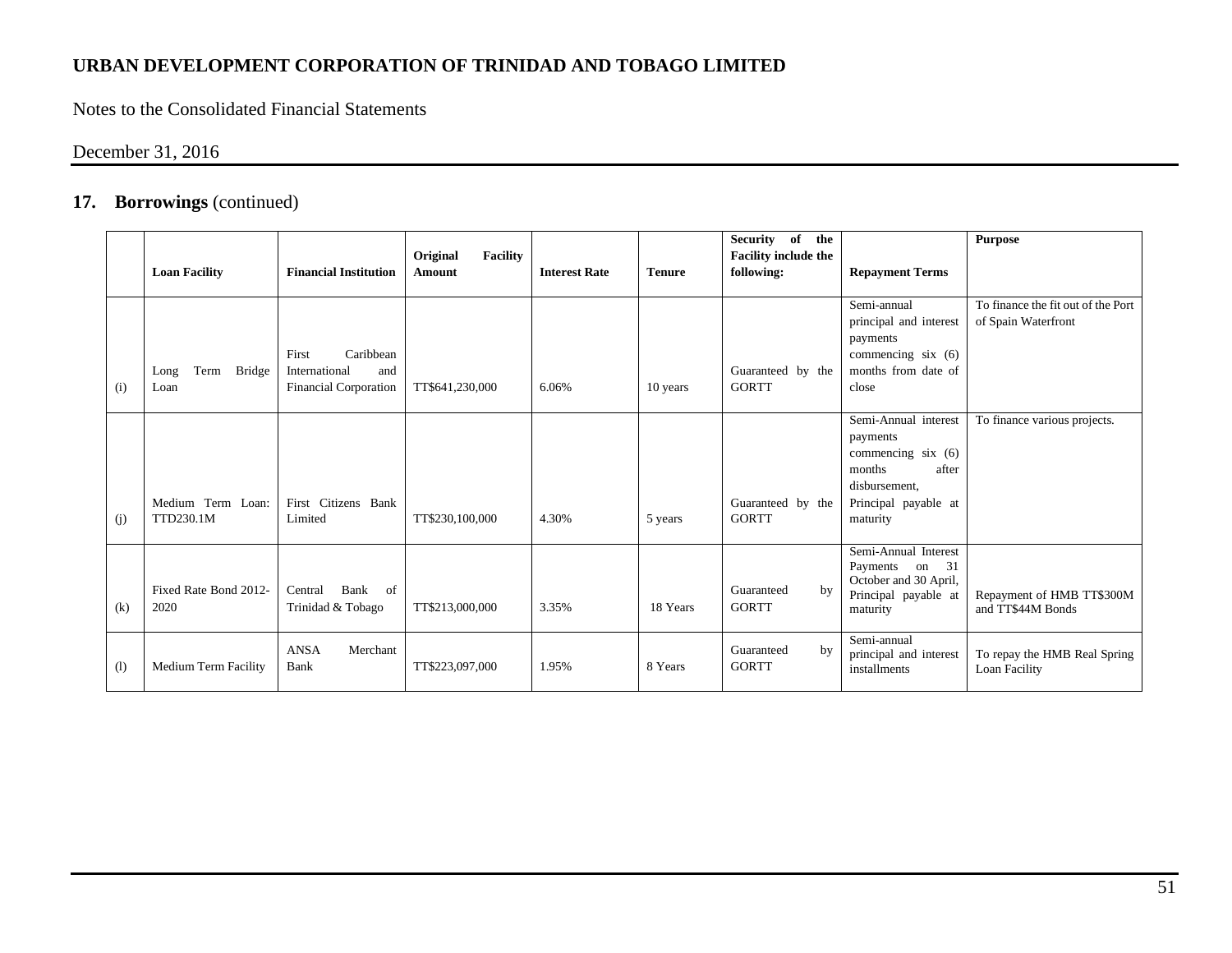Notes to the Consolidated Financial Statements

# December 31, 2016

|         | <b>Loan Facility</b>       | <b>Financial Institution</b>                                               | <b>Original Facility</b><br><b>Amount</b> | <b>Interest Rate</b> | <b>Tenure</b> | Security of the<br><b>Facility include the</b><br>following: | <b>Repayment Terms</b>                                                                                                                  | <b>Purpose</b>                                                                                                                         |
|---------|----------------------------|----------------------------------------------------------------------------|-------------------------------------------|----------------------|---------------|--------------------------------------------------------------|-----------------------------------------------------------------------------------------------------------------------------------------|----------------------------------------------------------------------------------------------------------------------------------------|
| (m)     | Medium Term Facility       | <b>ANSA</b><br>Merchant<br>Bank                                            | TT\$399,019,000                           | 1.95%                | 8 Years       | Guaranteed<br>by<br><b>GORTT</b>                             | Semi-annual<br>installments<br>of<br>principal and interest                                                                             | To repay Phase 1 and 2A loan<br>facility for the San Fernando<br>Teaching Hospital (formerly<br>Chancery<br>Lane<br>Office<br>Complex) |
| (n)     | <b>Short Term Facility</b> | Caribbean<br>First<br>International<br>and<br><b>Financial Corporation</b> | TT\$180,300,000                           | 1.50%                | 1 Year        | Guaranteed<br>by<br><b>GORTT</b>                             | Full<br>Payment<br>at<br>Maturity                                                                                                       | To finance San Fernando<br>Teaching Hospital Phase 2B                                                                                  |
| $\circ$ | <b>Fixed Rate Bond</b>     | Republic Bank Ltd                                                          | TT\$3,457,773,340                         | 4.75%                | 15 Years      | Guaranteed<br>by<br><b>GORTT</b>                             | Six<br>(6)<br>month<br>moratorium<br>on<br>principal and interest,<br>thereafter,<br>semi-<br>annual principal and<br>interest payments | To refinance the Government<br>Plaza<br>(Base)<br>Campus<br>Building) Interim Bond                                                     |
| (p)     | Long Term Facility         | <b>RBC</b>                                                                 | TT\$512,815,580                           | 3.70%                | 7 Years       | Guaranteed<br>by<br><b>GORTT</b>                             | Semi-annual<br>installments<br>of<br>Principal and Interest                                                                             | To refinance bridge facility<br>inclusive<br>of<br>capitalized<br>interest for the fit out of<br>Government Campus Plaza               |
| (q)     | <b>Short Term Facility</b> | Caribbean<br>First<br>International<br>and<br><b>Financial Corporation</b> | TT\$496,000,000                           | 1.20%                | 2 Years       | Guaranteed<br>by<br><b>GORTT</b>                             | Semi Annual Interest<br>with<br>payments<br>Principal repayment at<br>Maturity                                                          | To finance the fit out of the<br>Government Campus Plaza                                                                               |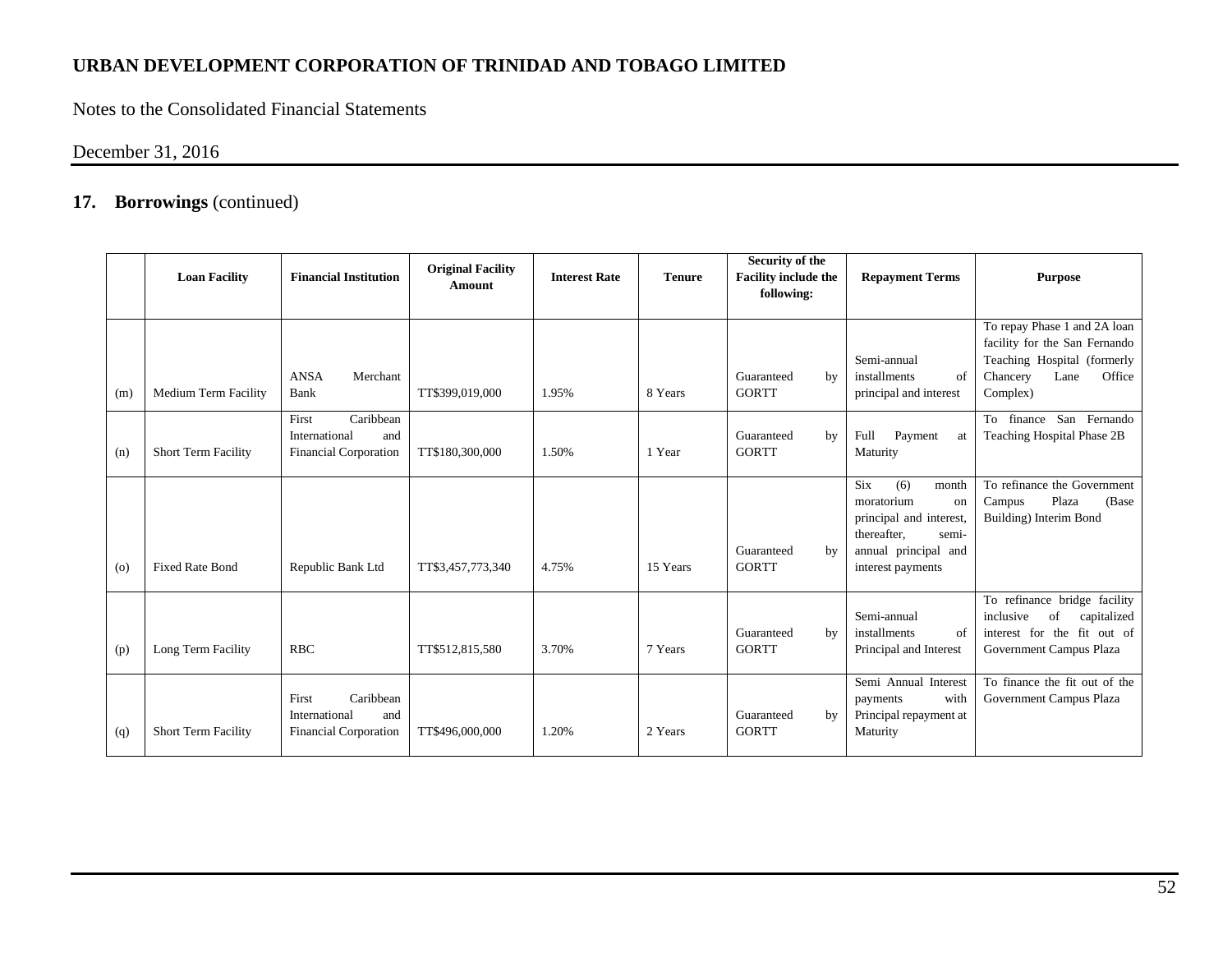Notes to the Consolidated Financial Statements

December 31, 2016

|     | Loan<br>Facility           | <b>Financial</b><br><b>Institution</b>                      | <b>Original Facility Amount</b> | <b>Interest</b><br>Rate | <b>Tenure</b> | <b>Security of the Facility</b><br>include the following:                        | Repayment<br><b>Terms</b>                                                               | <b>Purpose</b>                                                                                                                                       |
|-----|----------------------------|-------------------------------------------------------------|---------------------------------|-------------------------|---------------|----------------------------------------------------------------------------------|-----------------------------------------------------------------------------------------|------------------------------------------------------------------------------------------------------------------------------------------------------|
| (r) | Short<br>Term<br>Facility  | Republic<br>(FINCOR)                                        | TT\$227,100,000                 | 4.25%                   | 1 Year        | Guaranteed by GORTT                                                              | Semi<br>Annual<br>Interest payments<br>with<br>Principal<br>at<br>repayment<br>Maturity | To finance the fit out of the<br>Minister of Education                                                                                               |
| (s) | Medium<br>Term<br>Facility | <b>ANSA</b><br>Merchant<br>Bank                             | TT\$90,000,000                  | 3.30%                   | 5 Years       | Guaranteed by GORTT                                                              | Semi<br>Annual<br>Interest payments<br>with<br>Principal<br>repayment<br>at<br>Maturity | To finance the completion<br>of the Brian Lara Cricket<br>Stadium                                                                                    |
| (t) | <b>Fixed Rate</b><br>Note  | Private<br><b>US</b><br>(Wells)<br>Placement<br>Fargo Bank) | TT\$2,372,303,000               | 6.09%                   | 15<br>Years   | <b>Buildings</b><br>and<br>Land<br>thereon and assignment<br>of sublease rentals | Semi-annual<br>installments<br>of<br>principal<br>and<br>interest                       | To finance fit out and<br>construction of the Port of<br>Spain<br>International<br>Project and<br>Waterfront<br>repayment of the interim<br>facility |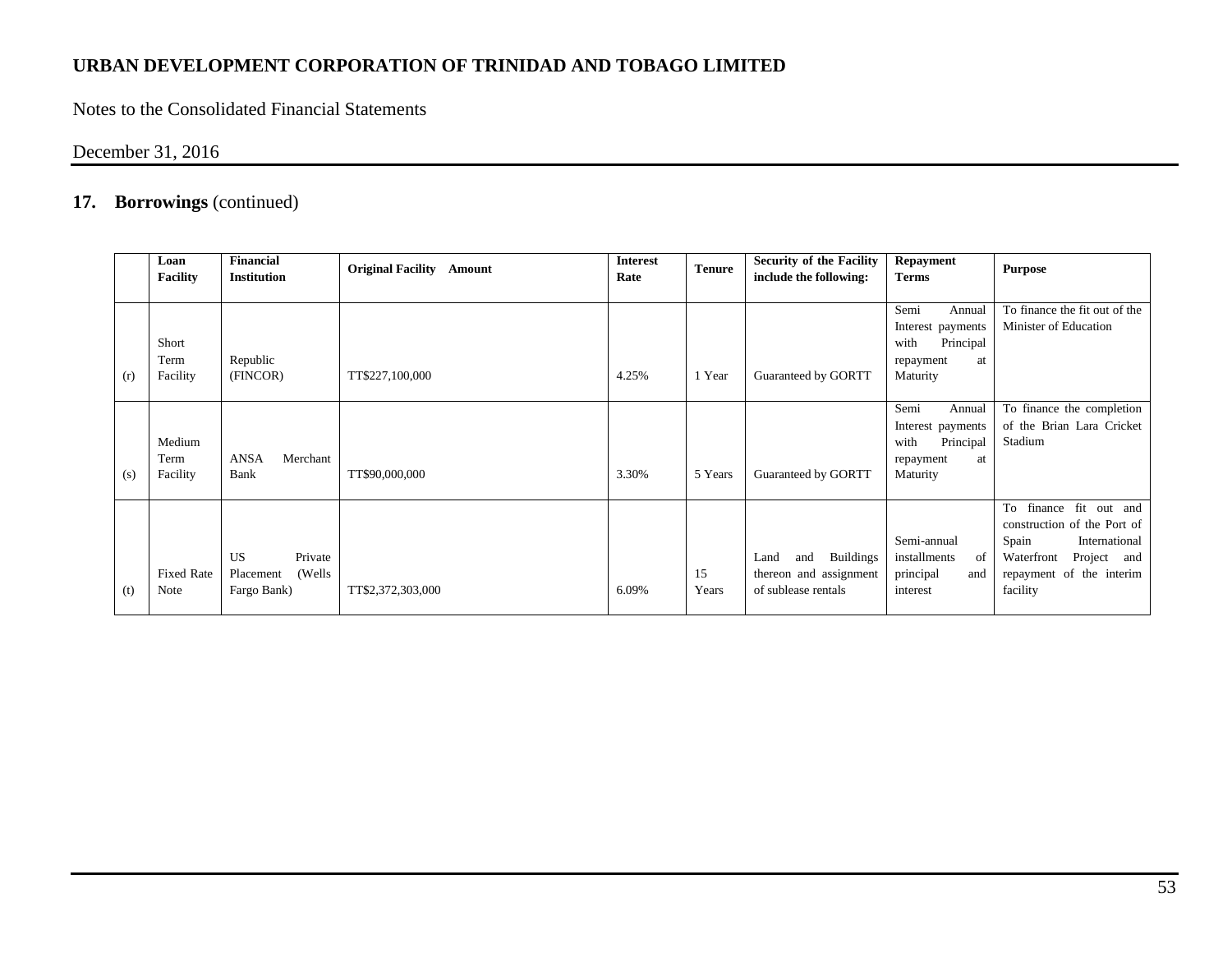Notes to the Consolidated Financial Statements

#### December 31, 2016

#### **17. Borrowings** (continued)

The carrying amounts of the Group's borrowings are denominatedin the following currencies:

|           | 2016          | 2015             |
|-----------|---------------|------------------|
|           |               |                  |
| TT Dollar | 6,072,790,096 | 6, 345, 033, 329 |
| US Dollar | 2,135,921,754 | 2,342,063,418    |
|           | 8,208,711,850 | 8,687,096,747    |

#### **18. Deferred Liability**

In accordance with Cabinet Minute No. 399 of 4 April 2001, the Subsidiary Company, Oropune, was required to acknowledge its indebtedness equivalent to the cost of construction of the houses incurred by the Ministry of Housing Settlement estimated at \$10.35 million as a condition of vesting of the property to the Oropune.

The Minute also stated that an arrangement should be made for the replacement of the loan. As at the year end, the Ministry of Finance has not yet communicated the terms and conditions of settlement.

### **19. Tax Liability**

Deferred income taxes are calculated in full on temporary differences under the liability method using a principal tax rate of 25%.

Deferred income tax assets are recognised for tax losses carry forward to the extent that realisation of the related tax benefit through the future taxable profits is probable. There were no deferred taxes in 2016 as all losses were exhausted.

The movement on the tax account is as follows:

|                                                             | 2016                     | 2015                      |
|-------------------------------------------------------------|--------------------------|---------------------------|
|                                                             |                          | \$                        |
| At beginning of year<br>Charge (credit) to income statement | 39,141,097<br>33,929,796 | 44,320,637<br>(5,179,540) |
| At end of year                                              | 73,070,893               | 39, 141, 097              |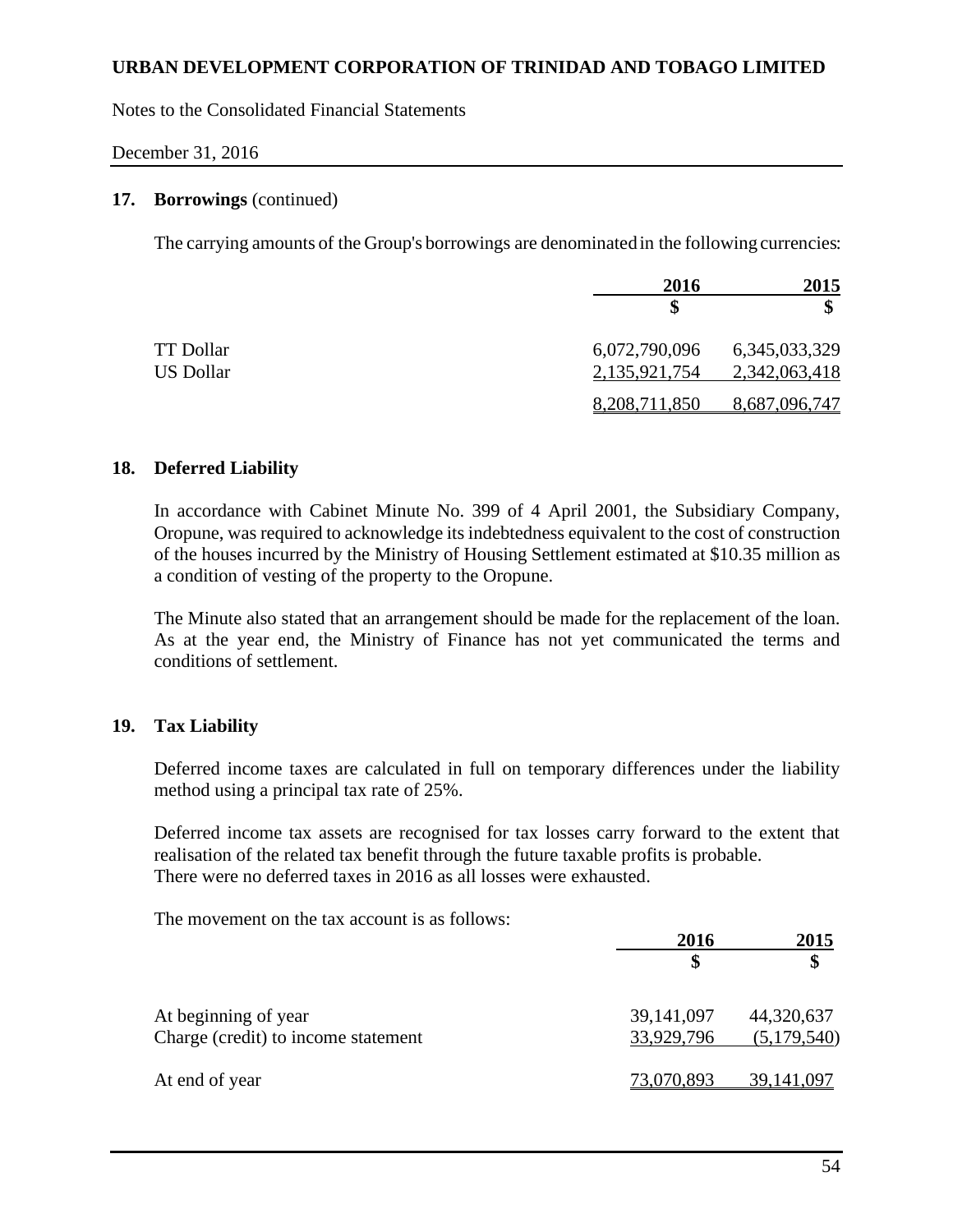Notes to the Consolidated Financial Statements

#### December 31, 2016

|                      | 2016       | 2015      |
|----------------------|------------|-----------|
|                      | J)         | \$        |
| 20. Deferred Revenue | 10,546,819 | 8,122,710 |

Deferred revenue arise from works still to be certified for which funds have been received.

|     |                                      |             | <b>Restated</b> |
|-----|--------------------------------------|-------------|-----------------|
|     |                                      | 2016<br>\$  | 2015<br>\$      |
| 21. | <b>Accounts Payable and Accruals</b> |             |                 |
|     | Due to GORTT                         | 482,032,878 | 402,500,173     |
|     | Project payables                     | 176,096,843 | 205,029,488     |
|     | Retentions payable                   | 156,907,939 | 120,757,276     |
|     | Other payables                       | 49,782,378  | 71,823,109      |
|     | Accrued interest on loans            | 123,467,253 | 129,236,889     |
|     |                                      | 988,287,291 | 929,346,935     |
|     |                                      | 2016        | <u> 2015 </u>   |
|     |                                      | \$          | \$              |
| 22. | <b>Reserve Development Fund</b>      |             |                 |
|     | Other development projects           | 36,617,032  | 20, 184, 115    |

These balances represent the unused portion of funds received by the Group from the GORTT for the development of specific projects which are ongoing, have been completed or suspended. There are no specific repayment terms of these amounts.

|                        | 2016<br>\$ | 2015     |
|------------------------|------------|----------|
| 23. Deposit on Account |            |          |
| Deposit on account     | 1,316,353  | ,311,203 |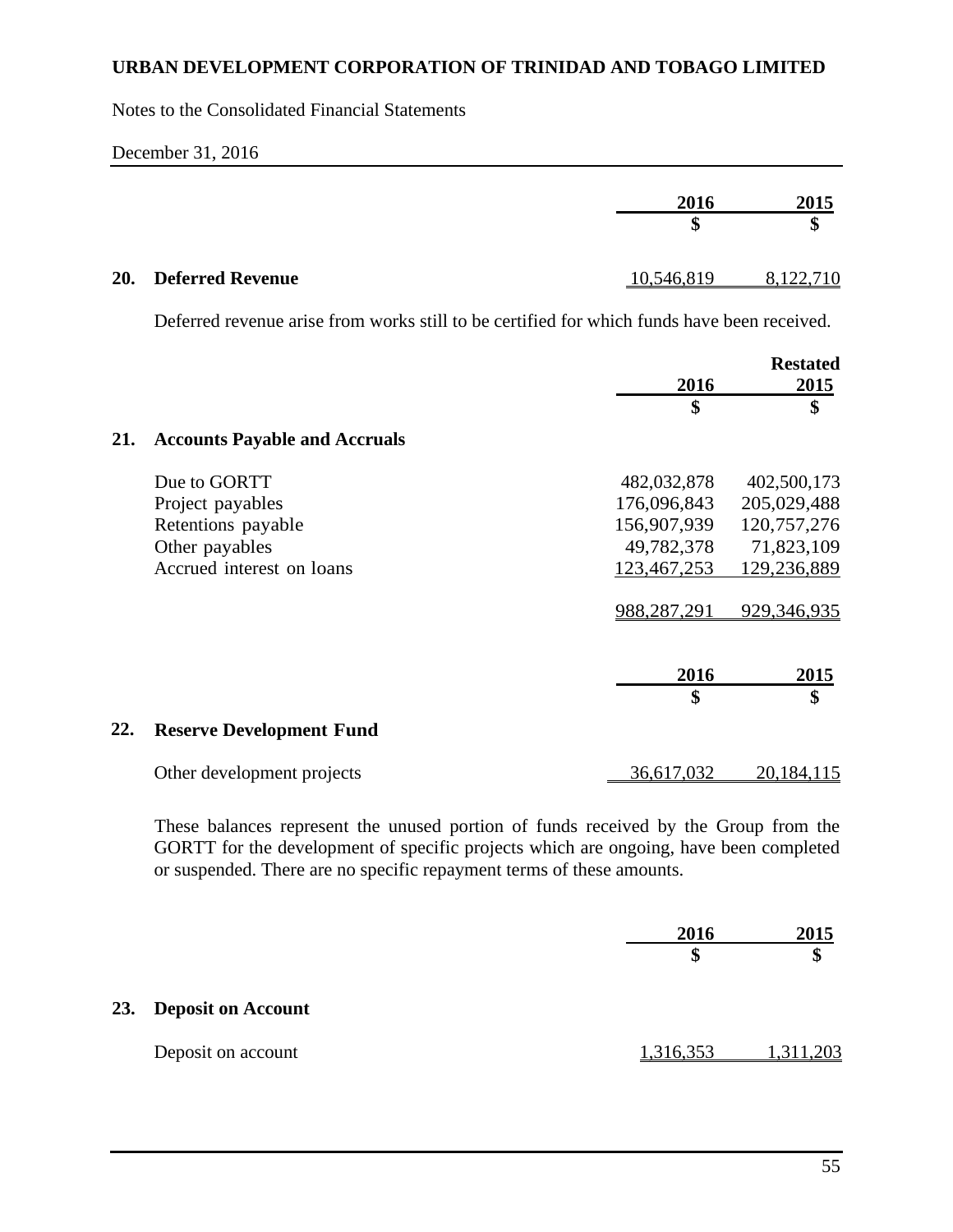Notes to the Consolidated Financial Statements

#### December 31, 2016

#### 23. **Deposit on Account** (continued)

These represent monies from our subsidiaries Rincon and Oropune. Rincon's \$929,851 represents deposits from their clients as consideration for the purchase of the land at Rincon. This amount is held on account until the finalisation and issue of the deeds. Oropune's portion of \$386,502 represents deposits for the housing project where the sales have not yet been finalised.

|      | <b>Restated</b> |
|------|-----------------|
| 2016 | 2015            |
|      | ጡ<br>٨D         |

#### **24. Investment**

| Investment securities designated as at fair value through |            |            |
|-----------------------------------------------------------|------------|------------|
| profit or loss                                            | 71,059,008 | 76,863,580 |

The loss on the investment securities at fair value recognised through profit or loss amounted to \$305,517 for the year ending 31 December 2016. These investments comprise GORTT Zero Coupon Bonds and CLICO Investment Funds.

|                        |             | <b>Restated</b> |
|------------------------|-------------|-----------------|
|                        | 2016        | 2015            |
|                        |             | ιD              |
| Short-term investments | 205,446,000 | 5,446,000       |

The short-term investments comprise a fixed deposit of \$200,000,000 which matures every six months at 1.35% and the short term portion of the GORTT Zero Coupon bonds.

|                                  | 2016                    | 2015 |
|----------------------------------|-------------------------|------|
| 25. Income from hotel operations |                         |      |
| <b>Hyatt Regency Income</b>      | 240,049,238 274,367,084 |      |

This consists of booking rates, income from meals, etc. charged in relation to the operations of the Hyatt Regency Hotel Trinidad Limited.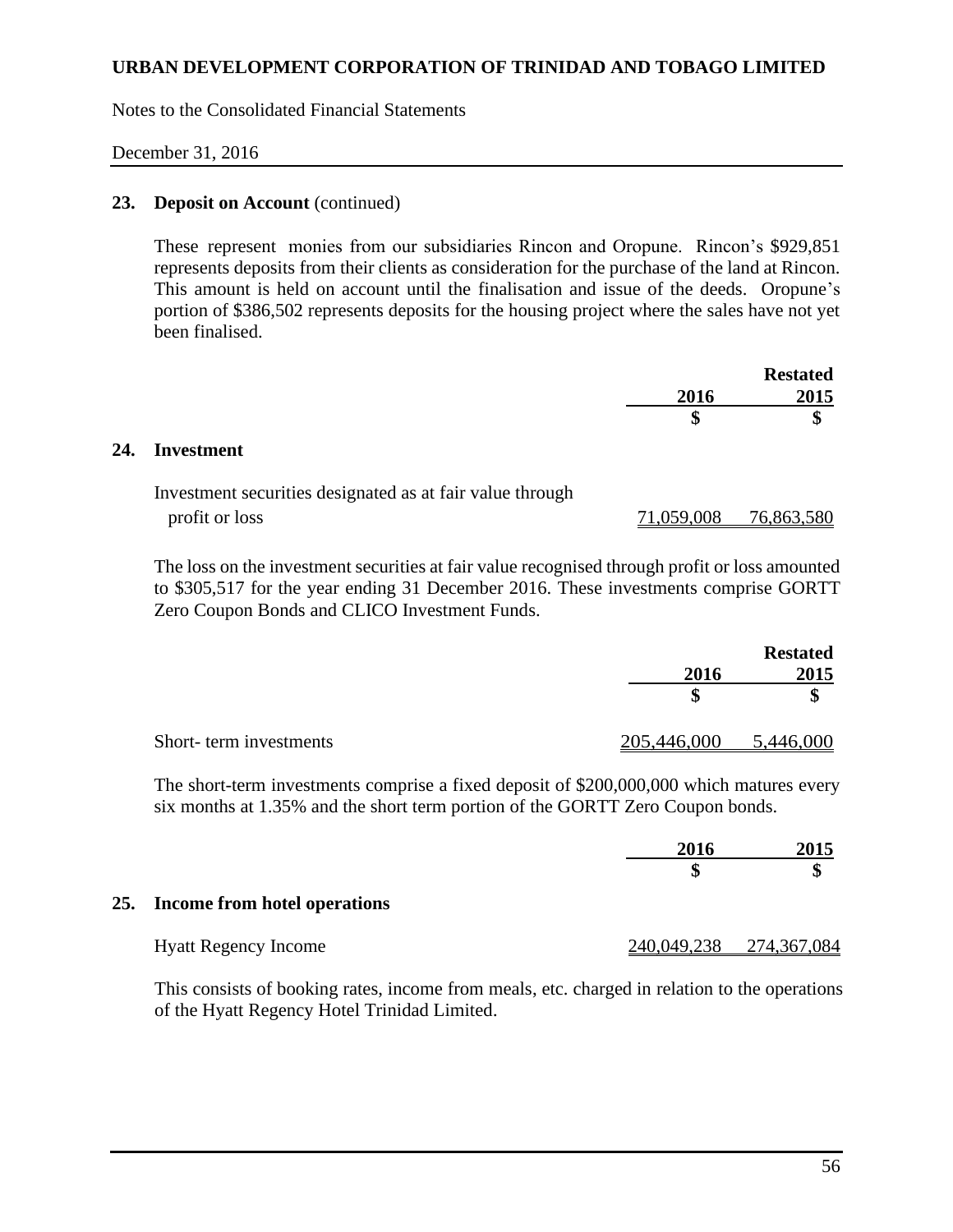Notes to the Consolidated Financial Statements

#### December 31, 2016

|                   | 2016                    | 2015 |
|-------------------|-------------------------|------|
|                   |                         | \$   |
| 26. Rental income | 280,062,451 269,281,777 |      |

### **27. Leases**

#### *Future minimum lease payments*

As at December 31, the future minimum lease payments under non-cancellable leases were payable as follows:

|                                           | 2016      | 2015      |
|-------------------------------------------|-----------|-----------|
|                                           | \$        | \$        |
| Less than one year                        |           | 174,600   |
| Between one and three years               | 8,688,441 | 2,450,232 |
|                                           | 8,688,441 | 2,624,832 |
| Amounts recognised in the profit and loss |           |           |
| Lease expense                             | 3,423,535 | 2,657,055 |

# *Future minimum lessor receipts*

As at December 31, the future minimum lessor receipts under leases were receivable as follows:

|                                           | 2016        | 2015          |  |
|-------------------------------------------|-------------|---------------|--|
|                                           | S           | \$            |  |
| Between one and three years               | 850,473,940 | 817,302,690   |  |
| Amounts recognised in the profit and loss |             |               |  |
| Lease income                              | 280,062,451 | 269, 281, 777 |  |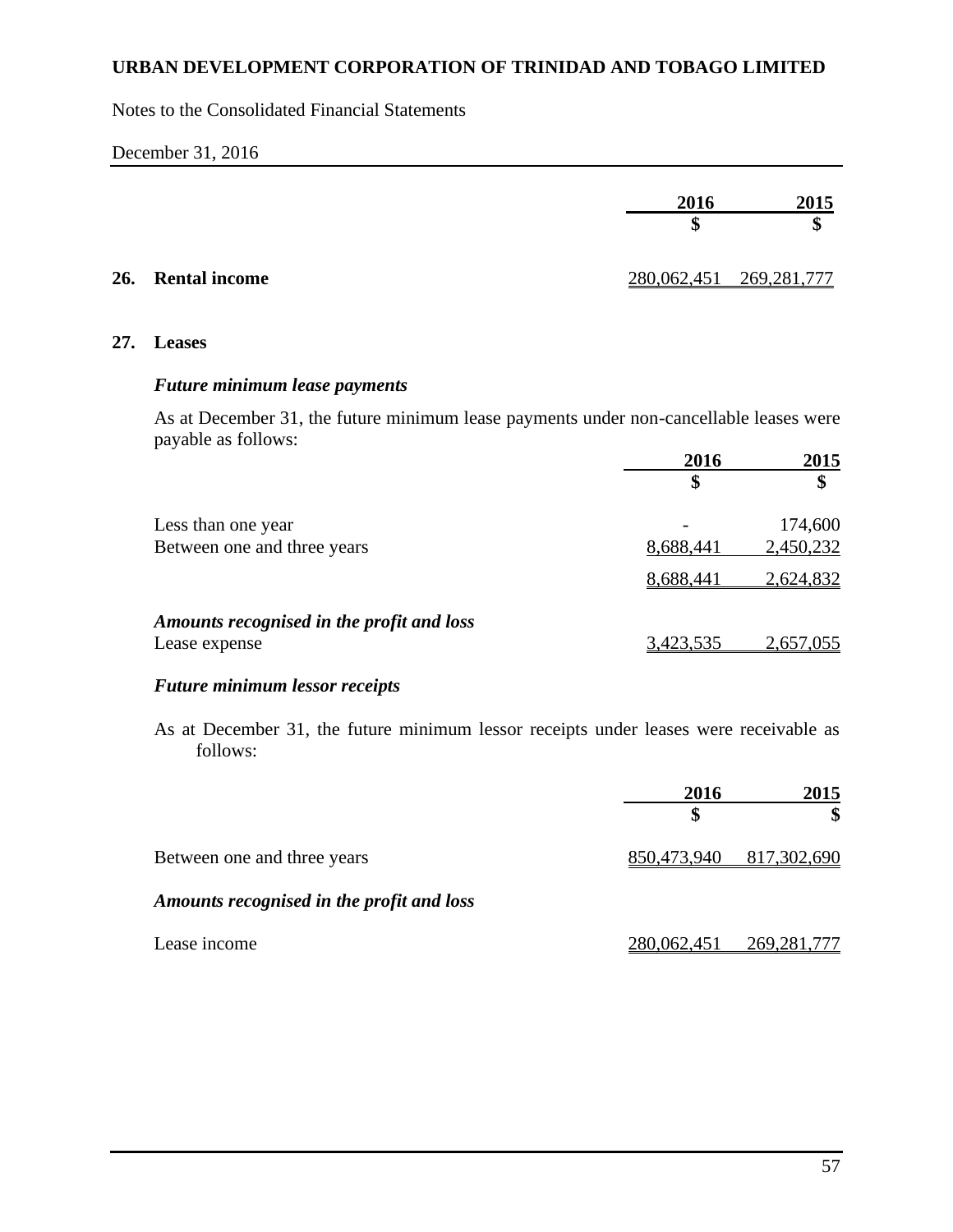Notes to the Consolidated Financial Statements

# December 31, 2016

|     |                                                     | 2016                     | 2015                      |
|-----|-----------------------------------------------------|--------------------------|---------------------------|
|     |                                                     | \$                       | \$                        |
| 28. | <b>Other Income</b>                                 |                          |                           |
|     | Other                                               | 3,568,911                | 2,271,153                 |
|     | Carpark revenue                                     | 18,251,268               | 13,924,357                |
|     | Management fees                                     | 4,033,795                | 1,909,931                 |
|     |                                                     | 25,853,974               | 18,105,441                |
| 29. | <b>Administrative Expenses</b>                      |                          |                           |
|     |                                                     |                          |                           |
|     | Employee benefit (Note 29)                          | 44,944,695               | 43,464,777                |
|     | Depreciation and amortisation                       | 122,897,701              | 123,373,083               |
|     | Office expenses                                     | 29, 297, 574             | 27,214,541                |
|     | Rent and utilities                                  |                          | 6,877,905 7,572,582       |
|     | Advertising                                         | 2,251,504                | 2,336,360                 |
|     | Revaluation Reserve on Investment Properties (Gain) | (26,979,699)             |                           |
|     | Hyatt operating expenses<br>Other expenses          | 168,245,531<br>6,202,500 | 188,729,483<br>21,185,398 |
|     | Bad debt expense                                    | 265,336,999              | (281,791,998)             |
|     |                                                     | 619,074,710              | 132,084,226               |
|     |                                                     |                          |                           |
| 30. | <b>Employee Benefit Expense</b>                     |                          |                           |
|     | Wages and salaries                                  | 43,108,807               | 42,024,548                |
|     | National Insurance costs                            | 1,835,888                | 1,440,229                 |
|     |                                                     | 44,944,695               | 43,464,777                |
|     | Number of employees at year end 721 (2015: 697).    |                          |                           |
|     |                                                     |                          |                           |
| 31. | <b>Finance Income</b>                               |                          |                           |
|     | Government grants to cover interest expenses        | 95,912,904               | 62,707,727                |
|     | Interest income                                     | 3,628,009                | 2,704,413                 |
|     |                                                     | 99,540,913               | 65,412,140                |
|     |                                                     |                          |                           |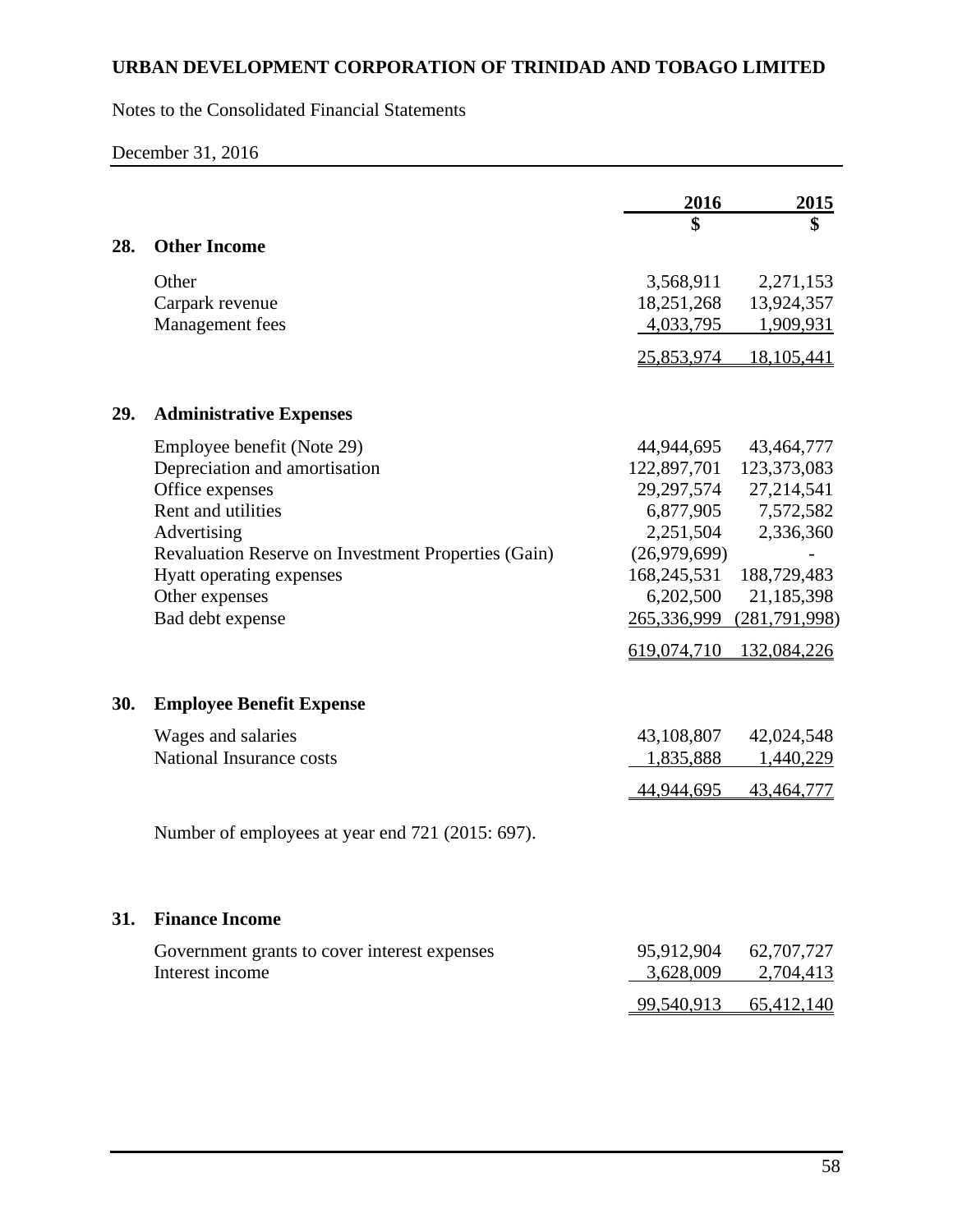Notes to the Consolidated Financial Statements

# December 31, 2016

|     |                                                      | 2016            | <u>2015</u>  |
|-----|------------------------------------------------------|-----------------|--------------|
|     |                                                      | \$              | \$           |
| 32. | <b>Finance Costs</b>                                 |                 |              |
|     | Interest expense on GORTT borrowings                 | 95,911,622      | 62,707,727   |
|     | Interest expense on bank borrowings                  | 99,143,185      | 145,834,279  |
|     | Foreign exchange loss on bank borrowings             | 101,427,807     | 809,347      |
|     | <b>Bank</b> charges                                  | 83,479          | 78,214       |
|     |                                                      | 296,566,093     | 209,429,567  |
|     |                                                      | 2016            | <u>2015</u>  |
|     |                                                      |                 | \$           |
| 33. | <b>Taxation</b>                                      |                 |              |
|     | Deferred tax                                         |                 | (5,179,540)  |
|     | Over payment of corporation tax                      | 35,435,119      | 5,843,957    |
|     | Green Fund levy                                      | 1,729,795       | 623,755      |
|     | <b>Business levy</b>                                 | 3,459,590       | 1,247,509    |
|     |                                                      | 40,624,504      | 2,535,681    |
|     | (Loss)/Profit before taxation                        | (229, 162, 297) | 350,268,135  |
|     | Tax deductible at 25%                                |                 | 87,567,034   |
|     | Expense (deductible) non-deductible for tax purposes |                 | (96,011,151) |
|     | Green Fund levy                                      | 1,729,795       | 623,755      |
|     | <b>Business levy</b>                                 | 3,459,590       | 1,247,509    |
|     | Overpayment of corporation tax                       | 35,435,119      | 9,108,534    |
|     |                                                      | 40,624,504      | 2,535,681    |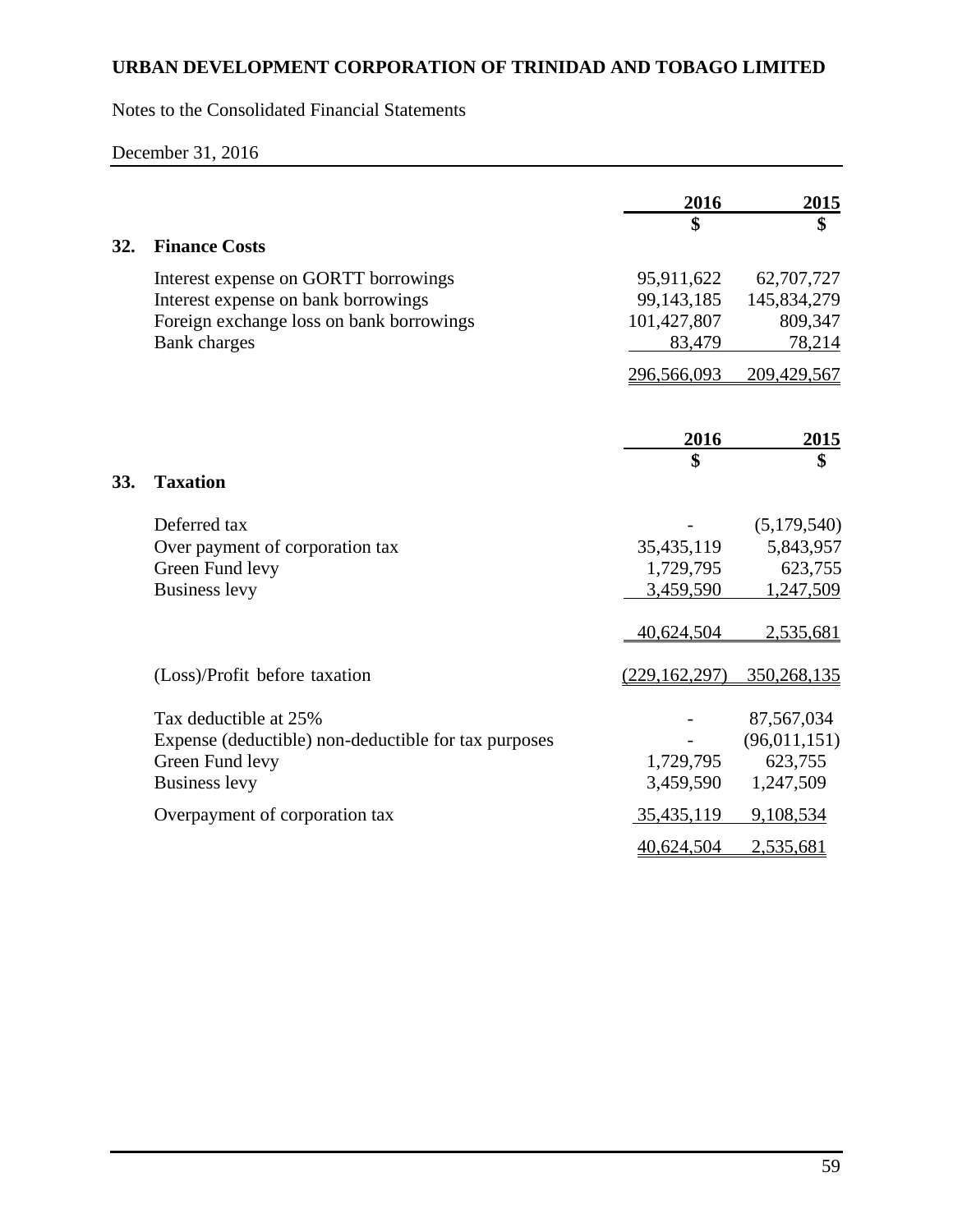Notes to the Consolidated Financial Statements

#### December 31, 2016

### **34. Related Party Balances**

|     |                                | 2016          | 2015    |
|-----|--------------------------------|---------------|---------|
|     |                                |               |         |
| (a) | Key management compensation    |               |         |
|     | Directors' fees                | 487,006       | 570,075 |
|     | Senior management remuneration | 5 3 1 9 9 5 1 |         |

The Group is controlled by the GORTT, which owns 100% of the parent company's shares.

# *(b) GORTT*

The GORTT in its capacity as the sole shareholder of the Company has leased properties to the Group and is financing certain projects which the Group is retaining through the repayment of certain Government Guaranteed loans on behalf of the Group. The balances included in the consolidated financial statements in relation to these transactions are as follows:

|                                             | 2016          | 2015          |
|---------------------------------------------|---------------|---------------|
|                                             | \$            | \$            |
| Investment properties                       | 6,476,706,788 | 1,273,656,419 |
| Contributed capital                         | 3,584,475,029 | 2,937,851,017 |
| Contract work billed to GORTT               | 516,499,464   | 515,715,573   |
| Provision for bad debts liability           | 341,846,238   | 282,704,123   |
| Provision for bad debts expense             | 59, 142, 115  | 113,382,808   |
| Reserve development fund                    | 36,617,032    | 20,184,115    |
| Loan repayments made by the GORTT on behalf |               |               |
| of the Corporation                          | 16,000,000    | 16,000,000    |
| Deferred liability payable to the GORTT     | 10,350,000    | 10,350,000    |
| Loan payments made by                       |               |               |
| the GORTT being set off against receivables |               |               |
| yet billed to GORTT                         | 504,957,464   | 478,576,373   |
| Development work in progress expenditure    |               |               |
| not yet billed to GORTT                     | 236, 164, 077 | 20,374,721    |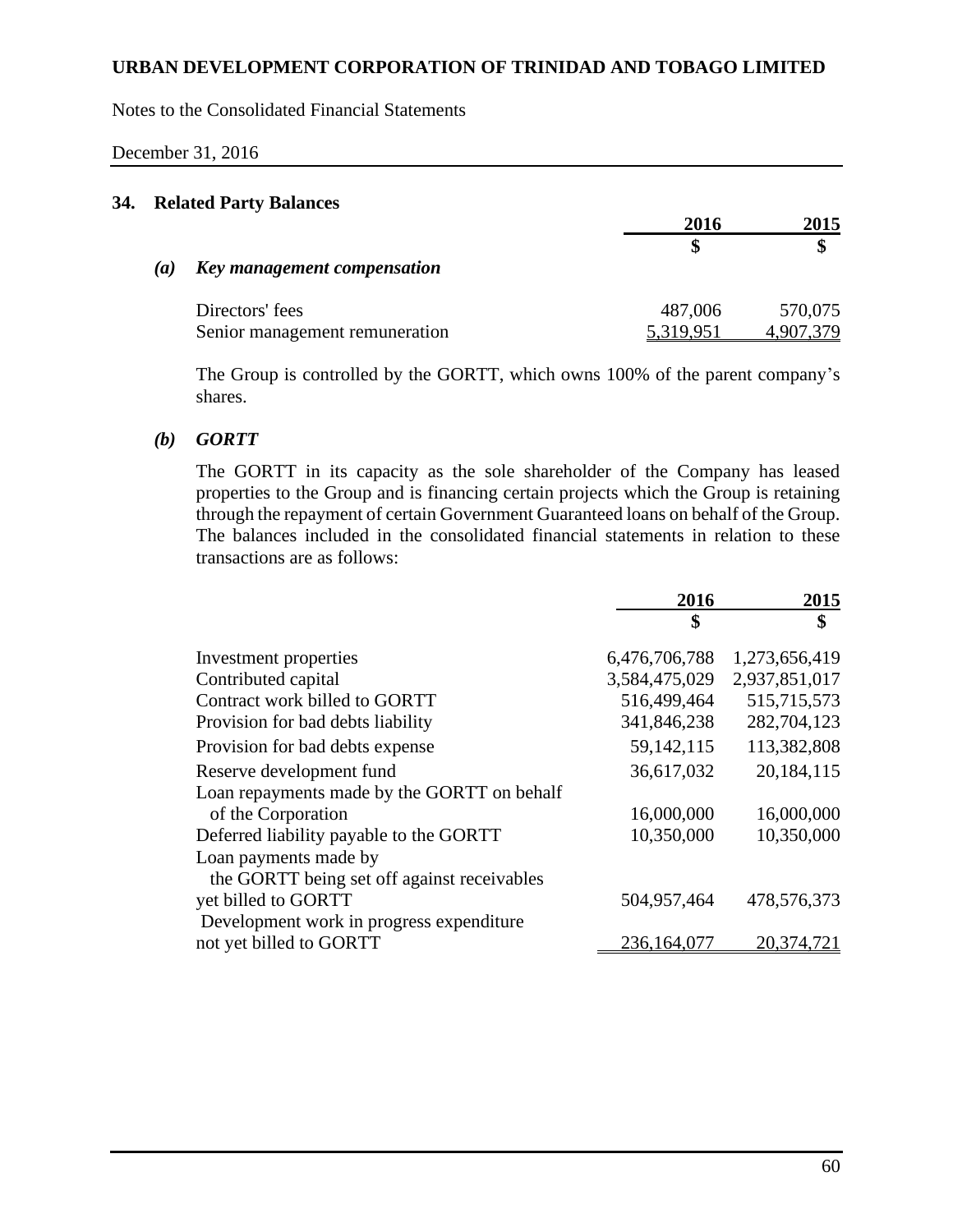Notes to the Consolidated Financial Statements

#### December 31, 2016

# **34. Related Party Balances** (continued)

### *(c) Other transactions with the GORTT*

In addition to the balances in (b) above, the Group in the ordinary course of its business carries out project development work solely for the GORTT and state agencies. Transactions and balances between the Group and these related parties are as follows:

|                                | 2016        | 2015        |  |
|--------------------------------|-------------|-------------|--|
|                                |             |             |  |
| <b>Project Management fees</b> | 19,962,881  | 64,615,486  |  |
| Contract revenue               | 557,225,977 | 555,680,176 |  |
| Contract costs incurred        | 557,225,977 | 555,680,176 |  |

# **35. Financial Instruments by Category**

#### *(i) Receivables*

|                                    | Carrying amount |              |             | Fair value    |
|------------------------------------|-----------------|--------------|-------------|---------------|
|                                    | 2016            | 2015         | 2016        | 2015          |
|                                    |                 | \$           | \$          | \$            |
| Receivables for contract work due  |                 |              |             |               |
| from GORTT                         | 423,002,412     | 419,493,936  | 370,675,577 | 351,771,399   |
| Contract works billed to the GORTT | 516,499,464     | 515,715,573  | 452,606,726 | 432,459,144   |
| Advances to contractors            | 128.455.232     | 279,138,192  | 112,564,884 | 234,074,497   |
| Other receivables excluding        |                 |              |             |               |
| prepayments                        | 729,295,869     | 669,230,800  | 599,408,166 | 561,191,079   |
|                                    | .797.252.97     | .883.578.501 | 535.255.353 | 1.579.496.119 |

|                                                                                 | 2016                        | 2015                                                     |
|---------------------------------------------------------------------------------|-----------------------------|----------------------------------------------------------|
| (ii) Financial liabilities carried at amortised cost                            | \$                          | \$                                                       |
| <b>Borrowings</b><br>Accounts payables and accruals<br>Reserve development fund | 988, 287, 291<br>36,617,032 | 8,208,711,850 8,687,096,747<br>929,346,935<br>20,184,115 |
|                                                                                 |                             | 9,233,616,173 9,636,627,797                              |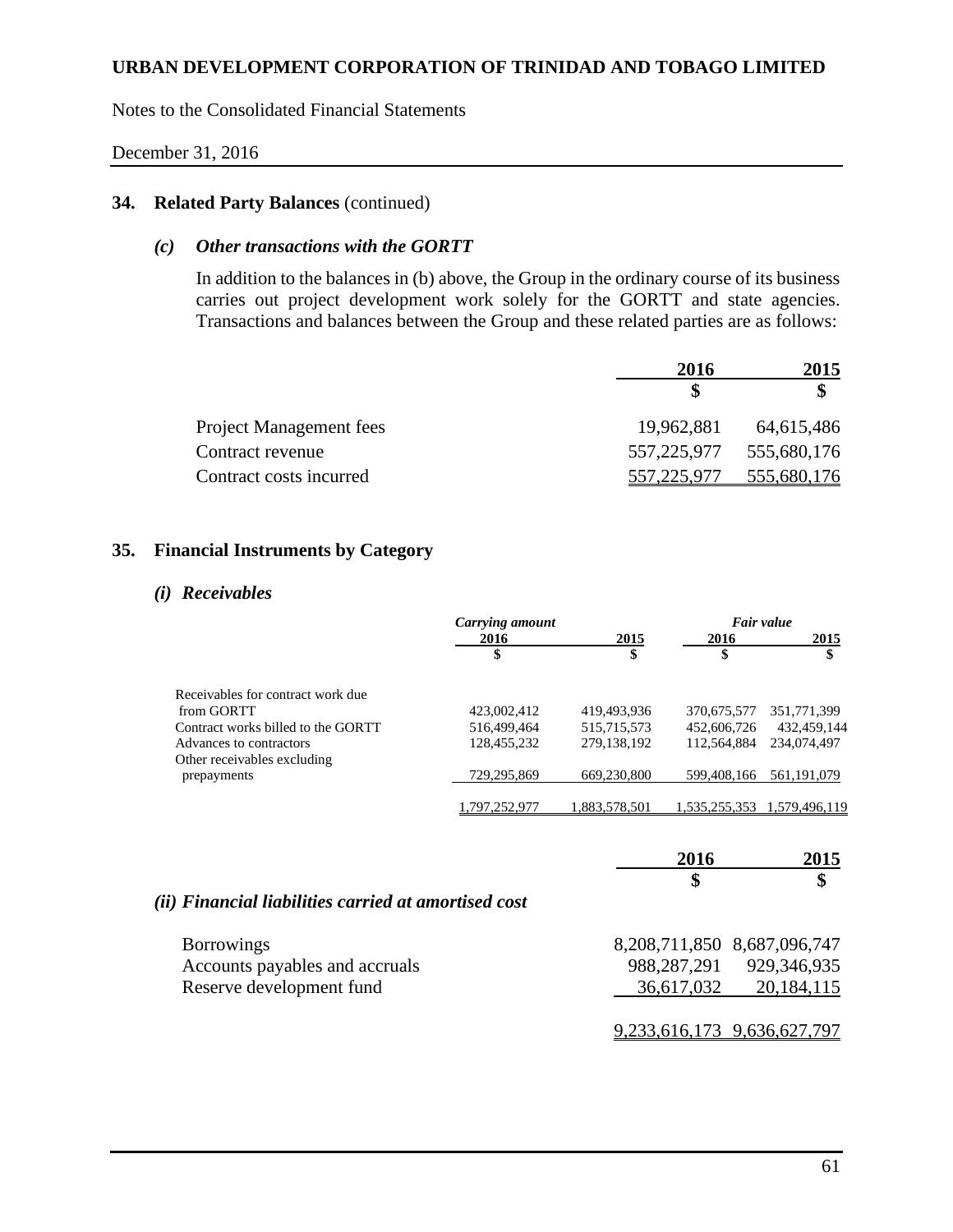Notes to the Consolidated Financial Statements

### December 31, 2016

#### **36. Contingent Liabilities**

The Group companies are parties to various legal actions, the final outcome of which is uncertain. Based on matters which have concluded during this audit, the following should be noted: Sunway was awarded a settlement of TT\$6,000,000, for breach of contract for the schematic design and fit out of the Ministry of Legal Affairs, this was paid out in June 2018.

### **37. Capital and Lease Commitments**

At the year-end capital commitments amounting to approximately \$833M (2015: \$430M) existed.

### **38**. **Segment Information**

#### *Basis for segmentation*

The Group has organised its business units into two reportable segments as follows:

- Construction in this category the Corporation provides project management services and facility management services for construction projects with the urban spaces of Trinidad and Tobago as mandated by the GORTT.
- Hotel Operations this segment comprises the operations of the Hyatt Hotel.

These business units offer different services and are managed separately because they require different marketing strategies and resources.

The Group's Executive Management reviews the performance of the various segments of the corporation on a monthly basis.

Other operations include rental of shop spaces, spaces for advertising, rental of investment properties and rental of car park spaces, however none of these segments meet the quantitative thresholds for reportable segments in 2016 or 2015.

|                          | <b>Construction</b><br>Works | Hotel<br>operation | <b>Total</b>   |
|--------------------------|------------------------------|--------------------|----------------|
|                          | \$                           | \$                 | \$             |
| <b>December 31, 2016</b> |                              |                    |                |
| Revenue                  | 346,888,355                  | 240,049,238        | 586,937,593    |
| Operating profit         | (95, 195, 720)               | 63,058,603         | (32, 137, 117) |
| Assets                   | 12,311,887,284               | 103,564,455        | 12,415,451,739 |
| Liabilities              | 9.293.290.387                | 41,585,807         | 9,334,876,194  |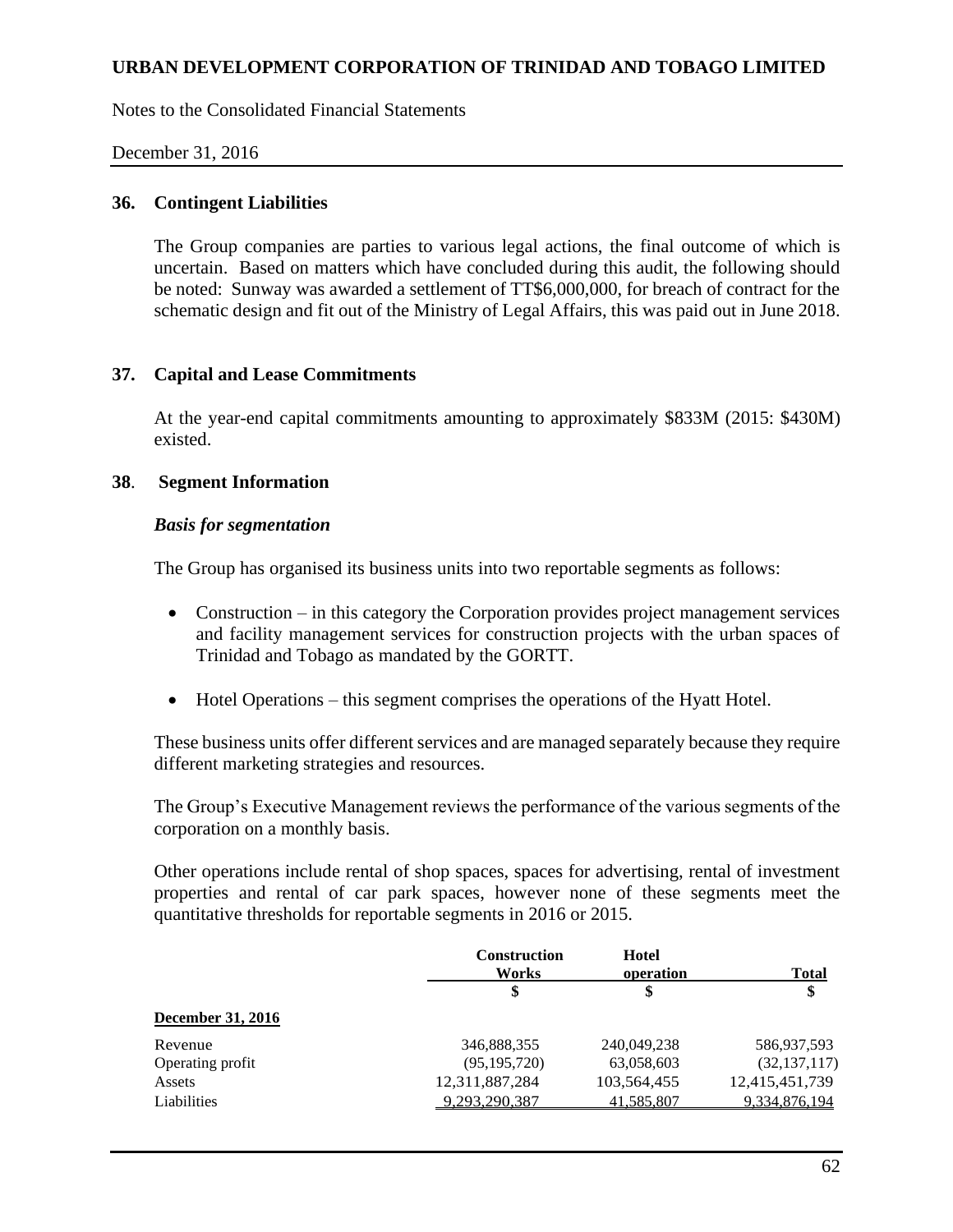Notes to the Consolidated Financial Statements

#### December 31, 2016

### **38**. **Segment Information** (continued)

*Basis for segmentation* (continued)

| <b>December 31, 2015</b> |                |               |                |
|--------------------------|----------------|---------------|----------------|
| Revenue                  | 352,002,704    | 274, 367, 084 | 626, 369, 788  |
| Operating profit         | 420.857.385    | 73.428.177    | 494.285.562    |
| Assets                   | 12,317,151,831 | 88,115,266    | 12,405,267,097 |
| Liabilities              | 9,662,449,353  | 39,079,410    | 9,701,528,763  |

#### **39. Correction of Errors**

During 2016 the Group discovered a number of errors:

- There was a misstatement in the foreign exchange on USD \$375M Barclays loan. As a result of this, the liabilities would have been understated.
- VAT Payable was recognised separate from the VAT Receivable. However, as VAT is settled on a net basis it therefore should have been disclosed on a net basis.
- The fair value movements on investment property were incorrectly recognised in Revaluation Reserve instead of profit or loss.
- Investments were incorrectly classified as cash and cash equivalents. The investments did not meet the definition of cash and cash equivalents as they did not have an original maturity of three months or less.
- Short term investments were incorrectly classified as cash and cash equivalents

The errors have been corrected by restating each of the affected financial statement line items for the periods. The following tables summarise the impacts on the Group's consolidated financial statements.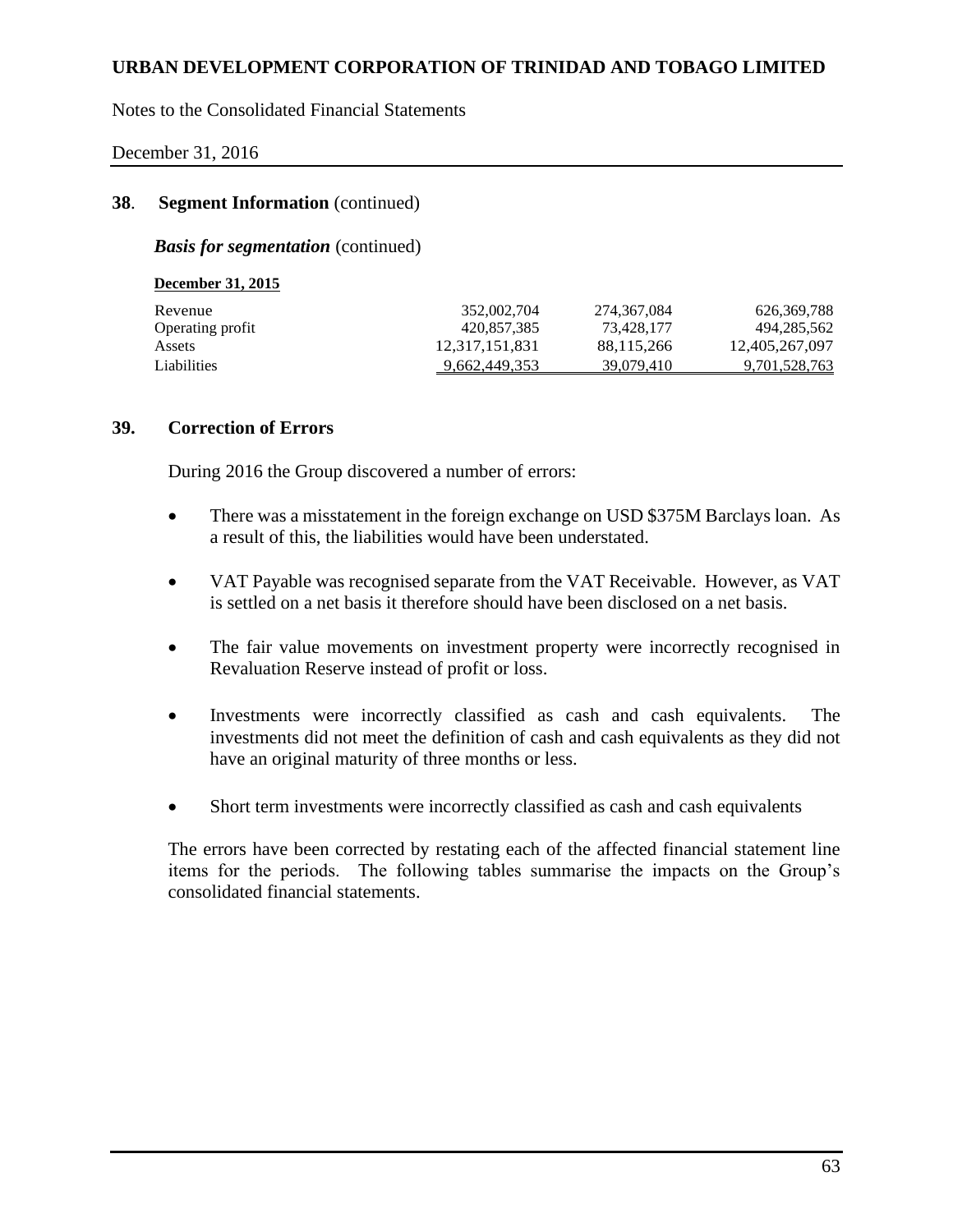Notes to the Consolidated Financial Statements

# December 31, 2016

# **39. Correction of Errors** (continued)

# **Statement of Financial Position**

|                                          |               | December 31                |                         |
|------------------------------------------|---------------|----------------------------|-------------------------|
|                                          | 2015          | <b>Adjustments</b><br>2015 | <b>Restated</b><br>2015 |
| <b>ASSETS</b>                            | \$            | \$                         | \$                      |
| VAT recoverable                          | 554,992,987   | (11, 118, 519)             | 543,874,468             |
| Investment                               |               | 76,863,580                 | 76,863,580              |
| Short term investment                    |               | 5,446,000                  | 5,446,000               |
| Cash and cash equivalents                | 1,255,258,044 | (82,309,580)               | 1,172,948,464           |
| <b>Total Assets</b>                      | 1.810.251.031 | (11.118.519)               | <u>1.799.132.512</u>    |
| <b>EQUITY AND LIABILITIES</b>            |               |                            |                         |
| Retained earnings                        | (227,918,067) | (7.194.218)                | (235, 112, 285)         |
| <b>Non-current liabilities</b>           |               |                            |                         |
| <b>Borrowings</b>                        | 8.013.193.625 | 20.566.798                 | 8,033,760,423           |
| <b>Current Liabilities</b>               |               |                            |                         |
| Accounts payable and accruals            | 940,465,454   | (11, 118, 519)             | 929,346,935             |
| <b>Borrowings</b>                        | 650,689,663   | 2.646.661                  | 653,336,324             |
| <b>Statement of Comprehensive Income</b> |               |                            |                         |
| Finance costs                            | (196,371,261) | (13,058,306)               | (209, 429, 567)         |
| Profit before tax                        | 363,326,442   | (13.058.306)               | 350,268,136             |
|                                          |               |                            |                         |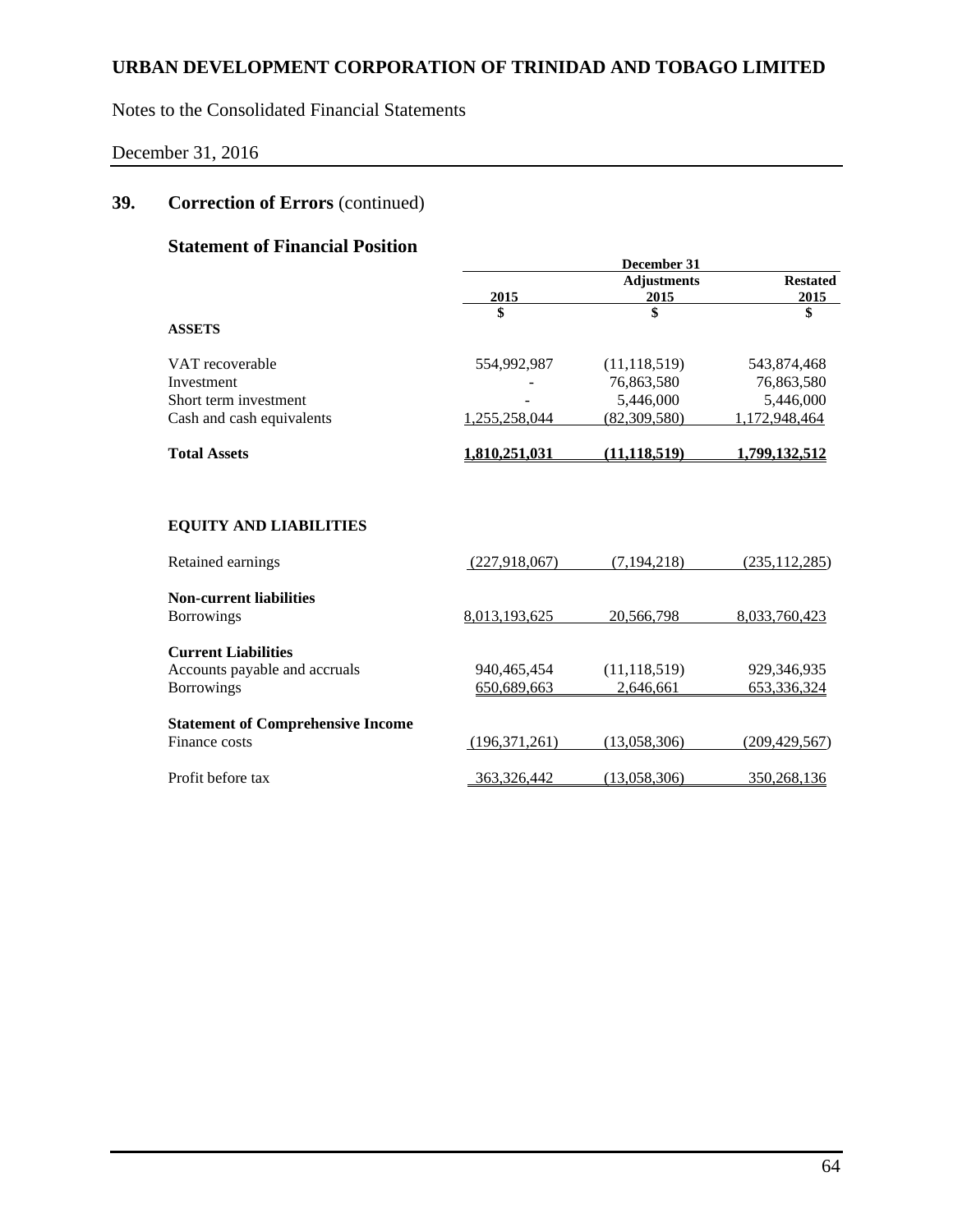Notes to the Consolidated Financial Statements

#### December 31, 2016

#### **39. Correction of Errors** (continued)

#### **Statement of Financial Position**

|                                          | December 31     |                    |                 |
|------------------------------------------|-----------------|--------------------|-----------------|
|                                          |                 | <b>Adjustments</b> | <b>Restated</b> |
|                                          | 2014            | 2014               | 2014            |
|                                          | \$              | \$                 | \$              |
| <b>ASSETS</b>                            |                 |                    |                 |
| Vat recoverable                          | 485,872,836     | (15, 492, 288)     | 470,380,548     |
| Investment                               |                 | 82,309,580         | 82,309,580      |
| Short term investment                    |                 | 5,446,000          | 5,446,000       |
| Cash and cash equivalents                | 1,785,548,483   | (87, 755, 580)     | 1,697,792,903   |
| <b>TOTAL ASSETS</b>                      | 2,270,015,359   | (15, 492, 288)     | 2,255,929,031   |
| <b>EQUITY AND LIABILITIES</b>            |                 |                    |                 |
| Retained earnings                        | (588, 708, 828) | 5,864,088)         | (582, 844, 740) |
| <b>Non-current liabilities</b>           |                 |                    |                 |
| <b>Borrowings</b>                        | 8,751,917,781   | 9,114,475          | 8,761,032,256   |
| <b>Current Liabilities</b>               |                 |                    |                 |
| Accounts payable and accruals            | 330,903,106     | (15, 492, 288)     | 315,410,818     |
| <b>Borrowings</b>                        | 546,950,852     | 1.040.678          | 547.991.530     |
| <b>Statement of Comprehensive Income</b> |                 |                    |                 |
| Gain on revaluation of property          |                 | 16,019,241         | 16,019,241      |
| Finance costs                            | (241, 293, 436) | (10, 155, 153)     | (251, 448, 589) |
| Profit before tax                        | (13, 409, 621)  | 5,864,088          | (7,545,533)     |

#### **40. Contingent liability**

The Company is a defendant in various Industrial Relations matters at the reporting date. Management expects a favourable outcome from the matters.

### **41. Subsequent Events**

The following events were noted subsequent to the year-end:

- (a) The Corporation has entered into several contracts amounting to approximately \$747 million in the normal course of business.
- (b) Communications Workers' Union Kenneth Crichlow issued a pre-action protocol letter seeking damages for breach of contract due to dismissal. This matter is currently before the industrial court. Applicant has since died. Email sent to Senior Counsel on February 11, 2021, requesting the next steps. Senior Counsel has advised that he will liaise with the Industrial Court on same and advise. The matter was heard on November 30, 2021, it was adjourned to September 12, 2022.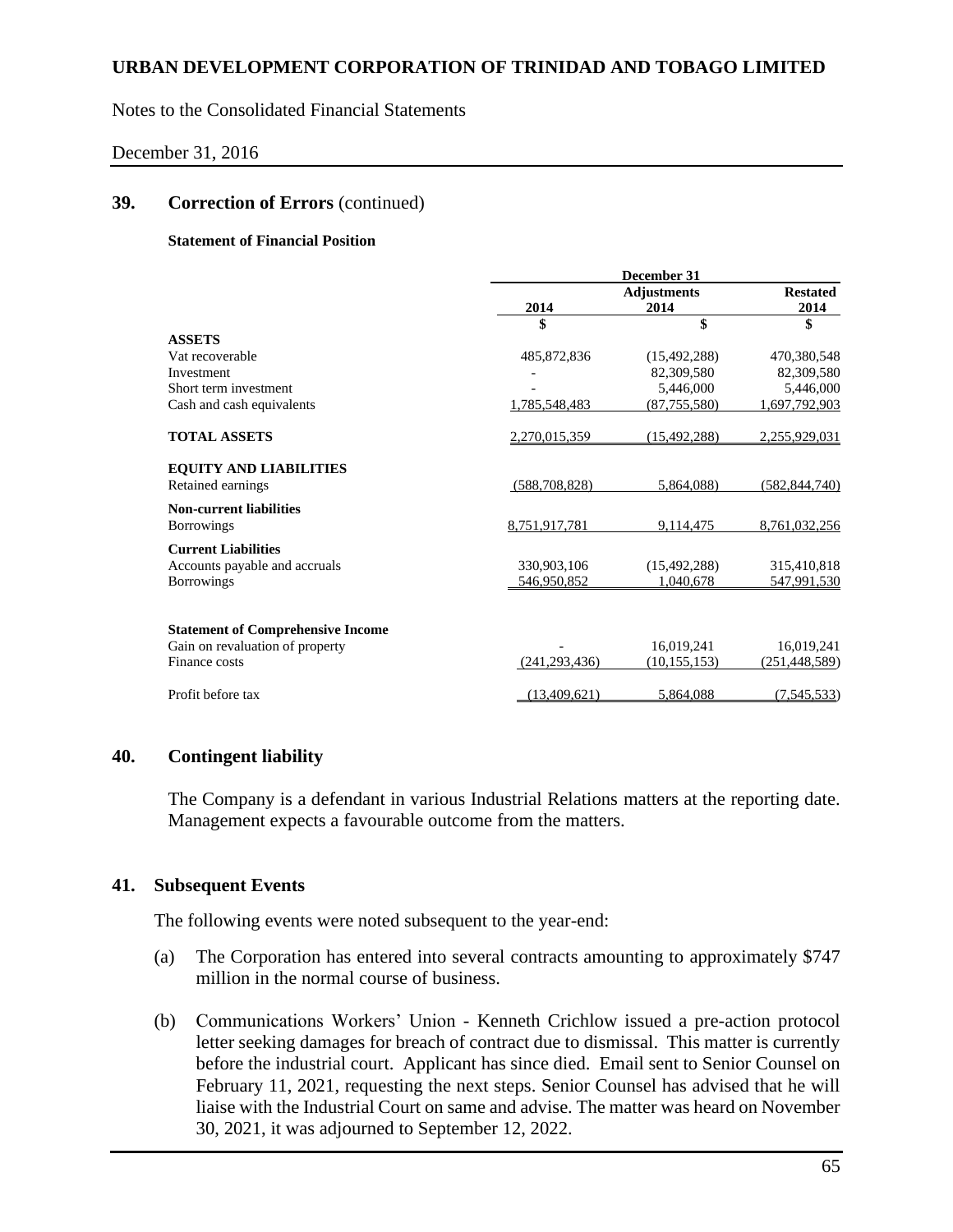Notes to the Consolidated Financial Statements

### December 31, 2016

### **41. Subsequent Events** (continued)

- (c) Sunway issued a pre-action protocol letter with respect of claim for damages for breach of contract for the schematic Design and Fit out of the Ministry of Legal Affairs office tower for TT\$55,006,143. This matter was last heard on April 4, 2017, in the High Court. It has been sent to a Judicial Settlement conference set for September 26, 2017. UDeCOTT submitted a counter offer of \$6,000,000. The consent order was signed on April 23, 2018 by the Court. The full payment made on June 20, 2018.
- (d) Dipcon Engineering filed claim against the Corporation relating to the Oropune Housing Project for outstanding amounts. The judgement is to be delivered in October 2017. Judgment given on March 22, 2019 in favour of UDeCOTT for the Claimant to pay costs of \$151,176.00.

A stay of execution of 42 days was granted which expired on the May 3, 2019. The Claimant paid the sum of \$151,176.00 in or about December 2019.

(e) Spancrete Ltd filed a claim for \$7,000,000.00 on April 5, 2017. Pursuant to Judgment on December 17, 2019, the Claimant paid UDeCOTT's costs in the matter on September 30 2020 in the sum of \$274,758.40.

Order entered on January 8, 2021 without hearing, for preparation and filing of Notes of Evidence from transcripts of trial and for Record of Appeal.

- (f) Sherma Ramoutar Boodhoo filed a claim of wrongful dismissal in the amount of \$771,427.00 plus exemplary damages in 2016. The matter was heard on April 16 and 18, 2018. A date for decision will then be given by the Court. Counsel for UDeCOTT filed submissions on the October 31, 2019. Awaiting date for judgment.
- (g) Patrick Audie Baptiste filed a claim of injury while at Hyatt against UDeCOTT and Hyatt. The matter was settled by consent order on June 27, 2017. Hyatt was ordered to pay \$15,000.00 to Mr. Baptiste.
- (h) GYM Ltd filed a claim against UDeCOTT for breach of contract and monies owed for general maintenance services undertaken at the Government Campus Plaza Parkade in the amount of \$672,736.48. The matter was settled by consent order on May 2, 2017. UDeCOTT made an agreed payment of \$493,182.63 on June 30, 2017.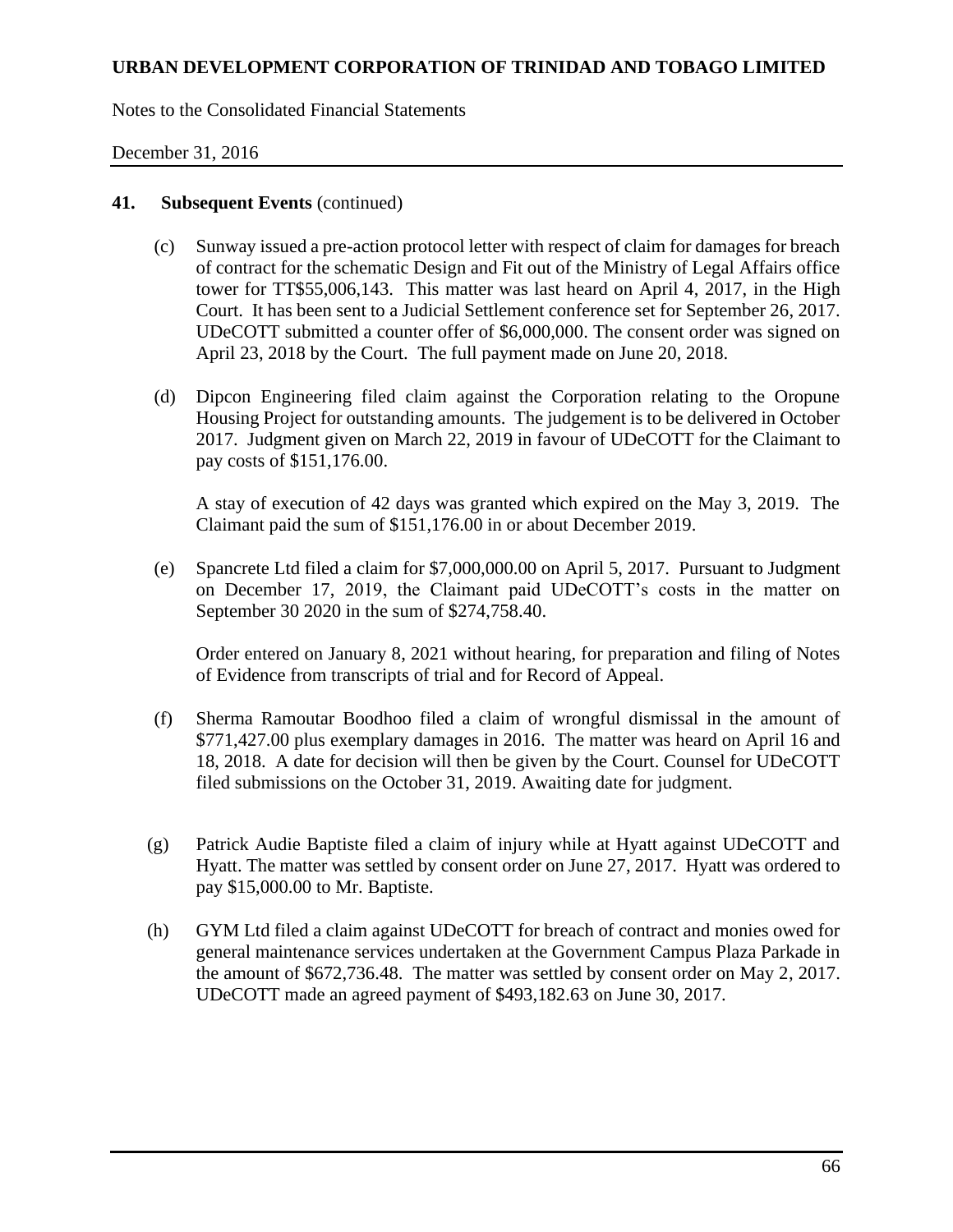Notes to the Consolidated Financial Statements

### December 31, 2016

#### **40. Subsequent Events** (continued)

- (i) PRD Security filed a claim against Safety Security, UDeCOTT was named as joined Garnishee as UDeCOTT is named debtor to Safety Security. The matter was heard on February 22, 2019. Costs awarded to UDeCOTT assessed at \$4,500.00. The first payment of \$312,500.00 made March 14, 2019. The last payment was made June 14, 2019. A cheque in the sum of \$188,291.70 prepared in Claimant's name for collection. Matter now deemed complete.
- (j) Keisha Scrubb, Carol Hosein, Judy Gomez and Fulami Collingwood filed a claim for injunctive relief, trespass and nuisance as well as interest, costs and any other costs the Court may deem just and expedient. Trial dates scheduled for October 26, 27 and 28, 2022.
- (k) B Ramsamooj filed a claim of wrongful dismissal. A trial date has been fixed for March 4, 2022.
- (l) P Ganesh filed a claim of wrongful dismissal. Currently awaiting a decision of the Registration Recognition and Certification Board. Case Management Conference held on September 27 2021 and January 17, 2022.
- (m) ANSA McAL Enterprises Limited filed a claim for wrongful termination of contract. The claimant is also seeking potential claims against the defendant. UDeCOTT filed a record of appeal on March 8, 2021.
- (n) Adanna Francois filed a claim for damages for personal injuries and consequential losses and damages against The Attorney General of Trinidad & Tobago & UDeCOTT. The matter is currently before the court. Defence was due due June 7, 2021. Case Management Conference was heard on August 9, 2021. Defense and ancillary claim was filed on November 25, 2021.
- (o) D Geawan filed a claim of negligence, breach of statutory duty under OSHA. Case Management Conference was scheduled for October 26, 2021 and adjourned to June 14<sup>th</sup> 2022.
- (p) D Geawan filed a claim of breach of statutory duty under OSHA claimed by worker. Hearing set for February 25, 2022.
- (q) D Geawan filed a claim of unlawful dismissal in the amount of 350,000. The Ministry of Labour to issue the Certificate of unresolved dispute and refer the matter to the Industrial Court. Matter heard on October 25 2021. A Hearing was listed for March 7 2022.